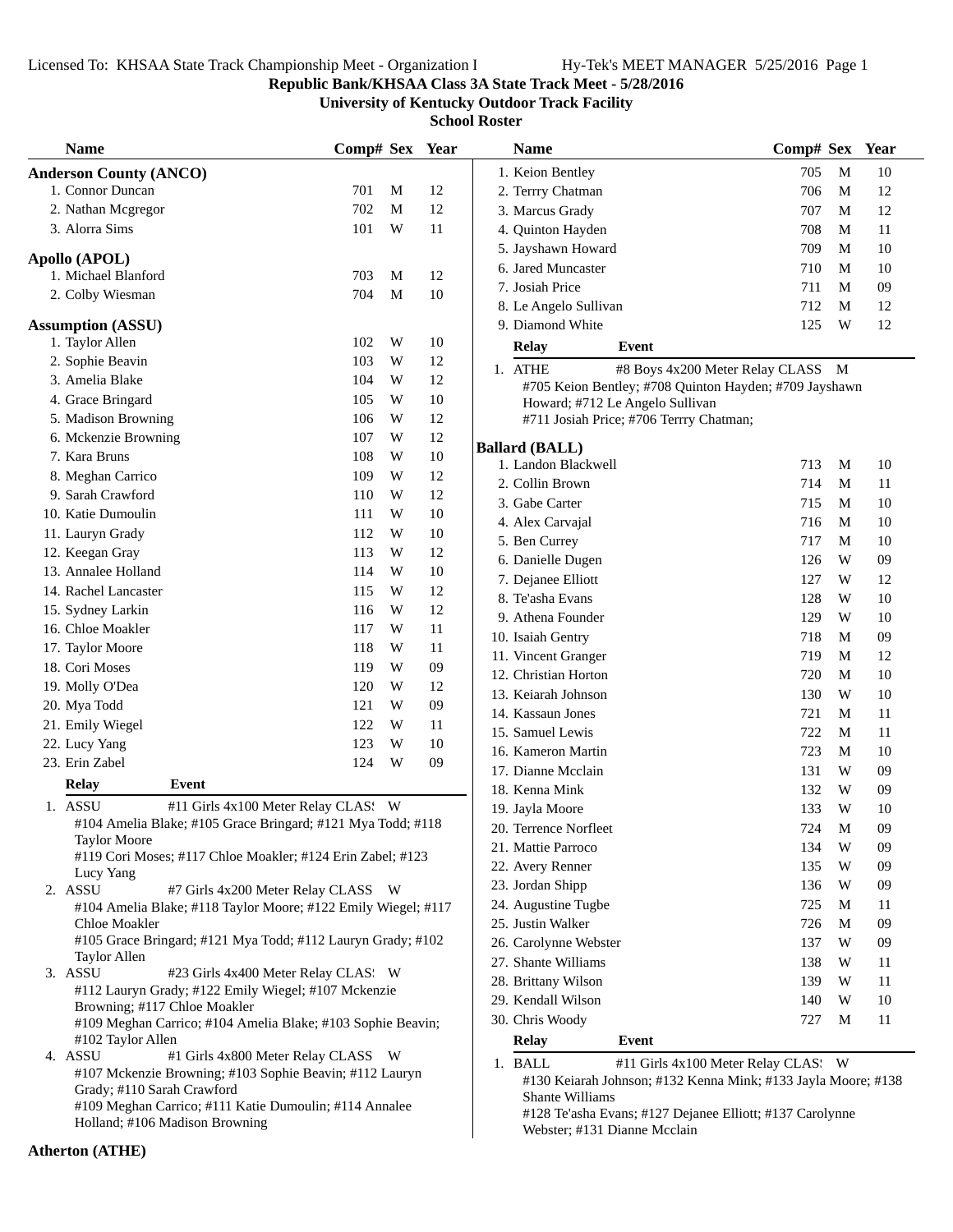**Republic Bank/KHSAA Class 3A State Track Meet - 5/28/2016**

**University of Kentucky Outdoor Track Facility**

# **School Roster**

| <b>Relay</b>                                    |                                                                 | <b>Sex</b> |    | <b>Relay</b>                   |                                                                   | <b>Sex</b> |    |
|-------------------------------------------------|-----------------------------------------------------------------|------------|----|--------------------------------|-------------------------------------------------------------------|------------|----|
| <b>Ballard (BALL)</b>                           |                                                                 |            |    | 3. BOCO                        | #2 Boys 4x800 Meter Relay CLASS M                                 |            |    |
| 2. BALL                                         | #1 Girls 4x800 Meter Relay CLASS W                              |            |    |                                | #730 Robert Beneker; #737 Luke Huddleston; #732 Donald            |            |    |
|                                                 | #126 Danielle Dugen; #134 Mattie Parroco; #135 Avery Renner;    |            |    |                                | Brumley; #744 Aus Ziegelmeyer                                     |            |    |
| #136 Jordan Shipp                               |                                                                 |            |    |                                | #736 Jacob East; #740 Peyto Shoemaker; #731 Trevor Bidwell;       |            |    |
|                                                 | #129 Athena Founder; #137 Carolynne Webster; #140 Kendall       |            |    | <b>Bowling Green (BOWL)</b>    |                                                                   |            |    |
| Wilson;                                         |                                                                 |            |    | 1. Dazhon Blakey               | 745                                                               | M          | 10 |
| 3. BALL                                         | #12 Boys 4x100 Meter Relay CLAS M                               |            |    | 2. Blake Cleary                | 746                                                               | M          | 12 |
|                                                 | #716 Alex Carvajal; #720 Christian Horton; #725 Augustine       |            |    | 3. Reed Crocker                |                                                                   |            | 12 |
| Tugbe; #727 Chris Woody                         | #722 Samuel Lewis; #724 Terrence Norfleet; #714 Collin Brown;   |            |    |                                | 747                                                               | M          |    |
| #721 Kassaun Jones                              |                                                                 |            |    | 4. Deshawn Crowe               | 748                                                               | M          | 09 |
| 4. BALL                                         | #8 Boys 4x200 Meter Relay CLASS M                               |            |    | 5. Rashad Darden               | 749                                                               | M          | 11 |
|                                                 | #714 Collin Brown; #716 Alex Carvajal; #725 Augustine Tugbe;    |            |    | 6. Kristin Dent                | 145                                                               | W          | 09 |
| #727 Chris Woody                                |                                                                 |            |    | 7. Nia Dye                     | 146                                                               | W          | 12 |
|                                                 | #723 Kameron Martin; #720 Christian Horton; #726 Justin Walker; |            |    | 8. Christopher Grinstead       | 750                                                               | M          | 11 |
| #724 Terrence Norfleet                          |                                                                 |            |    | 9. Trajon Hall                 | 751                                                               | M          | 12 |
| 5. BALL                                         | #24 Boys 4x400 Meter Relay CLAS M                               |            |    | 10. Brittney Hansen            | 147                                                               | W          | 12 |
|                                                 | #714 Collin Brown; #718 Isaiah Gentry; #723 Kameron Martin;     |            |    | 11. Brian Kanan                | 752                                                               | M          | 11 |
| #725 Augustine Tugbe                            | #713 Landon Blackwell; #719 Vincent Granger; #715 Gabe Carter;  |            |    | 12. Mike Kanan                 | 753                                                               | M          | 08 |
| #716 Alex Carvajal                              |                                                                 |            |    | 13. Grace Klusty               | 148                                                               | W          | 09 |
|                                                 |                                                                 |            |    | 14. Jessica Klusty             | 149                                                               | W          | 12 |
| <b>Barren County (BACO)</b>                     |                                                                 |            |    | 15. Gia Martin                 | 150                                                               | W          | 08 |
| 1. annabelle botts                              | 141                                                             | W          | 09 | 16. Nataia Martin              | 151                                                               | W          | 11 |
| 2. Summer Coots                                 | 142                                                             | W          | 12 | 17. Sasha Martin               | 152                                                               | W          | 08 |
| 3. Taylor Davis                                 | 143                                                             | W          | 12 | 18. Markijah Mimms             | 153                                                               | W          | 10 |
| 4. Hunter Hohmann                               | 728                                                             | M          | 11 | 19. Z'Nyah Owens               | 154                                                               | W          | 07 |
| 5. Nick Mabe                                    | 729                                                             | M          | 12 | 20. Sam Perdue                 | 754                                                               | M          | 10 |
|                                                 |                                                                 |            |    | 21. Tyria Smart                | 155                                                               | W          | 12 |
| <b>Boone County (BOCO)</b><br>1. Robert Beneker | 730                                                             |            |    | 22. Sallie Sutton              | 156                                                               | W          | 10 |
|                                                 |                                                                 | M          | 12 | 23. Samantha Sutton            | 157                                                               | W          | 09 |
| 2. Trevor Bidwell                               | 731                                                             | М          | 11 | 24. Devito Tisdale             | 755                                                               | M          | 08 |
| 3. Donald Brumley                               | 732                                                             | M          | 12 | 25. Jasmine Varner             | 158                                                               | W          | 10 |
| 4. Corstin Cahill                               | 733                                                             | M          | 11 |                                |                                                                   |            |    |
| 5. Griffin Cahill                               | 734                                                             | M          | 11 | <b>Relay</b>                   | Event                                                             |            |    |
| 6. Rondell Douglas                              | 735                                                             | M          | 11 | 1. BOWL                        | #11 Girls 4x100 Meter Relay CLAS: W                               |            |    |
| 7. Jacob East                                   | 736                                                             | M          | 12 |                                | #153 Markijah Mimms; #154 Z'Nyah Owens; #155 Tyria Smart;         |            |    |
| 8. Luke Huddleston                              | 737                                                             | M          | 12 | #158 Jasmine Varner<br>2. BOWL | #7 Girls 4x200 Meter Relay CLASS W                                |            |    |
| 9. Sheldon Loh                                  | 738                                                             | M          | 11 |                                | #153 Markijah Mimms; #155 Tyria Smart; #148 Grace Klusty;         |            |    |
| 10. Ethan Nyman                                 | 739                                                             | M          | 11 | #154 Z'Nyah Owens              |                                                                   |            |    |
| 11. Rachel Rehkamp                              | 144                                                             | W          | 12 |                                | #151 Nataia Martin; #152 Sasha Martin; #158 Jasmine Varner;       |            |    |
| 12. Peyto Shoemaker                             | 740                                                             | M          | 11 | #150 Gia Martin                |                                                                   |            |    |
| 13. Joel Shutt                                  | 741                                                             | M          | 12 | 3. BOWL                        | #1 Girls 4x800 Meter Relay CLASS W                                |            |    |
| 14. Zach Steffen                                | 742                                                             | M          | 12 |                                | #145 Kristin Dent; #147 Brittney Hansen; #156 Sallie Sutton; #157 |            |    |
| 15. Mohamed Yekatom                             | 743                                                             | M          | 12 | Samantha Sutton                |                                                                   |            |    |
| 16. Aus Ziegelmeyer                             | 744                                                             | M          | 12 | #149 Jessica Klusty;           |                                                                   |            |    |
| <b>Relay</b><br>Event                           |                                                                 |            |    | 4. BOWL                        | #8 Boys 4x200 Meter Relay CLASS M                                 |            |    |
| 1. BOCO                                         | #12 Boys 4x100 Meter Relay CLAS M                               |            |    | #748 Deshawn Crowe             | #745 Dazhon Blakey; #749 Rashad Darden; #755 Devito Tisdale;      |            |    |
|                                                 | #733 Corstin Cahill; #741 Joel Shutt; #742 Zach Steffen; #735   |            |    | 5. BOWL                        | #2 Boys 4x800 Meter Relay CLASS M                                 |            |    |
| <b>Rondell Douglas</b>                          |                                                                 |            |    |                                | #748 Deshawn Crowe; #750 Christopher Grinstead; #751 Trajon       |            |    |
|                                                 | #739 Ethan Nyman; #734 Griffin Cahill; #732 Donald Brumley;     |            |    | Hall; #752 Brian Kanan         |                                                                   |            |    |

#753 Mike Kanan;

#739 Ethan Nyman; #734 Griffin Cahill; #732 Donald Brumley; #738 Sheldon Loh

2. BOCO #8 Boys 4x200 Meter Relay CLASS M #733 Corstin Cahill; #741 Joel Shutt; #742 Zach Steffen; #735 Rondell Douglas

#734 Griffin Cahill; #732 Donald Brumley; #738 Sheldon Loh;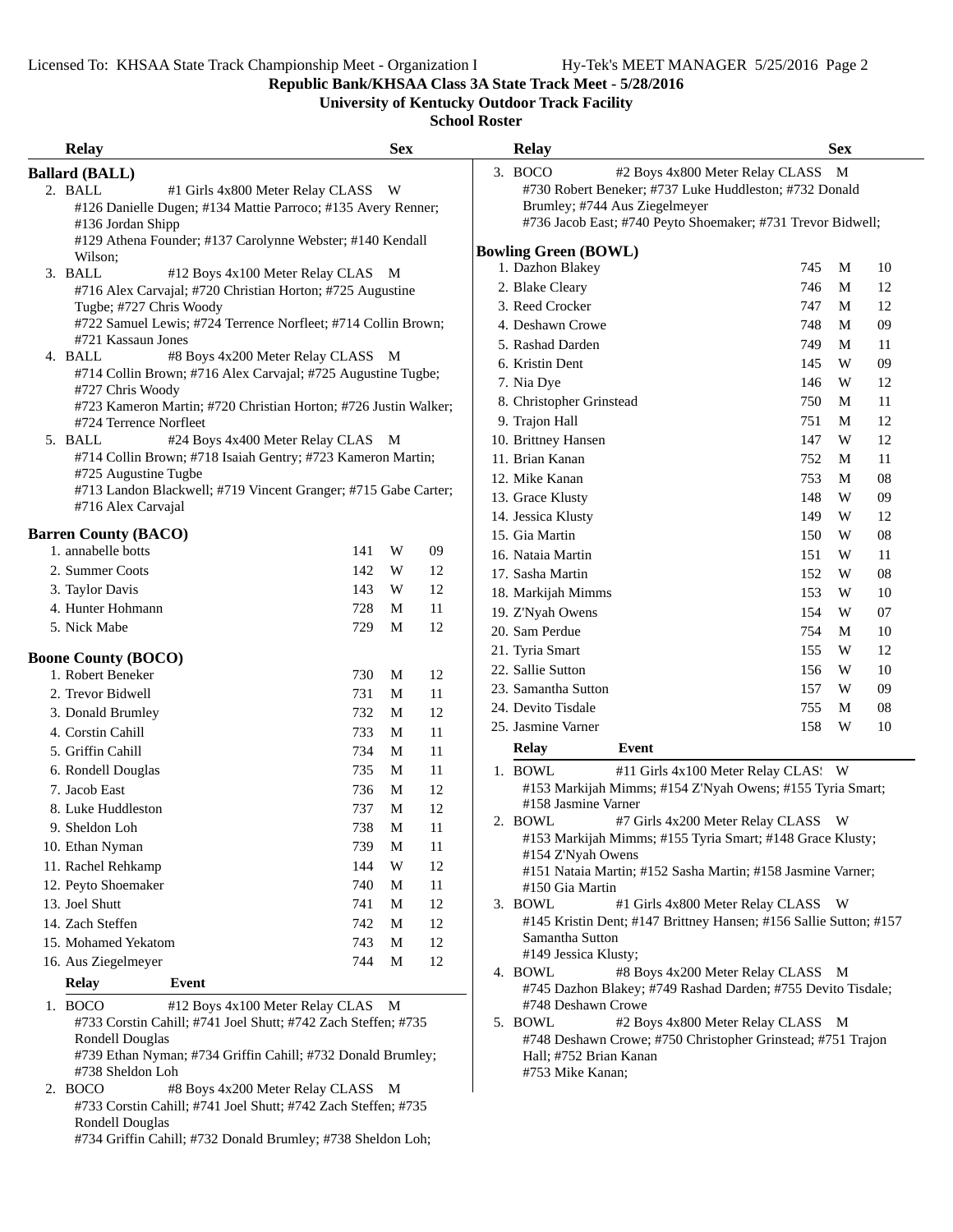**Republic Bank/KHSAA Class 3A State Track Meet - 5/28/2016**

**University of Kentucky Outdoor Track Facility**

| <b>Name</b>                                                                                                    | Comp# Sex Year |   |    | <b>Name</b>                                                                     | Comp# Sex Year |   |    |  |
|----------------------------------------------------------------------------------------------------------------|----------------|---|----|---------------------------------------------------------------------------------|----------------|---|----|--|
| <b>Bryan Station (BRST)</b>                                                                                    |                |   |    | 5. BRST<br>#24 Boys 4x400 Meter Relay CLAS M                                    |                |   |    |  |
| 1. Makiya Allen                                                                                                | 159            | W | 09 | #756 Douglas Bean; #767 Maliq Trigg; #768 Tyriq Trigg; #762                     |                |   |    |  |
| 2. Douglas Bean                                                                                                | 756            | M | 11 | Juan Carlos Guerrant                                                            |                |   |    |  |
| 3. Jokenia Bond                                                                                                | 160            | W | 11 | #763 Isaiah McCall; #759 Jakeem Fields; #761 Isaiah Green; #760                 |                |   |    |  |
| 4. Moses Botaka                                                                                                | 757            | M | 09 | Anthony Franklin                                                                |                |   |    |  |
| 5. Jerome Brown                                                                                                | 758            | М | 10 | <b>Bullitt Central (BUCE)</b>                                                   |                |   |    |  |
| 6. Tantalissia Champs                                                                                          | 161            | W | 09 | 1. Sean Sanders                                                                 | 770            | M | 12 |  |
| 7. D'Jharriah Davis                                                                                            | 162            | W | 09 | <b>Bullitt East (BULL)</b>                                                      |                |   |    |  |
| 8. Jakeem Fields                                                                                               | 759            | M | 12 | 1. Chad Caldwell                                                                | 771            | M | 12 |  |
| 9. Anthony Franklin                                                                                            | 760            | M | 09 | 2. Abigail Clarkson                                                             | 174            | W | 09 |  |
| 10. Isaiah Green                                                                                               | 761            | M | 10 | 3. Jacob Darnell                                                                | 772            | M | 10 |  |
| 11. Juan Carlos Guerrant                                                                                       | 762            | M | 11 | 4. Lindsey Duvall                                                               | 175            | W | 11 |  |
| 12. Kyrah Hardin                                                                                               | 163            | W | 10 | 5. Claire Feldhaus                                                              | 176            | W | 11 |  |
| 13. Kaleshia Harris                                                                                            | 164            | W | 12 | 6. Hayden Gentry                                                                | 773            | M | 09 |  |
| 14. Deaizha Jackson                                                                                            | 165            | W | 12 | 7. Connor Green                                                                 | 774            | M | 11 |  |
| 15. Desarae Jones                                                                                              | 166            | W | 12 | 8. Lauren Masden                                                                | 177            | W | 11 |  |
| 16. Queenie Livingston                                                                                         | 167            | W | 11 | 9. AJ Moss                                                                      | 775            | M | 10 |  |
| 17. Isaiah McCall                                                                                              | 763            | M | 11 | 10. Hunter Perdue                                                               | 776            | M | 10 |  |
| 18. Patrick Morton                                                                                             | 764            | M | 12 | 11. Brianna Poole                                                               | 178            | W | 11 |  |
| 19. Harrison Owens                                                                                             | 765            | M | 11 | 12. Julia Poole                                                                 | 179            | W | 10 |  |
| 20. Alex Pickett                                                                                               | 766            | M | 10 |                                                                                 | 180            | W | 12 |  |
| 21. Brooke Raglin                                                                                              | 168            | W | 11 | 13. Sierra Poppell<br>14. Gabe Ruth                                             | 777            | M | 12 |  |
| 22. Dakesha Stewart                                                                                            | 169            | W | 12 | 15. Eric Sanchez                                                                | 778            | M | 12 |  |
| 23. Oasya Taylor                                                                                               | 170            | W | 11 |                                                                                 |                |   |    |  |
| 24. Maliq Trigg                                                                                                | 767            | M | 10 | 16. Lindsey Spencer                                                             | 181            | W | 09 |  |
| 25. Tyriq Trigg                                                                                                | 768            | M | 10 | 17. Taylor Willis                                                               | 182            | W | 10 |  |
| 26. Talor Wilkerson                                                                                            | 171            | W | 11 | 18. Garrett Wilson                                                              | 779            | M | 12 |  |
| 27. Tatiana Williams                                                                                           | 172            | W | 12 | 19. Sean Woods                                                                  | 780            | M | 10 |  |
| 28. Alexiah Wilson                                                                                             | 173            | W | 12 | <b>Relay</b><br>Event                                                           |                |   |    |  |
| 29. Prince Yeboah                                                                                              | 769            | M | 10 | 1. BULL<br>#23 Girls 4x400 Meter Relay CLAS: W                                  |                |   |    |  |
| <b>Relay</b><br>Event                                                                                          |                |   |    | #176 Claire Feldhaus; #175 Lindsey Duvall; #179 Julia Poole; #177               |                |   |    |  |
|                                                                                                                |                |   |    | Lauren Masden<br>#178 Brianna Poole; #181 Lindsey Spencer; #180 Sierra Poppell; |                |   |    |  |
| 1. BRST<br>#11 Girls 4x100 Meter Relay CLAS: W<br>#160 Jokenia Bond; #168 Brooke Raglin; #169 Dakesha Stewart; |                |   |    | #1 Girls 4x800 Meter Relay CLASS W<br>2. BULL                                   |                |   |    |  |
| #167 Queenie Livingston                                                                                        |                |   |    | #176 Claire Feldhaus; #179 Julia Poole; #175 Lindsey Duvall; #177               |                |   |    |  |
| #164 Kaleshia Harris; #166 Desarae Jones; #171 Talor Wilkerson;                                                |                |   |    | Lauren Masden                                                                   |                |   |    |  |
| #173 Alexiah Wilson                                                                                            |                |   |    | #178 Brianna Poole; #180 Sierra Poppell; #181 Lindsey Spencer;                  |                |   |    |  |
| 2. BRST<br>#7 Girls 4x200 Meter Relay CLASS W                                                                  |                |   |    | #174 Abigail Clarkson                                                           |                |   |    |  |
| #160 Jokenia Bond; #168 Brooke Raglin; #169 Dakesha Stewart;                                                   |                |   |    | 3. BULL<br>#24 Boys 4x400 Meter Relay CLAS M                                    |                |   |    |  |
| #171 Talor Wilkerson                                                                                           |                |   |    | #774 Connor Green; #775 AJ Moss; #779 Garrett Wilson; #777                      |                |   |    |  |
| #162 D'Jharriah Davis; #166 Desarae Jones; #167 Queenie<br>Livingston; #164 Kaleshia Harris                    |                |   |    | Gabe Ruth<br>#773 Hayden Gentry; #776 Hunter Perdue; #780 Sean Woods; #778      |                |   |    |  |
| 3. BRST<br>#23 Girls 4x400 Meter Relay CLAS. W                                                                 |                |   |    | Eric Sanchez                                                                    |                |   |    |  |
| #171 Talor Wilkerson; #160 Jokenia Bond; #162 D'Jharriah Davis;                                                |                |   |    |                                                                                 |                |   |    |  |
| #164 Kaleshia Harris                                                                                           |                |   |    |                                                                                 |                |   |    |  |
| #168 Brooke Raglin; #169 Dakesha Stewart; #159 Makiya Allen;                                                   |                |   |    |                                                                                 |                |   |    |  |
| #166 Desarae Jones                                                                                             |                |   |    |                                                                                 |                |   |    |  |
| 4. BRST<br>#8 Boys 4x200 Meter Relay CLASS M                                                                   |                |   |    |                                                                                 |                |   |    |  |
| #756 Douglas Bean; #758 Jerome Brown; #767 Maliq Trigg; #762<br>Juan Carlos Guerrant                           |                |   |    |                                                                                 |                |   |    |  |
| #763 Isaiah McCall; #760 Anthony Franklin; #768 Tyriq Trigg;                                                   |                |   |    |                                                                                 |                |   |    |  |
| #769 Prince Yeboah                                                                                             |                |   |    |                                                                                 |                |   |    |  |
|                                                                                                                |                |   |    |                                                                                 |                |   |    |  |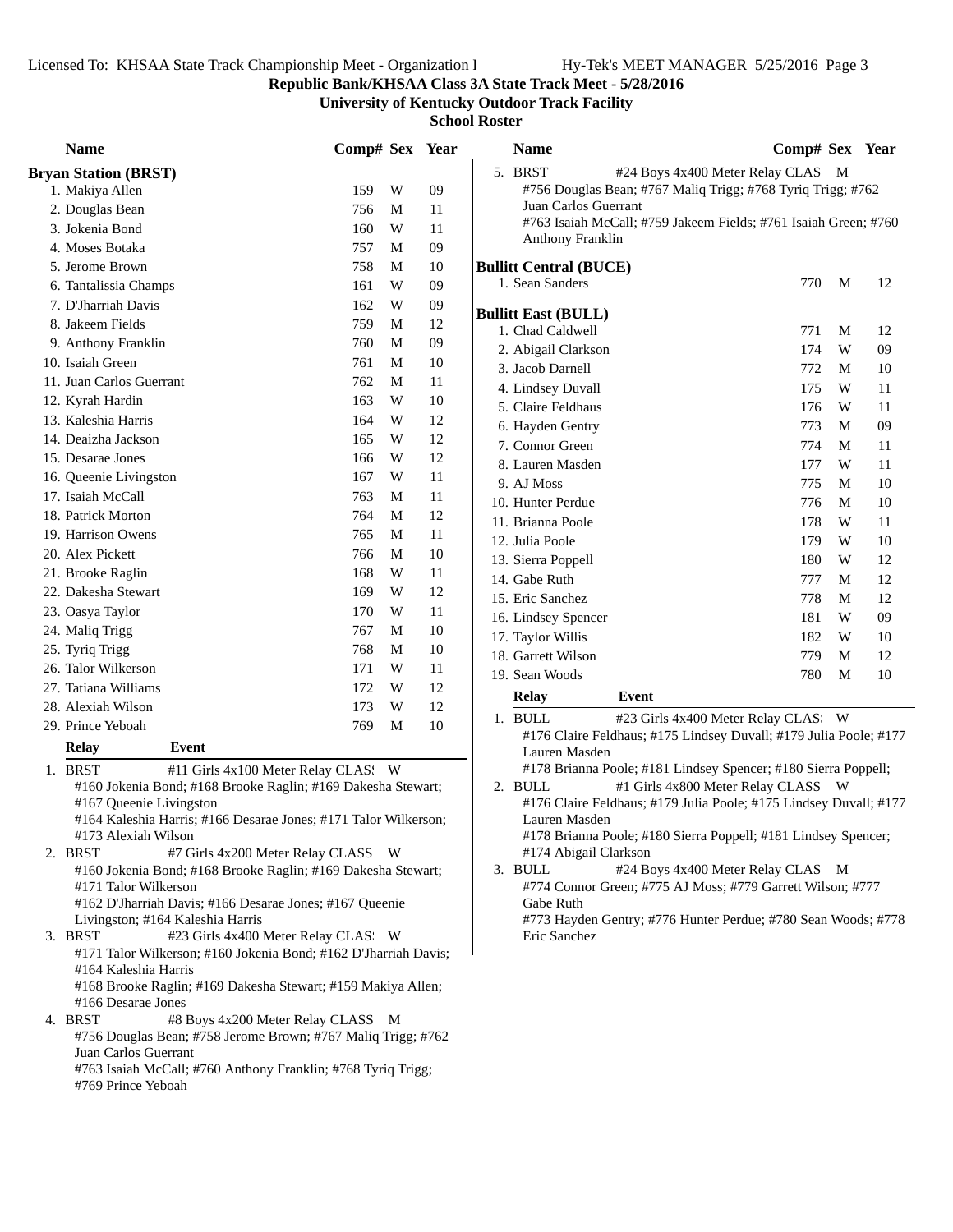**Name Comp# Sex** Year

#### **Republic Bank/KHSAA Class 3A State Track Meet - 5/28/2016**

**University of Kentucky Outdoor Track Facility**

**School Roster**

| <b>Name</b>             |       |                                                              |     |   | Comp# Sex Year |
|-------------------------|-------|--------------------------------------------------------------|-----|---|----------------|
| Butler (BUTL)           |       |                                                              |     |   |                |
| 1. Anthony Anderson     |       |                                                              | 781 | M | 10             |
| 2. Shemayia Boswell     |       |                                                              | 183 | W | 09             |
| 3. Brasia Cook          |       |                                                              | 184 | W | 10             |
| 4. Andrea Davis         |       |                                                              | 185 | W | 12             |
| 5. Alexis Gibbons       |       |                                                              | 186 | W | 12             |
| 6. Anthony Handley      |       |                                                              | 782 | M | 09             |
| 7. Shelby Helton-Henley |       |                                                              | 187 | W | 09             |
| 8. Cyntrie Hope         |       |                                                              | 188 | W | 09             |
| 9. Esperance Nibitanga  |       |                                                              | 189 | W | 09             |
| 10. Solomon Pennix      |       |                                                              | 783 | М | 10             |
| 11. Desiree Richie      |       |                                                              | 190 | W | 12             |
| Relay                   | Event |                                                              |     |   |                |
| 1<br>זידי דמ            |       | $#11$ $C_{in}$ $\sim 100$ Meter Delay $CI$ $\wedge$ $Cl$ $W$ |     |   |                |

1. BUTL #11 Girls 4x100 Meter Relay CLAS: W #190 Desiree Richie; #187 Shelby Helton-Henley; #188 Cyntrie Hope; #185 Andrea Davis

#183 Shemayia Boswell; #189 Esperance Nibitanga; #184 Brasia Cook

2. BUTL #7 Girls 4x200 Meter Relay CLASS W #189 Esperance Nibitanga; #188 Cyntrie Hope; #185 Andrea Davis; #190 Desiree Richie #186 Alexis Gibbons; #187 Shelby Helton-Henley; #184 Brasia

Cook; #183 Shemayia Boswell

#### **Campbell County (CACO)**

| 1. Dalton Bates      | 784 | М | 12 |
|----------------------|-----|---|----|
| 2. Devan Carrigan    | 191 | W | 09 |
| 3. Olivia Cassinelli | 192 | W | 12 |
| 4. Rebecca Cline     | 193 | W | 11 |
| 5. Colton Conroy     | 785 | М | 10 |
| 6. Kaitlyn Donoghue  | 194 | W | 12 |
| 7. Gracie Florimonte | 195 | W | 09 |
| 8. Allison Franzen   | 196 | W | 09 |
| 9. Derek Groneck     | 786 | М | 12 |
| 10. Alex Johnson     | 787 | М | 10 |
| 11. Anna Johnson     | 197 | W | 12 |
| 12. Kaylee Johnson   | 198 | W | 12 |
| 13. Kayla Kavanaugh  | 199 | W | 09 |
| 14. Shawn Megrath    | 788 | М | 11 |
| 15. Grace Meiser     | 200 | W | 09 |
| 16. Emily Orth       | 201 | W | 12 |
| 17. Cory Rauch       | 789 | М | 10 |
| 18. Sidney Reagor    | 202 | W | 10 |
| 19. Brittany Rust    | 203 | W | 11 |
| 20. Christian Slone  | 790 | М | 10 |
| 21. Amber Valdez     | 204 | W | 12 |
| 22. Laney Weinberg   | 205 | W | 08 |
| 23. Allison Wendling | 206 | W | 12 |
| 24. Ashton Younse    | 791 | М | 12 |

| <b>Relay</b>           | Event                                                          |
|------------------------|----------------------------------------------------------------|
| CACO                   | #23 Girls 4x400 Meter Relay CLAS. W                            |
|                        | #191 Devan Carrigan; #193 Rebecca Cline; #199 Kayla            |
|                        | Kavanaugh; #203 Brittany Rust                                  |
|                        | #194 Kaitlyn Donoghue; #201 Emily Orth; #202 Sidney Reagor;    |
| #195 Gracie Florimonte |                                                                |
| 2. CACO                | #1 Girls 4x800 Meter Relay CLASS W                             |
|                        | #195 Gracie Florimonte; #196 Allison Franzen; #202 Sidney      |
|                        | Reagor; #199 Kayla Kavanaugh                                   |
|                        | #200 Grace Meiser; #197 Anna Johnson; #204 Amber Valdez; #206  |
| Allison Wendling       |                                                                |
| 3. CACO                | #2 Boys 4x800 Meter Relay CLASS M                              |
|                        | #788 Shawn Mcgrath; #790 Christian Slone; #789 Cory Rauch;     |
| #791 Ashton Younse     |                                                                |
|                        | #787 Alex Johnson; #785 Colton Conroy; #784 Dalton Bates; #786 |
| Derek Groneck          |                                                                |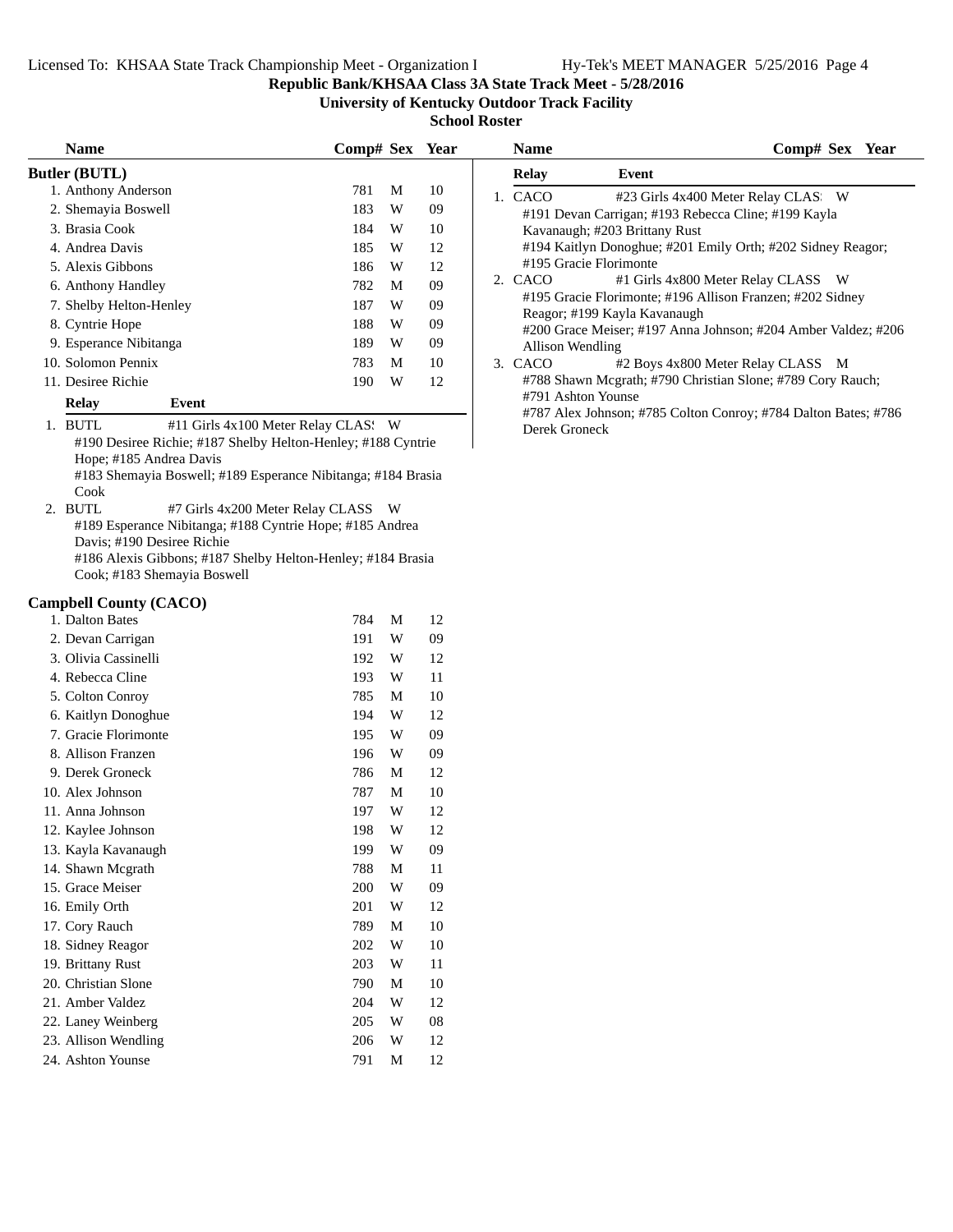**Republic Bank/KHSAA Class 3A State Track Meet - 5/28/2016**

**University of Kentucky Outdoor Track Facility**

| <b>Name</b>                                                                                                                                                                                                                                                                                                                                                                                                                                                                                                                                                                                                                                                                                                                                                                                                                                                                                                                                                                                                                                                                                                                                                                                                                                                                                                                                                                                                                                                                                                                                                                                                                                                                                                                             | Comp# Sex Year |   |        | <b>Name</b>                   | Comp# Sex Year                                                |    |
|-----------------------------------------------------------------------------------------------------------------------------------------------------------------------------------------------------------------------------------------------------------------------------------------------------------------------------------------------------------------------------------------------------------------------------------------------------------------------------------------------------------------------------------------------------------------------------------------------------------------------------------------------------------------------------------------------------------------------------------------------------------------------------------------------------------------------------------------------------------------------------------------------------------------------------------------------------------------------------------------------------------------------------------------------------------------------------------------------------------------------------------------------------------------------------------------------------------------------------------------------------------------------------------------------------------------------------------------------------------------------------------------------------------------------------------------------------------------------------------------------------------------------------------------------------------------------------------------------------------------------------------------------------------------------------------------------------------------------------------------|----------------|---|--------|-------------------------------|---------------------------------------------------------------|----|
| <b>Central (CENT)</b>                                                                                                                                                                                                                                                                                                                                                                                                                                                                                                                                                                                                                                                                                                                                                                                                                                                                                                                                                                                                                                                                                                                                                                                                                                                                                                                                                                                                                                                                                                                                                                                                                                                                                                                   |                |   |        | 6. CENT                       | #24 Boys 4x400 Meter Relay CLAS M                             |    |
| 1. Raiden Anderson                                                                                                                                                                                                                                                                                                                                                                                                                                                                                                                                                                                                                                                                                                                                                                                                                                                                                                                                                                                                                                                                                                                                                                                                                                                                                                                                                                                                                                                                                                                                                                                                                                                                                                                      | 792            | M | 11     |                               | #797 Emmitt Green; #796 Daniel Fakunle; #792 Raiden Anderson; |    |
| 2. Clavon Armstrong                                                                                                                                                                                                                                                                                                                                                                                                                                                                                                                                                                                                                                                                                                                                                                                                                                                                                                                                                                                                                                                                                                                                                                                                                                                                                                                                                                                                                                                                                                                                                                                                                                                                                                                     | 793            | М | 12     | #793 Clavon Armstrong         |                                                               |    |
| 3. Dametrius Boyd                                                                                                                                                                                                                                                                                                                                                                                                                                                                                                                                                                                                                                                                                                                                                                                                                                                                                                                                                                                                                                                                                                                                                                                                                                                                                                                                                                                                                                                                                                                                                                                                                                                                                                                       | 794            | M | 11     |                               | #794 Dametrius Boyd; #795 William Coffey; #800 Cory Johnson;  |    |
| 4. Cierra Burton                                                                                                                                                                                                                                                                                                                                                                                                                                                                                                                                                                                                                                                                                                                                                                                                                                                                                                                                                                                                                                                                                                                                                                                                                                                                                                                                                                                                                                                                                                                                                                                                                                                                                                                        | 207            | W | 11     | #802 Samuel Mucker<br>7. CENT | #2 Boys 4x800 Meter Relay CLASS M                             |    |
| 5. Rhyann Bush                                                                                                                                                                                                                                                                                                                                                                                                                                                                                                                                                                                                                                                                                                                                                                                                                                                                                                                                                                                                                                                                                                                                                                                                                                                                                                                                                                                                                                                                                                                                                                                                                                                                                                                          | 208            | W | 11     |                               | #792 Raiden Anderson; #802 Samuel Mucker; #804 Dujuan Vega;   |    |
| 6. Gretel Caballero                                                                                                                                                                                                                                                                                                                                                                                                                                                                                                                                                                                                                                                                                                                                                                                                                                                                                                                                                                                                                                                                                                                                                                                                                                                                                                                                                                                                                                                                                                                                                                                                                                                                                                                     | 209            | W | 12     | #796 Daniel Fakunle           |                                                               |    |
| 7. William Coffey                                                                                                                                                                                                                                                                                                                                                                                                                                                                                                                                                                                                                                                                                                                                                                                                                                                                                                                                                                                                                                                                                                                                                                                                                                                                                                                                                                                                                                                                                                                                                                                                                                                                                                                       | 795            | M | 12     |                               | #803 Dionta Sowell; #805 Jaden Whiting; #801 Tomerriell       |    |
| 8. Daniel Fakunle                                                                                                                                                                                                                                                                                                                                                                                                                                                                                                                                                                                                                                                                                                                                                                                                                                                                                                                                                                                                                                                                                                                                                                                                                                                                                                                                                                                                                                                                                                                                                                                                                                                                                                                       | 796            | M | 10     | Macklin; #806 Ahmad Williams  |                                                               |    |
| 9. Emmitt Green                                                                                                                                                                                                                                                                                                                                                                                                                                                                                                                                                                                                                                                                                                                                                                                                                                                                                                                                                                                                                                                                                                                                                                                                                                                                                                                                                                                                                                                                                                                                                                                                                                                                                                                         | 797            | M | 12     | <b>Central Hardin (CEHA)</b>  |                                                               |    |
| 10. Davon Hall                                                                                                                                                                                                                                                                                                                                                                                                                                                                                                                                                                                                                                                                                                                                                                                                                                                                                                                                                                                                                                                                                                                                                                                                                                                                                                                                                                                                                                                                                                                                                                                                                                                                                                                          | 798            | M | $10\,$ | 1. Jayden Andrews             | W<br>219                                                      | 08 |
| 11. Tahlea Harris                                                                                                                                                                                                                                                                                                                                                                                                                                                                                                                                                                                                                                                                                                                                                                                                                                                                                                                                                                                                                                                                                                                                                                                                                                                                                                                                                                                                                                                                                                                                                                                                                                                                                                                       | 210            | W | 09     | 2. Bethany Bigler             | 220<br>W                                                      | 10 |
| 12. Durrell Howard                                                                                                                                                                                                                                                                                                                                                                                                                                                                                                                                                                                                                                                                                                                                                                                                                                                                                                                                                                                                                                                                                                                                                                                                                                                                                                                                                                                                                                                                                                                                                                                                                                                                                                                      | 799            | M | 09     | 3. Emliy Chandler             | 221<br>W                                                      | 10 |
| 13. Cory Johnson                                                                                                                                                                                                                                                                                                                                                                                                                                                                                                                                                                                                                                                                                                                                                                                                                                                                                                                                                                                                                                                                                                                                                                                                                                                                                                                                                                                                                                                                                                                                                                                                                                                                                                                        | 800            | M | 11     | 4. Erin Cunningham            | 222<br>W                                                      | 12 |
| 14. Tiffany Johnson                                                                                                                                                                                                                                                                                                                                                                                                                                                                                                                                                                                                                                                                                                                                                                                                                                                                                                                                                                                                                                                                                                                                                                                                                                                                                                                                                                                                                                                                                                                                                                                                                                                                                                                     | 211            | W | 11     | 5. Liam Dale                  | 808<br>M                                                      | 09 |
| 15. Julia Jones                                                                                                                                                                                                                                                                                                                                                                                                                                                                                                                                                                                                                                                                                                                                                                                                                                                                                                                                                                                                                                                                                                                                                                                                                                                                                                                                                                                                                                                                                                                                                                                                                                                                                                                         | 212            | W | 10     | 6. Brentyn Dodd               | 223<br>W                                                      | 09 |
| 16. Kayla Jones                                                                                                                                                                                                                                                                                                                                                                                                                                                                                                                                                                                                                                                                                                                                                                                                                                                                                                                                                                                                                                                                                                                                                                                                                                                                                                                                                                                                                                                                                                                                                                                                                                                                                                                         | 213            | W | 09     | 7. Matthew Fischer            | 809<br>M                                                      | 12 |
| 17. Lakayla Jones                                                                                                                                                                                                                                                                                                                                                                                                                                                                                                                                                                                                                                                                                                                                                                                                                                                                                                                                                                                                                                                                                                                                                                                                                                                                                                                                                                                                                                                                                                                                                                                                                                                                                                                       | 214            | W | 09     | 8. Marcos Fuster              | 810<br>M                                                      | 12 |
| 18. Bryanna Lucas                                                                                                                                                                                                                                                                                                                                                                                                                                                                                                                                                                                                                                                                                                                                                                                                                                                                                                                                                                                                                                                                                                                                                                                                                                                                                                                                                                                                                                                                                                                                                                                                                                                                                                                       | 215            | W | 10     | 9. Caitlin Gage               | W<br>224                                                      | 11 |
| 19. Tomerriell Macklin                                                                                                                                                                                                                                                                                                                                                                                                                                                                                                                                                                                                                                                                                                                                                                                                                                                                                                                                                                                                                                                                                                                                                                                                                                                                                                                                                                                                                                                                                                                                                                                                                                                                                                                  | 801            | M | 10     | 10. Jeremiah Harp             | 811<br>M                                                      | 11 |
| 20. Samuel Mucker                                                                                                                                                                                                                                                                                                                                                                                                                                                                                                                                                                                                                                                                                                                                                                                                                                                                                                                                                                                                                                                                                                                                                                                                                                                                                                                                                                                                                                                                                                                                                                                                                                                                                                                       | 802            | M | 12     | 11. Josiah Harp               | 812<br>M                                                      | 10 |
| 21. Tamia Smith                                                                                                                                                                                                                                                                                                                                                                                                                                                                                                                                                                                                                                                                                                                                                                                                                                                                                                                                                                                                                                                                                                                                                                                                                                                                                                                                                                                                                                                                                                                                                                                                                                                                                                                         | 216            | W | 09     | 12. Alexus Hunt               | W<br>225                                                      | 10 |
| 22. Dionta Sowell                                                                                                                                                                                                                                                                                                                                                                                                                                                                                                                                                                                                                                                                                                                                                                                                                                                                                                                                                                                                                                                                                                                                                                                                                                                                                                                                                                                                                                                                                                                                                                                                                                                                                                                       | 803            | M | 12     | 13. Hannah Lewis              | 226<br>W                                                      | 07 |
| 23. Tyler Trabue                                                                                                                                                                                                                                                                                                                                                                                                                                                                                                                                                                                                                                                                                                                                                                                                                                                                                                                                                                                                                                                                                                                                                                                                                                                                                                                                                                                                                                                                                                                                                                                                                                                                                                                        | 217            | W | 11     | 14. Debrion McNeal            | 813<br>M                                                      | 12 |
| 24. Dujuan Vega                                                                                                                                                                                                                                                                                                                                                                                                                                                                                                                                                                                                                                                                                                                                                                                                                                                                                                                                                                                                                                                                                                                                                                                                                                                                                                                                                                                                                                                                                                                                                                                                                                                                                                                         | 804            | M | $09\,$ | 15. Ben Pennington            | 814<br>M                                                      | 11 |
| 25. Jaden Whiting                                                                                                                                                                                                                                                                                                                                                                                                                                                                                                                                                                                                                                                                                                                                                                                                                                                                                                                                                                                                                                                                                                                                                                                                                                                                                                                                                                                                                                                                                                                                                                                                                                                                                                                       | 805            | M | 11     | 16. Patrick Quire             | M<br>815                                                      | 12 |
| 26. Ahmad Williams                                                                                                                                                                                                                                                                                                                                                                                                                                                                                                                                                                                                                                                                                                                                                                                                                                                                                                                                                                                                                                                                                                                                                                                                                                                                                                                                                                                                                                                                                                                                                                                                                                                                                                                      | 806            | M | 09     | 17. Mikayla Shaffer           | W<br>227                                                      | 10 |
| 27. Mykah Williams                                                                                                                                                                                                                                                                                                                                                                                                                                                                                                                                                                                                                                                                                                                                                                                                                                                                                                                                                                                                                                                                                                                                                                                                                                                                                                                                                                                                                                                                                                                                                                                                                                                                                                                      | 807            | M | 09     | 18. Bram Stone                | 816<br>M                                                      | 10 |
| 28. Aaziyah Woods                                                                                                                                                                                                                                                                                                                                                                                                                                                                                                                                                                                                                                                                                                                                                                                                                                                                                                                                                                                                                                                                                                                                                                                                                                                                                                                                                                                                                                                                                                                                                                                                                                                                                                                       | 218            | W | 11     | 19. Christian Wright          | 817<br>M                                                      | 12 |
| <b>Relay</b><br>Event                                                                                                                                                                                                                                                                                                                                                                                                                                                                                                                                                                                                                                                                                                                                                                                                                                                                                                                                                                                                                                                                                                                                                                                                                                                                                                                                                                                                                                                                                                                                                                                                                                                                                                                   |                |   |        |                               |                                                               |    |
| <b>Relay</b><br>Event<br>1. CENT<br>#11 Girls 4x100 Meter Relay CLAS: W<br>1. CEHA<br>#23 Girls 4x400 Meter Relay CLAS: W<br>#208 Rhyann Bush; #213 Kayla Jones; #218 Aaziyah Woods; #207<br>#222 Erin Cunningham; #223 Brentyn Dodd; #225 Alexus Hunt;<br>Cierra Burton<br>#227 Mikayla Shaffer<br>#214 Lakayla Jones; #216 Tamia Smith; #210 Tahlea Harris; #212<br>#220 Bethany Bigler; #221 Emliy Chandler;<br>Julia Jones<br>2. CEHA<br>#1 Girls 4x800 Meter Relay CLASS W<br><b>CENT</b><br>#7 Girls 4x200 Meter Relay CLASS W<br>#219 Jayden Andrews; #221 Emliy Chandler; #223 Brentyn Dodd;<br>#212 Julia Jones; #213 Kayla Jones; #210 Tahlea Harris; #207<br>#226 Hannah Lewis<br>Cierra Burton<br>#224 Caitlin Gage; #220 Bethany Bigler;<br>#214 Lakayla Jones; #216 Tamia Smith; #218 Aaziyah Woods;<br>#24 Boys 4x400 Meter Relay CLAS M<br>3. CEHA<br>#208 Rhyann Bush<br>#809 Matthew Fischer; #810 Marcos Fuster; #816 Bram Stone;<br>3. CENT<br>#23 Girls 4x400 Meter Relay CLAS. W<br>#817 Christian Wright<br>#209 Gretel Caballero; #207 Cierra Burton; #208 Rhyann Bush;<br>#814 Ben Pennington;<br>#215 Bryanna Lucas<br>4. CEHA<br>#2 Boys 4x800 Meter Relay CLASS M<br>#213 Kayla Jones; #210 Tahlea Harris; #212 Julia Jones; #217<br>#811 Jeremiah Harp; #812 Josiah Harp; #815 Patrick Quire; #817<br><b>Tyler Trabue</b><br>Christian Wright<br>4. CENT<br>#12 Boys 4x100 Meter Relay CLAS M<br>#809 Matthew Fischer; #810 Marcos Fuster; #816 Bram Stone;<br>#797 Emmitt Green; #800 Cory Johnson; #792 Raiden Anderson;<br>#808 Liam Dale<br>#794 Dametrius Boyd<br>#793 Clavon Armstrong; #798 Davon Hall; #807 Mykah Williams;<br>#799 Durrell Howard<br>#8 Boys 4x200 Meter Relay CLASS M<br>5. CENT |                |   |        |                               |                                                               |    |
| #797 Emmitt Green; #800 Cory Johnson; #793 Clavon Armstrong;<br>#794 Dametrius Boyd<br>#792 Raiden Anderson; #807 Mykah Williams; #799 Durrell<br>Howard; #798 Davon Hall                                                                                                                                                                                                                                                                                                                                                                                                                                                                                                                                                                                                                                                                                                                                                                                                                                                                                                                                                                                                                                                                                                                                                                                                                                                                                                                                                                                                                                                                                                                                                               |                |   |        |                               |                                                               |    |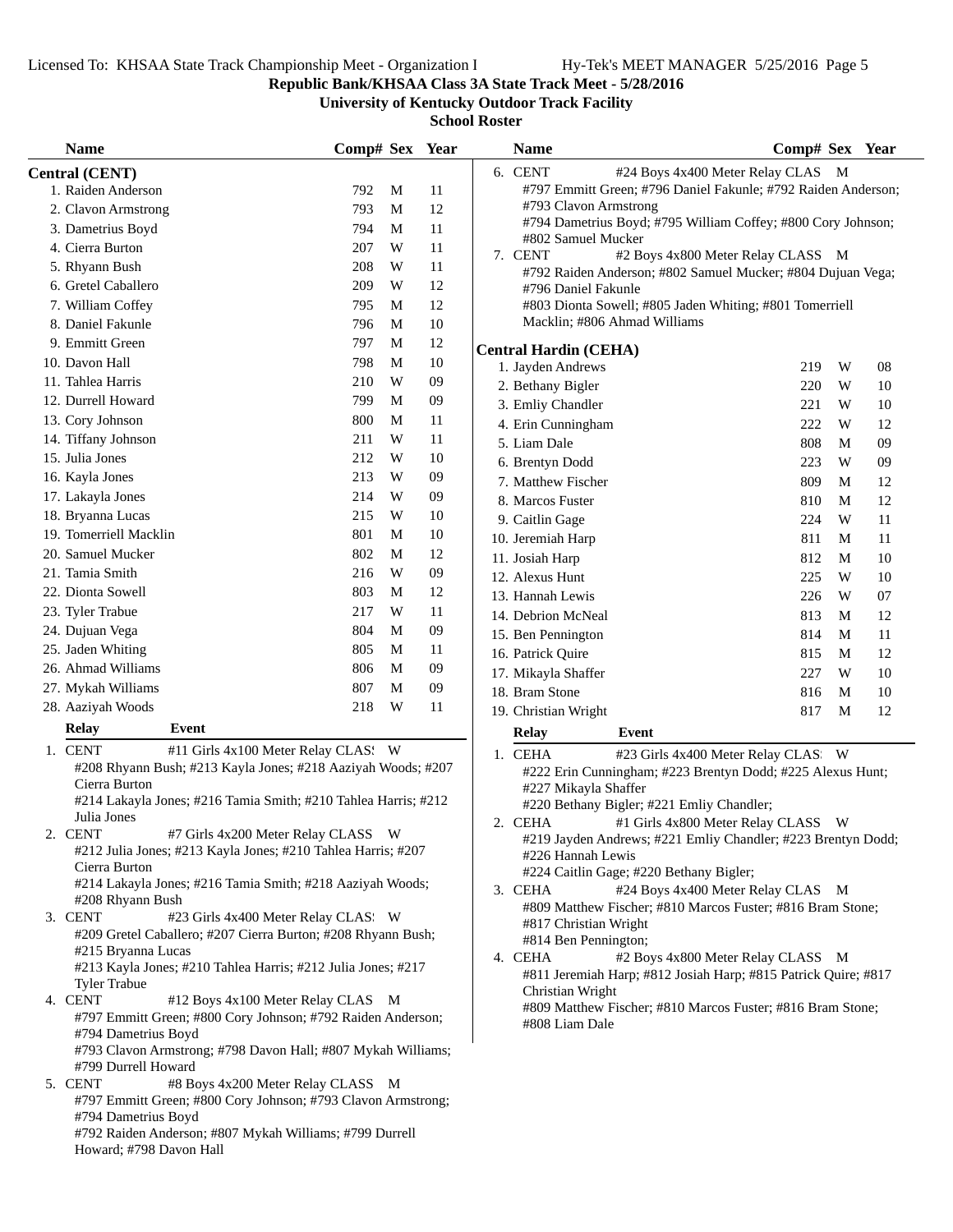**Republic Bank/KHSAA Class 3A State Track Meet - 5/28/2016**

**University of Kentucky Outdoor Track Facility**

| <b>School Roster</b>                                                    |                |   |    |                                                                                                  |  |  |  |  |
|-------------------------------------------------------------------------|----------------|---|----|--------------------------------------------------------------------------------------------------|--|--|--|--|
| <b>Name</b>                                                             | Comp# Sex Year |   |    | Comp# Sex Year<br><b>Name</b>                                                                    |  |  |  |  |
| <b>Christian County (CHCO)</b>                                          |                |   |    | 2. CONN<br>#7 Girls 4x200 Meter Relay CLASS W                                                    |  |  |  |  |
| 1. I'Ona Aultman                                                        | 228            | W | 10 | #239 Lindsey Goldsberry; #240 Casey Hite; #245 Lauryn Watts;                                     |  |  |  |  |
| 2. Olivia Bostick                                                       | 229            | W | 09 | #242 Olivia Panella                                                                              |  |  |  |  |
| 3. Cor'lissia Cunningham                                                | 230            | W | 10 | #237 Rian Boelter; #241 Megan Huff; #243 Emma Vonlehman;                                         |  |  |  |  |
| 4. Ariyonna Johnson                                                     | 231            | W | 09 | #244 India Watkins<br>3. CONN                                                                    |  |  |  |  |
| 5. ShaDereka Lewis                                                      | 232            | W | 12 | #2 Boys 4x800 Meter Relay CLASS M<br>#825 Lukas Rumminger; #824 Hunter Mitchell; #822 Luke Hart; |  |  |  |  |
| 6. De'Quarris Lindsay                                                   | 818            | M | 11 | #821 Macean Cook                                                                                 |  |  |  |  |
| 7. Shakia Mcgregory                                                     | 233            | W | 11 | #820 Cody Cochran; #823 Zachary Meacham; #826 Jackson Sands;                                     |  |  |  |  |
| 8. NyKya Merritt                                                        | 234            | W | 09 | #827 Luke Warth                                                                                  |  |  |  |  |
| 9. Alaysia Sells                                                        | 235            | W | 10 |                                                                                                  |  |  |  |  |
| 10. Treasure Tidwell                                                    | 236            | W | 08 |                                                                                                  |  |  |  |  |
| 11. Ross Whipple                                                        | 819            | M | 11 |                                                                                                  |  |  |  |  |
| <b>Relay</b><br>Event                                                   |                |   |    |                                                                                                  |  |  |  |  |
| 1. CHCO<br>#11 Girls 4x100 Meter Relay CLAS: W                          |                |   |    |                                                                                                  |  |  |  |  |
| #228 I'Ona Aultman; #231 Ariyonna Johnson; #235 Alaysia Sells;          |                |   |    |                                                                                                  |  |  |  |  |
| #232 ShaDereka Lewis                                                    |                |   |    |                                                                                                  |  |  |  |  |
| #233 Shakia Mcgregory;                                                  |                |   |    |                                                                                                  |  |  |  |  |
| 2. CHCO<br>#7 Girls 4x200 Meter Relay CLASS W                           |                |   |    |                                                                                                  |  |  |  |  |
| #228 I'Ona Aultman; #231 Ariyonna Johnson; #232 ShaDereka               |                |   |    |                                                                                                  |  |  |  |  |
| Lewis; #234 NyKya Merritt<br>#235 Alaysia Sells; #233 Shakia Mcgregory; |                |   |    |                                                                                                  |  |  |  |  |
| #23 Girls 4x400 Meter Relay CLAS: W<br>3. CHCO                          |                |   |    |                                                                                                  |  |  |  |  |
| #233 Shakia Mcgregory; #228 I'Ona Aultman; #231 Ariyonna                |                |   |    |                                                                                                  |  |  |  |  |
| Johnson; #234 NyKya Merritt                                             |                |   |    |                                                                                                  |  |  |  |  |
| #229 Olivia Bostick; #236 Treasure Tidwell; #230 Cor'lissia             |                |   |    |                                                                                                  |  |  |  |  |
| Cunningham;                                                             |                |   |    |                                                                                                  |  |  |  |  |
| <b>Conner (CONN)</b>                                                    |                |   |    |                                                                                                  |  |  |  |  |
| 1. Rian Boelter                                                         | 237            | W | 12 |                                                                                                  |  |  |  |  |
| 2. Cody Cochran                                                         | 820            | M | 08 |                                                                                                  |  |  |  |  |
| 3. Macean Cook                                                          | 821            | M | 11 |                                                                                                  |  |  |  |  |
| 4. Makenna Dinser                                                       | 238            | W | 11 |                                                                                                  |  |  |  |  |
| 5. Lindsey Goldsberry                                                   | 239            | W | 10 |                                                                                                  |  |  |  |  |
| 6. Luke Hart                                                            | 822            | M | 11 |                                                                                                  |  |  |  |  |
| 7. Casey Hite                                                           | 240            | W | 11 |                                                                                                  |  |  |  |  |
| 8. Megan Huff                                                           | 241            | W | 09 |                                                                                                  |  |  |  |  |
| 9. Zachary Meacham                                                      | 823            | M | 11 |                                                                                                  |  |  |  |  |
| 10. Hunter Mitchell                                                     | 824            | M | 10 |                                                                                                  |  |  |  |  |
| 11. Olivia Panella                                                      | 242            | W | 12 |                                                                                                  |  |  |  |  |
| 12. Lukas Rumminger                                                     | 825            | M | 10 |                                                                                                  |  |  |  |  |
| 13. Jackson Sands                                                       | 826            | M | 07 |                                                                                                  |  |  |  |  |
| 14. Emma Vonlehman                                                      | 243            | W | 11 |                                                                                                  |  |  |  |  |
| 15. Luke Warth                                                          | 827            | M | 09 |                                                                                                  |  |  |  |  |
| 16. India Watkins                                                       | 244            | W | 07 |                                                                                                  |  |  |  |  |

1. CONN #11 Girls 4x100 Meter Relay CLAS: W #239 Lindsey Goldsberry; #240 Casey Hite; #245 Lauryn Watts;

17. Lauryn Watts 245 W 11

#242 Olivia Panella

**Relay Event**

#243 Emma Vonlehman; #238 Makenna Dinser; #244 India Watkins; #237 Rian Boelter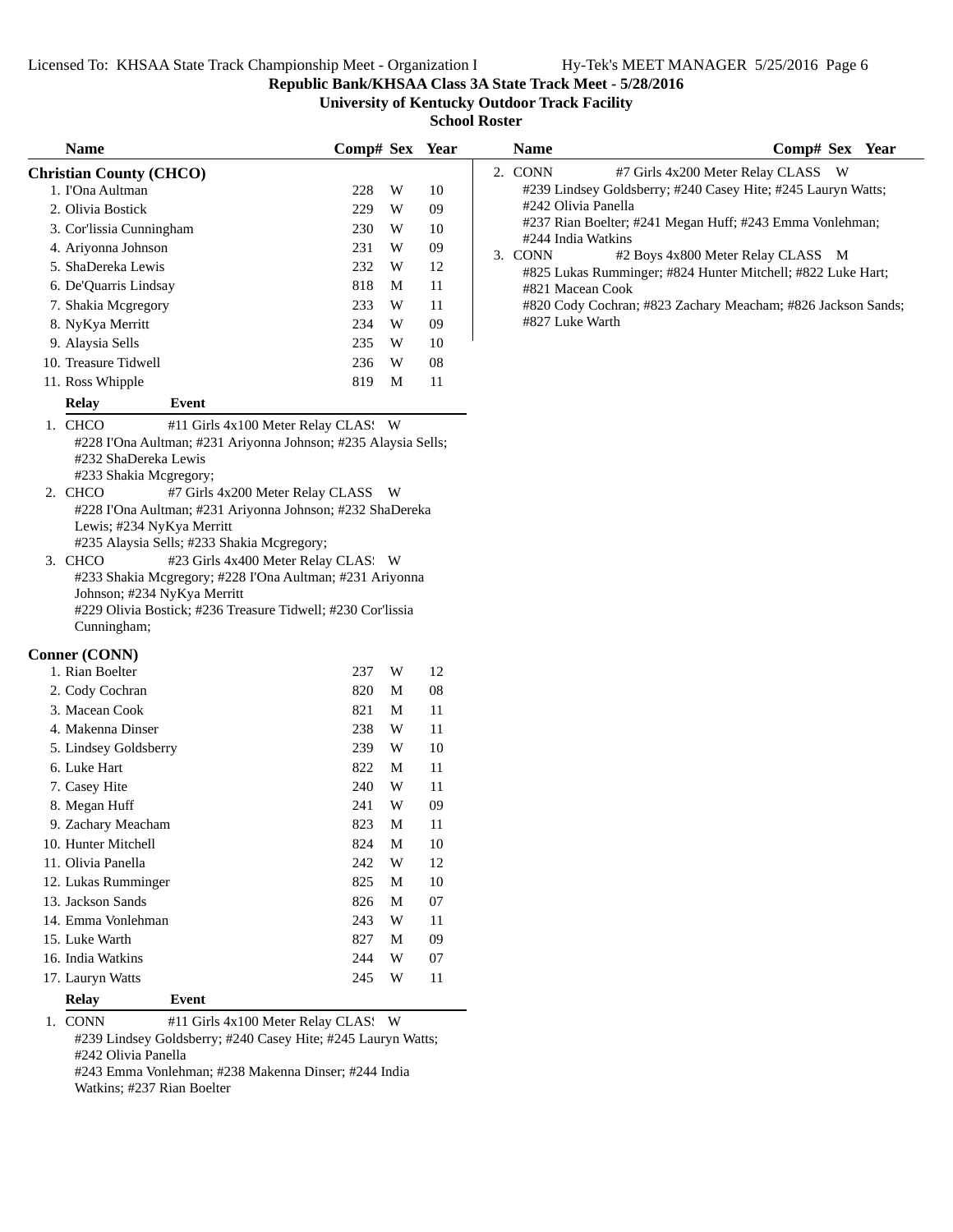**Republic Bank/KHSAA Class 3A State Track Meet - 5/28/2016**

**University of Kentucky Outdoor Track Facility**

**School Roster**

| <b>Name</b>                                                                                                                                                 | Comp# Sex Year |    |    | <b>Name</b>                                                                       | Comp# Sex Year                    |    |
|-------------------------------------------------------------------------------------------------------------------------------------------------------------|----------------|----|----|-----------------------------------------------------------------------------------|-----------------------------------|----|
| Cooper (COOP)                                                                                                                                               |                |    |    | 1. Will Akin                                                                      | M<br>843                          | 10 |
| 1. Meg Brennan                                                                                                                                              | W<br>246       | 08 |    | 2. Tanner Bayer                                                                   | 844<br>M                          | 10 |
| 2. Byron Brown                                                                                                                                              | 828<br>M       |    | 10 | 3. Anthony Best                                                                   | 845<br>M                          | 11 |
| 3. Isabel Campbell                                                                                                                                          | W<br>247       |    | 11 | 4. Ben Boydston                                                                   | 846<br>M                          | 11 |
| 4. Renee Canterna                                                                                                                                           | W<br>248       | 11 |    | 5. Drew Danneman                                                                  | 847<br>M                          | 10 |
| 5. Trevor Chartrau                                                                                                                                          | M<br>829       |    | 12 | 6. Nick Eten                                                                      | 848<br>M                          | 10 |
| 6. Torrey Cordell-Armstrong                                                                                                                                 | 830<br>M       |    | 12 | 7. Logan Franxman                                                                 | 849<br>M                          | 11 |
| 7. Ashley Dragan                                                                                                                                            | W<br>249       |    | 12 | 8. Connor Furnish                                                                 | 850<br>M                          | 09 |
| 8. Hayden Dwyer                                                                                                                                             | 831<br>M       | 12 |    | 9. Zack Hemsath                                                                   | 851<br>M                          | 11 |
| 9. Mallory Gray                                                                                                                                             | W<br>250       | 08 |    | 10. Nick Jacobs                                                                   | 852<br>M                          | 12 |
| 10. Abby Greene                                                                                                                                             | W<br>251       | 08 |    | 11. Jason Krebs                                                                   | 853<br>M                          | 11 |
| 11. Julia Henderson                                                                                                                                         | W<br>252       |    | 12 | 12. Andy Kuykendall                                                               | 854<br>M                          | 11 |
| 12. Jalen Holder                                                                                                                                            | 832<br>M       | 11 |    | 13. Noah Ryan                                                                     | 855<br>M                          | 11 |
| 13. Jaden Jackson                                                                                                                                           | 833<br>M       | 11 |    | 14. Michael Schulte                                                               | 856<br>M                          | 12 |
| 14. Lauren Jackson                                                                                                                                          | 253<br>W       | 08 |    | 15. Patrick Seibert                                                               | 857<br>М                          | 10 |
| 15. Tyson Jackson                                                                                                                                           | 834<br>M       | 12 |    | 16. Andrew Shelton                                                                | 858<br>M                          | 09 |
| 16. Josiah Lawson                                                                                                                                           | 835<br>M       | 09 |    | 17. Harrison Sommerkamp                                                           | 859<br>M                          | 11 |
| 17. Cameron Long                                                                                                                                            | 836<br>M       |    | 12 | 18. Duncan Summe                                                                  | 860<br>M                          | 09 |
| 18. Anjali McGrath                                                                                                                                          | W<br>254       | 07 |    | 19. Luke Summe                                                                    | 861<br>M                          | 09 |
| 19. Erin Mogus                                                                                                                                              | W<br>255       |    | 12 | 20. Nick Tilford                                                                  | 862<br>M                          | 11 |
| 20. Erik Pavek                                                                                                                                              | 837<br>M       |    | 12 | 21. Jordan Tuemler                                                                | 863<br>M                          | 11 |
| 21. Grace Pavek                                                                                                                                             | W<br>256       |    | 10 | 22. Casey Wolnitzek                                                               | 864<br>M                          | 09 |
| 22. Dillon Perry                                                                                                                                            | M<br>838       | 09 |    | <b>Relay</b><br>Event                                                             |                                   |    |
| 23. Jacob Sebree                                                                                                                                            | 839<br>M       | 11 |    | 1. COCA                                                                           | #12 Boys 4x100 Meter Relay CLAS M |    |
| 24. Arthur Sonzogni                                                                                                                                         | M<br>840       |    | 10 | #852 Nick Jacobs; #863 Jordan Tuemler; #850 Connor Furnish;                       |                                   |    |
| 25. Jacob Stewart                                                                                                                                           | M<br>841       | 09 |    | #845 Anthony Best                                                                 |                                   |    |
| 26. Zoe Walton                                                                                                                                              | W<br>257       | 08 |    | #861 Luke Summe; #855 Noah Ryan; #860 Duncan Summe; #844                          |                                   |    |
| 27. Caleb Watson                                                                                                                                            | 842<br>M       | 12 |    | Tanner Bayer                                                                      |                                   |    |
| Event<br><b>Relay</b>                                                                                                                                       |                |    |    | 2. COCA                                                                           | #24 Boys 4x400 Meter Relay CLAS M |    |
| 1. COOP<br>#23 Girls 4x400 Meter Relay CLAS: W                                                                                                              |                |    |    | #862 Nick Tilford; #857 Patrick Seibert; #861 Luke Summe; #850<br>Connor Furnish  |                                   |    |
| #254 Anjali McGrath; #251 Abby Greene; #249 Ashley Dragan;<br>#252 Julia Henderson                                                                          |                |    |    | #854 Andy Kuykendall; #860 Duncan Summe; #858 Andrew<br>Shelton; #852 Nick Jacobs |                                   |    |
| #255 Erin Mogus; #253 Lauren Jackson; #247 Isabel Campbell;<br>#257 Zoe Walton                                                                              |                |    |    | 3. COCA                                                                           | #2 Boys 4x800 Meter Relay CLASS M |    |
| 2. COOP<br>#1 Girls 4x800 Meter Relay CLASS W                                                                                                               |                |    |    | #848 Nick Eten; #847 Drew Danneman; #864 Casey Wolnitzek;                         |                                   |    |
| #255 Erin Mogus; #249 Ashley Dragan; #253 Lauren Jackson;                                                                                                   |                |    |    | #853 Jason Krebs<br>#862 Nick Tilford; #849 Logan Franxman; #851 Zack Hemsath;    |                                   |    |
| #251 Abby Greene                                                                                                                                            |                |    |    | #843 Will Akin                                                                    |                                   |    |
| #254 Anjali McGrath; #250 Mallory Gray; #246 Meg Brennan;                                                                                                   |                |    |    |                                                                                   |                                   |    |
| #252 Julia Henderson                                                                                                                                        |                |    |    |                                                                                   |                                   |    |
| 3. COOP<br>#12 Boys 4x100 Meter Relay CLAS M                                                                                                                |                |    |    |                                                                                   |                                   |    |
| #828 Byron Brown; #830 Torrey Cordell-Armstrong; #834 Tyson<br>Jackson; #833 Jaden Jackson<br>#832 Jalen Holder; #838 Dillon Perry; #842 Caleb Watson; #835 |                |    |    |                                                                                   |                                   |    |
| Josiah Lawson                                                                                                                                               |                |    |    |                                                                                   |                                   |    |
| 4. COOP<br>#8 Boys 4x200 Meter Relay CLASS M<br>#828 Byron Brown; #834 Tyson Jackson; #833 Jaden Jackson;                                                   |                |    |    |                                                                                   |                                   |    |
| #842 Caleb Watson<br>#830 Torrey Cordell-Armstrong; #838 Dillon Perry; #839 Jacob                                                                           |                |    |    |                                                                                   |                                   |    |
| Sebree; #832 Jalen Holder                                                                                                                                   |                |    |    |                                                                                   |                                   |    |
| 5. COOP<br>#24 Boys 4x400 Meter Relay CLAS M<br>#834 Tyson Jackson; #839 Jacob Sebree; #842 Caleb Watson; #833                                              |                |    |    |                                                                                   |                                   |    |
| Jaden Jackson                                                                                                                                               |                |    |    |                                                                                   |                                   |    |
| #828 Byron Brown; #829 Trevor Chartrau; #841 Jacob Stewart;                                                                                                 |                |    |    |                                                                                   |                                   |    |
| #831 Hayden Dwyer                                                                                                                                           |                |    |    |                                                                                   |                                   |    |

## **Covington Catholic (COCA)**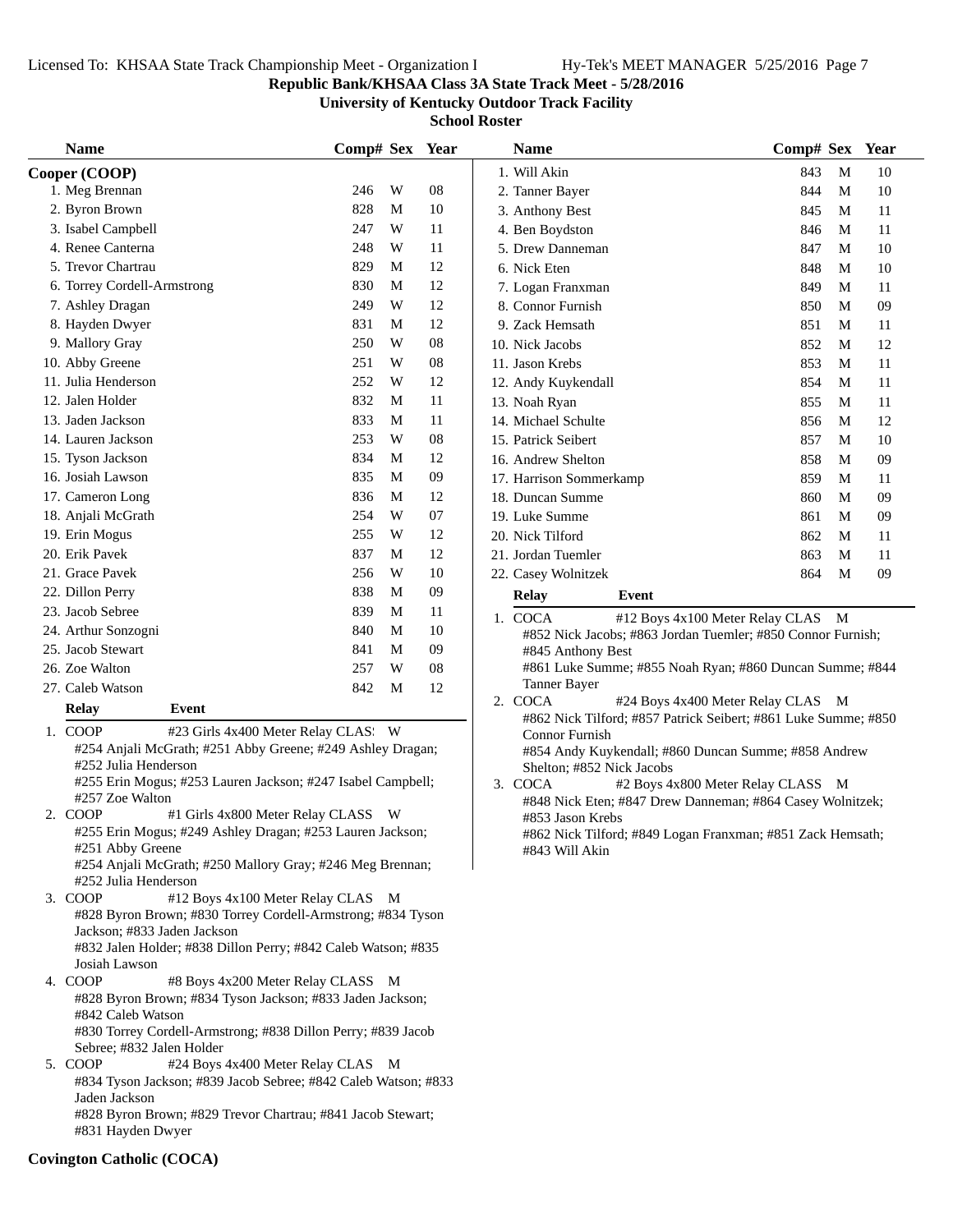#### **Republic Bank/KHSAA Class 3A State Track Meet - 5/28/2016**

**University of Kentucky Outdoor Track Facility**

**School Roster**

| <b>Name</b>                  |       | Comp# Sex |   | Year |
|------------------------------|-------|-----------|---|------|
| <b>Daviess County (DAVC)</b> |       |           |   |      |
| 1. Marilyn Adkins            |       | 258       | W | 11   |
| 2. Adam Bouchard             |       | 865       | М | 11   |
| 3. Benjamin Capps            |       | 866       | M | 12   |
| 4. Jack Carter               |       | 867       | M | 12   |
| 5. Austin Cavender           |       | 868       | М | 11   |
| 6. Madison Dooley            |       | 259       | W | 12   |
| 7. Koby Ezell                |       | 869       | M | 12   |
| 8. Hassan Green              |       | 870       | M | 11   |
| 9. Nicole Hemmersbach        |       | 260       | W | 09   |
| 10. Karlee Hoffman           |       | 261       | W | 09   |
| 11. Madison Howard           |       | 262       | W | 09   |
| 12. Sarah Johnson            |       | 263       | W | 12.  |
| 13. Sam King                 |       | 871       | M | 10   |
| 14. Hunter Kurz              |       | 872       | M | 10   |
| 15. Nace Mattingly           |       | 873       | М | 09   |
| 16. Zach Mcateer             |       | 874       | M | 10   |
| 17. Zan McClelland           |       | 875       | М | 12   |
| 18. Colin Merkel             |       | 876       | M | 11   |
| 19. Donta Millay             |       | 877       | M | 10   |
| 20. Ben Nanney               |       | 878       | М | 11   |
| 21. Riliegh Owens            |       | 264       | W | 09   |
| 22. Emily Roberts            |       | 265       | W | 10   |
| 23. Lexi Sutherland          |       | 266       | W | 11   |
| 24. Olivia Wilson            |       | 267       | W | 11   |
| 25. Kathryn Wolfe            |       | 268       | W | 10   |
| <b>Relay</b>                 | Event |           |   |      |

1. DAVC #23 Girls 4x400 Meter Relay CLAS: W #259 Madison Dooley; #267 Olivia Wilson; #260 Nicole Hemmersbach; #265 Emily Roberts #264 Riliegh Owens; #258 Marilyn Adkins; #262 Madison Howard; #266 Lexi Sutherland

- 2. DAVC #1 Girls 4x800 Meter Relay CLASS W #259 Madison Dooley; #267 Olivia Wilson; #260 Nicole Hemmersbach; #265 Emily Roberts #266 Lexi Sutherland; #258 Marilyn Adkins; #268 Kathryn Wolfe; #261 Karlee Hoffman
- 3. DAVC #2 Boys 4x800 Meter Relay CLASS M #869 Koby Ezell; #876 Colin Merkel; #875 Zan McClelland; #872 Hunter Kurz

#866 Benjamin Capps; #867 Jack Carter; #871 Sam King; #868 Austin Cavender

## **Dixie Heights (DIXI)**

| 1. Allison Arnett   | 269 | W | 07 |
|---------------------|-----|---|----|
| 2. Hailey Barker    | 270 | W | 10 |
| 3. Cameron Barrett  | 879 | М | 11 |
| 4. Olivia Berter    | 271 | W | 11 |
| 5. Brandon Brown    | 880 | М | 12 |
| 6. Hannah Cook      | 272 | W | 11 |
| 7. Gunther Faeth    | 881 | М | 12 |
| 8. Dayana Gutierrez | 273 | W | 11 |
| 9. Sheldon High     | 882 | М | 12 |
| 10. Sydney High     | 274 | W | 11 |
| 11. Nicole Marker   | 275 | W | 09 |

| 12. Lauren Myfelt<br>ss County (DAVC)                                                                              | 276 | W | 10 |
|--------------------------------------------------------------------------------------------------------------------|-----|---|----|
| 258<br>W<br>Marilyn Adkins<br>11<br>13. Cecelia Orr                                                                | 277 | W | 10 |
| Adam Bouchard<br>865<br>M<br>11<br>14. Jake Pfaller                                                                | 883 | M | 11 |
| Benjamin Capps<br>12<br>866<br>M<br>15. Jessica Riddle                                                             | 278 | W | 10 |
| Jack Carter<br>867<br>12<br>M<br>16. Dylan Sears                                                                   | 884 | M | 08 |
| <b>Austin Cavender</b><br>868<br>11<br>M<br>17. Lorali Shworles                                                    | 279 | W | 08 |
| <b>Madison Dooley</b><br>259<br>W<br>12<br>18. Austin Stacy                                                        | 885 | M | 12 |
| Koby Ezell<br>869<br>M<br>12<br>19. Jose Torres                                                                    | 886 | M | 11 |
| Hassan Green<br>870<br>M<br>11<br>20. Dominique Webber                                                             | 280 | W | 12 |
| Nicole Hemmersbach<br>260<br>09<br>W<br>Relay<br>Event                                                             |     |   |    |
| Karlee Hoffman<br>W<br>09<br>261<br>1. DIXI<br>#1 Girls 4x800 Meter Relay CLASS W                                  |     |   |    |
| Madison Howard<br>W<br>262<br>09<br>#278 Jessica Riddle; #279 Lorali Shworles; #275 Nicole Marker;                 |     |   |    |
| Sarah Johnson<br>12<br>263<br>W<br>#277 Cecelia Orr                                                                |     |   |    |
| #271 Olivia Berter; #273 Dayana Gutierrez; #280 Dominique<br>871<br>Sam King<br>10<br>M                            |     |   |    |
| Webber; #270 Hailey Barker<br>872<br>Hunter Kurz<br>M<br>10                                                        |     |   |    |
| #12 Boys 4x100 Meter Relay CLAS M<br>2. DIXI<br>873<br><b>Nace Mattingly</b><br>M<br>09                            |     |   |    |
| #879 Cameron Barrett; #881 Gunther Faeth; #885 Austin Stacy;<br>Zach Mcateer<br>874<br>10<br>M<br>#886 Jose Torres |     |   |    |
| Zan McClelland<br>875<br>M<br>12<br>#882 Sheldon High; #884 Dylan Sears; #880 Brandon Brown; #883                  |     |   |    |
| Colin Merkel<br>876<br>11<br>M<br>Jake Pfaller                                                                     |     |   |    |
| 10<br>Donta Millay<br>877<br>M                                                                                     |     |   |    |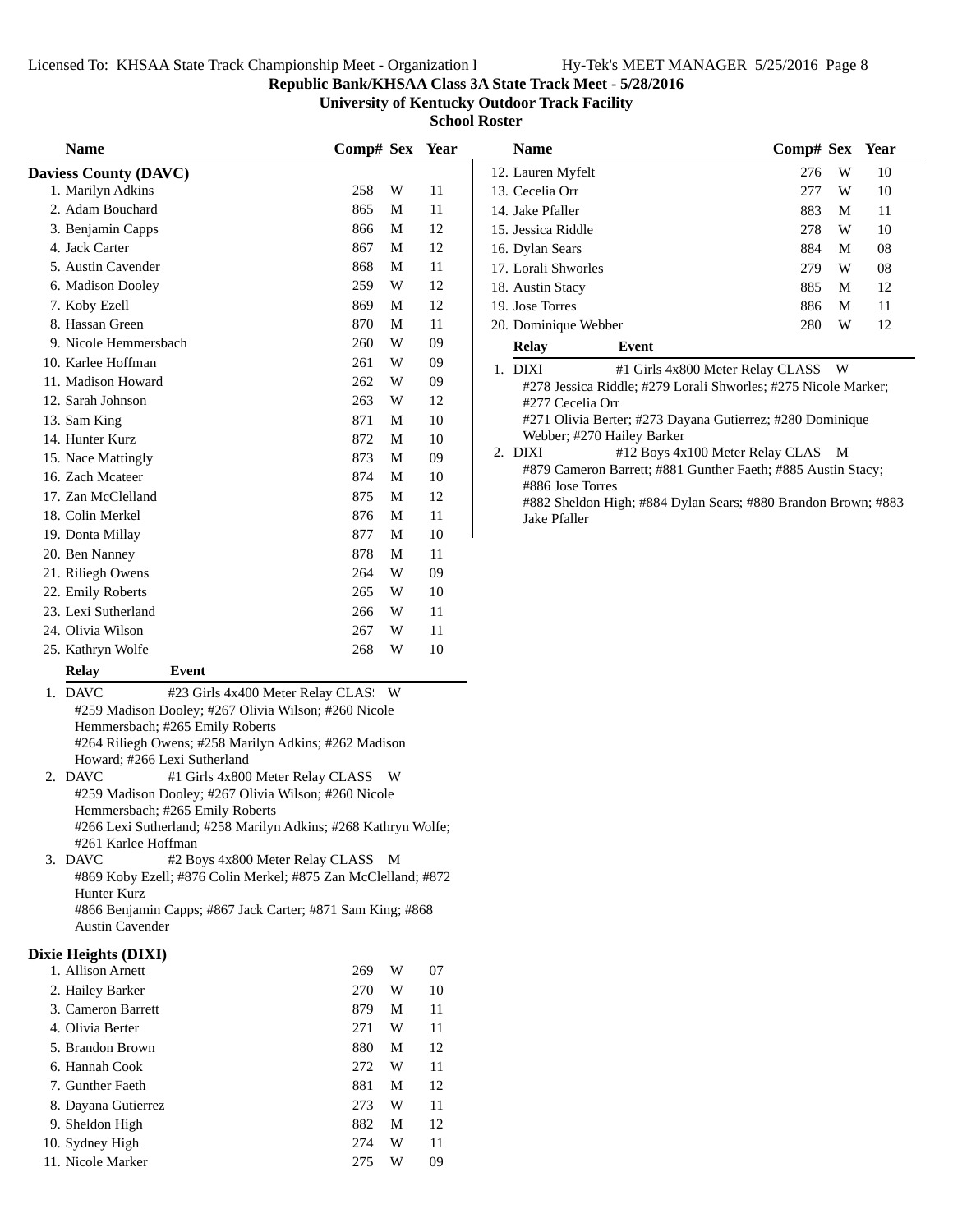**Republic Bank/KHSAA Class 3A State Track Meet - 5/28/2016**

**University of Kentucky Outdoor Track Facility**

**School Roster**

| <b>Name</b>                                                                   | Comp# Sex Year |                         |    |       | <b>Name</b>                |                                                                | Comp# Sex Year |   |    |
|-------------------------------------------------------------------------------|----------------|-------------------------|----|-------|----------------------------|----------------------------------------------------------------|----------------|---|----|
| <b>Dupont Manual (DUMA)</b>                                                   |                |                         |    |       | 6. DUMA                    | #24 Boys 4x400 Meter Relay CLAS M                              |                |   |    |
| 1. Thomas Barber                                                              | 887            | M                       | 12 |       |                            | #897 Yared Nuguse; #888 Austin Bridges; #901 Anthony Tran;     |                |   |    |
| 2. Rachel Been                                                                | 281            | W                       | 12 |       | #890 Bryce Cosby           |                                                                |                |   |    |
| 3. Austin Bridges                                                             | 888            | M                       | 11 |       |                            | #894 Connor Gerhardt; #887 Thomas Barber; #889 Jaelin Carter;  |                |   |    |
| 4. Zoe Cardwell-Copenhefer                                                    | 282            | W                       | 12 |       | 7. DUMA                    | #2 Boys 4x800 Meter Relay CLASS M                              |                |   |    |
| 5. Jaelin Carter                                                              | 889            | M                       | 11 |       | #894 Connor Gerhardt       | #896 Otis Milliken; #891 Nick Dudzinski; #900 Jalen Sangester; |                |   |    |
| 6. Bryce Cosby                                                                | 890            | M                       | 11 |       |                            | #888 Austin Bridges; #897 Yared Nuguse; #892 Josh Dye;         |                |   |    |
| 7. Nick Dudzinski                                                             | 891            | M                       | 11 |       |                            |                                                                |                |   |    |
| 8. Kennedy Duncan                                                             | 283            | W                       | 10 |       | <b>East Jessamine (EJ)</b> |                                                                |                |   |    |
| 9. Grace duPlessis                                                            | 284            | W                       | 11 |       | 1. Taliyah Colone          |                                                                | 296            | W | 10 |
| 10. Josh Dye                                                                  | 892            | M                       | 11 |       | 2. Jalynn Landversicht     |                                                                | 297            | W | 10 |
| 11. Olivia Evans                                                              | 285            | W                       | 10 |       | 3. Kaylee Lanigan          |                                                                | 298            | W | 08 |
| 12. Keon Farris                                                               | 893            | M                       | 10 |       | 4. Donneshia Richardson    |                                                                | 299            | W | 08 |
| 13. Connor Gerhardt                                                           | 894            | M                       | 11 |       | 5. Suzie Terrazas          |                                                                | 300            | W | 11 |
| 14. Danielle Graves                                                           | 286            | W                       | 12 |       | 6. Emma Young              |                                                                | 301            | W | 12 |
| 15. Labreea Hall                                                              | 287            | W                       | 12 |       | <b>Relay</b>               | Event                                                          |                |   |    |
|                                                                               | 288            | W                       | 10 | 1. EJ |                            | #11 Girls 4x100 Meter Relay CLAS: W                            |                |   |    |
| 16. Casey Kohlstruk<br>17. Emma Kuntz                                         |                |                         |    |       |                            | #300 Suzie Terrazas; #297 Jalynn Landversicht; #298 Kaylee     |                |   |    |
|                                                                               | 289            | $\ensuremath{\text{W}}$ | 11 |       |                            | Lanigan; #296 Taliyah Colone                                   |                |   |    |
| 18. Anthony Kyser                                                             | 895            | M                       | 12 |       |                            | #301 Emma Young; #299 Donneshia Richardson;                    |                |   |    |
| 19. Otis Milliken                                                             | 896            | $\mathbf M$             | 09 |       |                            |                                                                |                |   |    |
| 20. Yared Nuguse                                                              | 897            | M                       | 11 |       |                            |                                                                |                |   |    |
| 21. Julie Nwosu                                                               | 290            | W                       | 11 |       |                            |                                                                |                |   |    |
| 22. Moji Olayemi                                                              | 291            | W                       | 09 |       |                            |                                                                |                |   |    |
| 23. Sterling Patillo                                                          | 898            | M                       | 09 |       |                            |                                                                |                |   |    |
| 24. Saralee Renick                                                            | 292            | W                       | 10 |       |                            |                                                                |                |   |    |
| 25. Aidan Robbins                                                             | 899            | M                       | 09 |       |                            |                                                                |                |   |    |
| 26. Jalen Sangester                                                           | 900            | M                       | 10 |       |                            |                                                                |                |   |    |
| 27. Alena Sapienza-Wright                                                     | 293            | W                       | 10 |       |                            |                                                                |                |   |    |
| 28. Bria Steen                                                                | 294            | W                       | 12 |       |                            |                                                                |                |   |    |
| 29. Kat Thompson                                                              | 295            | W                       | 10 |       |                            |                                                                |                |   |    |
| 30. Anthony Tran                                                              | 901            | M                       | 12 |       |                            |                                                                |                |   |    |
| <b>Relay</b><br>Event                                                         |                |                         |    |       |                            |                                                                |                |   |    |
| 1. DUMA<br>#11 Girls 4x100 Meter Relay CLAS: W                                |                |                         |    |       |                            |                                                                |                |   |    |
| #288 Casey Kohlstruk; #294 Bria Steen; #291 Moji Olayemi; #295                |                |                         |    |       |                            |                                                                |                |   |    |
| <b>Kat Thompson</b>                                                           |                |                         |    |       |                            |                                                                |                |   |    |
| #290 Julie Nwosu; #292 Saralee Renick;                                        |                |                         |    |       |                            |                                                                |                |   |    |
| #7 Girls 4x200 Meter Relay CLASS W<br>2. DUMA                                 |                |                         |    |       |                            |                                                                |                |   |    |
| #294 Bria Steen; #288 Casey Kohlstruk; #290 Julie Nwosu; #291                 |                |                         |    |       |                            |                                                                |                |   |    |
| Moji Olayemi                                                                  |                |                         |    |       |                            |                                                                |                |   |    |
| #292 Saralee Renick; #287 Labreea Hall; #295 Kat Thompson;                    |                |                         |    |       |                            |                                                                |                |   |    |
| 3. DUMA<br>#23 Girls 4x400 Meter Relay CLAS: W                                |                |                         |    |       |                            |                                                                |                |   |    |
| #284 Grace duPlessis; #287 Labreea Hall; #293 Alena                           |                |                         |    |       |                            |                                                                |                |   |    |
| Sapienza-Wright; #289 Emma Kuntz                                              |                |                         |    |       |                            |                                                                |                |   |    |
| #291 Moji Olayemi; #288 Casey Kohlstruk; #294 Bria Steen; #290<br>Julie Nwosu |                |                         |    |       |                            |                                                                |                |   |    |
| 4. DUMA<br>#1 Girls 4x800 Meter Relay CLASS W                                 |                |                         |    |       |                            |                                                                |                |   |    |
| #281 Rachel Been; #287 Labreea Hall; #284 Grace duPlessis; #289               |                |                         |    |       |                            |                                                                |                |   |    |
| Emma Kuntz                                                                    |                |                         |    |       |                            |                                                                |                |   |    |
| #283 Kennedy Duncan; #286 Danielle Graves; #293 Alena                         |                |                         |    |       |                            |                                                                |                |   |    |
| Sapienza-Wright;                                                              |                |                         |    |       |                            |                                                                |                |   |    |
| #12 Boys 4x100 Meter Relay CLAS M<br>5. DUMA                                  |                |                         |    |       |                            |                                                                |                |   |    |
| #887 Thomas Barber; #889 Jaelin Carter; #890 Bryce Cosby; #898                |                |                         |    |       |                            |                                                                |                |   |    |
| <b>Sterling Patillo</b>                                                       |                |                         |    |       |                            |                                                                |                |   |    |

#895 Anthony Kyser; #893 Keon Farris; #899 Aidan Robbins;

|    | <b>Name</b>             |                                                                | Comp# Sex Year |     |    |
|----|-------------------------|----------------------------------------------------------------|----------------|-----|----|
|    | 6. DUMA                 | #24 Boys 4x400 Meter Relay CLAS M                              |                |     |    |
|    |                         | #897 Yared Nuguse; #888 Austin Bridges; #901 Anthony Tran;     |                |     |    |
|    | #890 Bryce Cosby        |                                                                |                |     |    |
|    |                         | #894 Connor Gerhardt; #887 Thomas Barber; #889 Jaelin Carter;  |                |     |    |
|    | 7. DUMA                 | #2 Boys 4x800 Meter Relay CLASS M                              |                |     |    |
|    |                         | #896 Otis Milliken; #891 Nick Dudzinski; #900 Jalen Sangester; |                |     |    |
|    | #894 Connor Gerhardt    |                                                                |                |     |    |
|    |                         | #888 Austin Bridges; #897 Yared Nuguse; #892 Josh Dye;         |                |     |    |
|    | East Jessamine (EJ)     |                                                                |                |     |    |
|    | 1. Taliyah Colone       |                                                                | 296            | W   | 10 |
|    | 2. Jalynn Landversicht  |                                                                | 297            | W   | 10 |
|    | 3. Kaylee Lanigan       |                                                                | 298            | W   | 08 |
|    | 4. Donneshia Richardson |                                                                | 299            | W   | 08 |
|    | 5. Suzie Terrazas       |                                                                | 300            | W   | 11 |
|    | 6. Emma Young           |                                                                | 301            | W   | 12 |
|    | <b>Relay</b>            | Event                                                          |                |     |    |
| 1. | - EJ                    | #11 Girls 4x100 Meter Relay CLAS:                              |                | - W |    |
|    |                         | #300 Suzie Terrazas; #297 Jalynn Landversicht; #298 Kaylee     |                |     |    |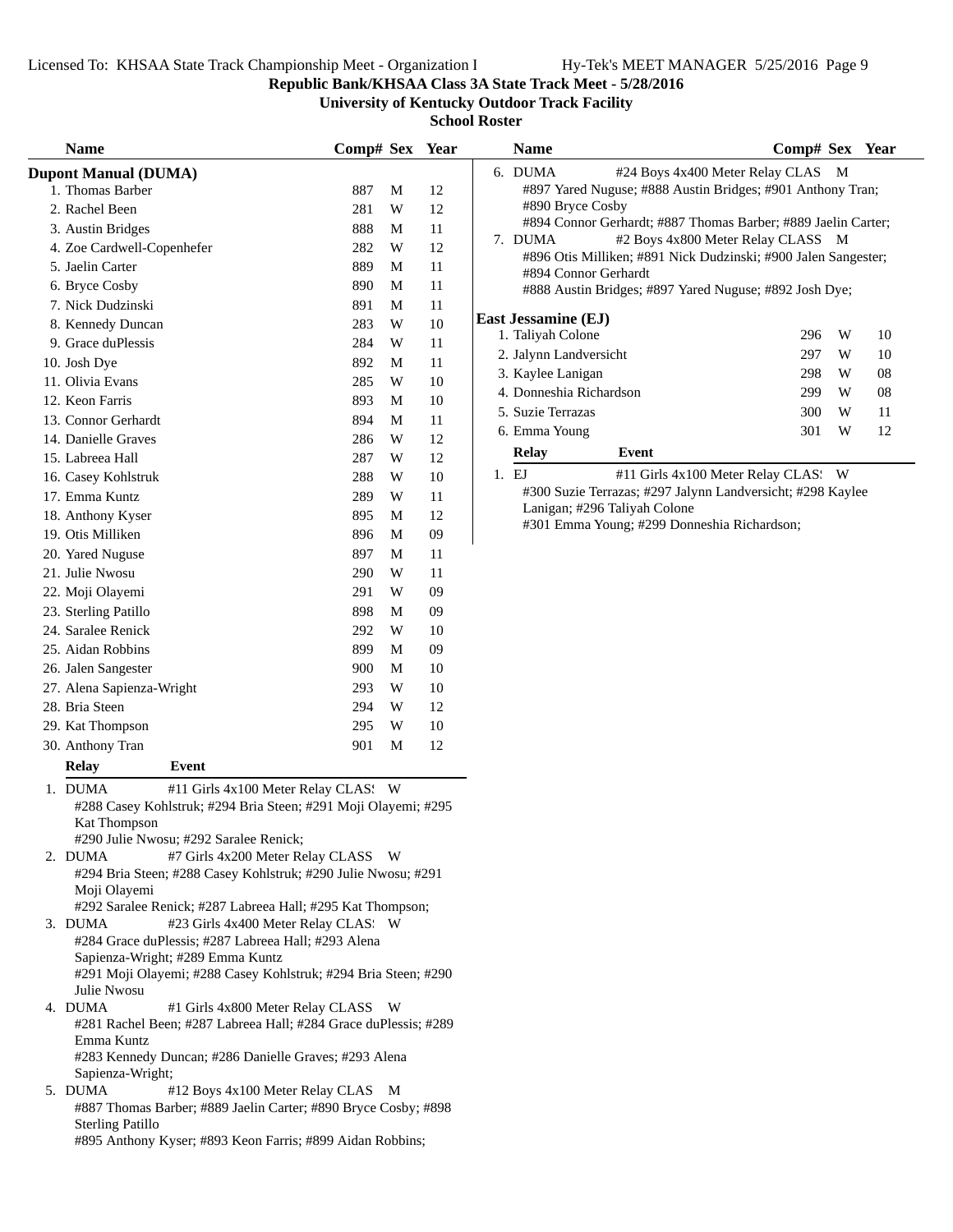**Republic Bank/KHSAA Class 3A State Track Meet - 5/28/2016**

**University of Kentucky Outdoor Track Facility**

|     |   |                                                                                                                                                                                         | 4. EAST<br>#1 Girls 4x800 Meter Relay CLASS W                                                                                                                                                                                                                                                                                                                                          |                                                                                                                                                                                                                                                                                                                                                                                                                                                                                                                                                                                                                                                                                                                                                                                                                                                                                                                                                                                                                  |
|-----|---|-----------------------------------------------------------------------------------------------------------------------------------------------------------------------------------------|----------------------------------------------------------------------------------------------------------------------------------------------------------------------------------------------------------------------------------------------------------------------------------------------------------------------------------------------------------------------------------------|------------------------------------------------------------------------------------------------------------------------------------------------------------------------------------------------------------------------------------------------------------------------------------------------------------------------------------------------------------------------------------------------------------------------------------------------------------------------------------------------------------------------------------------------------------------------------------------------------------------------------------------------------------------------------------------------------------------------------------------------------------------------------------------------------------------------------------------------------------------------------------------------------------------------------------------------------------------------------------------------------------------|
|     |   |                                                                                                                                                                                         |                                                                                                                                                                                                                                                                                                                                                                                        |                                                                                                                                                                                                                                                                                                                                                                                                                                                                                                                                                                                                                                                                                                                                                                                                                                                                                                                                                                                                                  |
| 902 | M | 12                                                                                                                                                                                      | #304 Allison Burgin; #306 Alex Casey; #311 Carson Mercer; #316                                                                                                                                                                                                                                                                                                                         |                                                                                                                                                                                                                                                                                                                                                                                                                                                                                                                                                                                                                                                                                                                                                                                                                                                                                                                                                                                                                  |
| 903 | M | 10                                                                                                                                                                                      | Jade Shoemaker                                                                                                                                                                                                                                                                                                                                                                         |                                                                                                                                                                                                                                                                                                                                                                                                                                                                                                                                                                                                                                                                                                                                                                                                                                                                                                                                                                                                                  |
| 302 | W | 10                                                                                                                                                                                      |                                                                                                                                                                                                                                                                                                                                                                                        |                                                                                                                                                                                                                                                                                                                                                                                                                                                                                                                                                                                                                                                                                                                                                                                                                                                                                                                                                                                                                  |
| 303 | W | 11                                                                                                                                                                                      |                                                                                                                                                                                                                                                                                                                                                                                        |                                                                                                                                                                                                                                                                                                                                                                                                                                                                                                                                                                                                                                                                                                                                                                                                                                                                                                                                                                                                                  |
| 304 | W | 12                                                                                                                                                                                      |                                                                                                                                                                                                                                                                                                                                                                                        |                                                                                                                                                                                                                                                                                                                                                                                                                                                                                                                                                                                                                                                                                                                                                                                                                                                                                                                                                                                                                  |
| 305 | W | 09                                                                                                                                                                                      |                                                                                                                                                                                                                                                                                                                                                                                        |                                                                                                                                                                                                                                                                                                                                                                                                                                                                                                                                                                                                                                                                                                                                                                                                                                                                                                                                                                                                                  |
| 306 | W | 09                                                                                                                                                                                      |                                                                                                                                                                                                                                                                                                                                                                                        |                                                                                                                                                                                                                                                                                                                                                                                                                                                                                                                                                                                                                                                                                                                                                                                                                                                                                                                                                                                                                  |
| 307 | W | 11                                                                                                                                                                                      | #916 Sugar Ray Wyche                                                                                                                                                                                                                                                                                                                                                                   |                                                                                                                                                                                                                                                                                                                                                                                                                                                                                                                                                                                                                                                                                                                                                                                                                                                                                                                                                                                                                  |
| 904 | M | 10                                                                                                                                                                                      |                                                                                                                                                                                                                                                                                                                                                                                        | #24 Boys 4x400 Meter Relay CLAS M                                                                                                                                                                                                                                                                                                                                                                                                                                                                                                                                                                                                                                                                                                                                                                                                                                                                                                                                                                                |
| 905 | M | 12                                                                                                                                                                                      |                                                                                                                                                                                                                                                                                                                                                                                        |                                                                                                                                                                                                                                                                                                                                                                                                                                                                                                                                                                                                                                                                                                                                                                                                                                                                                                                                                                                                                  |
| 308 | W | 09                                                                                                                                                                                      |                                                                                                                                                                                                                                                                                                                                                                                        |                                                                                                                                                                                                                                                                                                                                                                                                                                                                                                                                                                                                                                                                                                                                                                                                                                                                                                                                                                                                                  |
| 906 | M | 12                                                                                                                                                                                      |                                                                                                                                                                                                                                                                                                                                                                                        |                                                                                                                                                                                                                                                                                                                                                                                                                                                                                                                                                                                                                                                                                                                                                                                                                                                                                                                                                                                                                  |
| 907 | M | 10                                                                                                                                                                                      | 7. EAST                                                                                                                                                                                                                                                                                                                                                                                | #2 Boys 4x800 Meter Relay CLASS M                                                                                                                                                                                                                                                                                                                                                                                                                                                                                                                                                                                                                                                                                                                                                                                                                                                                                                                                                                                |
| 309 | W | 12                                                                                                                                                                                      |                                                                                                                                                                                                                                                                                                                                                                                        |                                                                                                                                                                                                                                                                                                                                                                                                                                                                                                                                                                                                                                                                                                                                                                                                                                                                                                                                                                                                                  |
| 908 | M | 10                                                                                                                                                                                      | Richardson; #915 Collin Wells                                                                                                                                                                                                                                                                                                                                                          |                                                                                                                                                                                                                                                                                                                                                                                                                                                                                                                                                                                                                                                                                                                                                                                                                                                                                                                                                                                                                  |
| 909 | M | 11                                                                                                                                                                                      |                                                                                                                                                                                                                                                                                                                                                                                        |                                                                                                                                                                                                                                                                                                                                                                                                                                                                                                                                                                                                                                                                                                                                                                                                                                                                                                                                                                                                                  |
| 310 | W | $11\,$                                                                                                                                                                                  |                                                                                                                                                                                                                                                                                                                                                                                        |                                                                                                                                                                                                                                                                                                                                                                                                                                                                                                                                                                                                                                                                                                                                                                                                                                                                                                                                                                                                                  |
| 311 | W | 10                                                                                                                                                                                      |                                                                                                                                                                                                                                                                                                                                                                                        |                                                                                                                                                                                                                                                                                                                                                                                                                                                                                                                                                                                                                                                                                                                                                                                                                                                                                                                                                                                                                  |
| 910 | M | 10                                                                                                                                                                                      | 1. Sashae Andres                                                                                                                                                                                                                                                                                                                                                                       | 321<br>W<br>10                                                                                                                                                                                                                                                                                                                                                                                                                                                                                                                                                                                                                                                                                                                                                                                                                                                                                                                                                                                                   |
| 312 | W | 11                                                                                                                                                                                      | 2. Andre Anglin                                                                                                                                                                                                                                                                                                                                                                        | 917<br>11<br>M                                                                                                                                                                                                                                                                                                                                                                                                                                                                                                                                                                                                                                                                                                                                                                                                                                                                                                                                                                                                   |
| 313 | W | 11                                                                                                                                                                                      | 3. Daeton Atkins                                                                                                                                                                                                                                                                                                                                                                       | 918<br>10<br>M                                                                                                                                                                                                                                                                                                                                                                                                                                                                                                                                                                                                                                                                                                                                                                                                                                                                                                                                                                                                   |
| 911 | M | 10                                                                                                                                                                                      | 4. Mariah Dix                                                                                                                                                                                                                                                                                                                                                                          | 322<br>W<br>09                                                                                                                                                                                                                                                                                                                                                                                                                                                                                                                                                                                                                                                                                                                                                                                                                                                                                                                                                                                                   |
| 314 | W | 10                                                                                                                                                                                      | 5. Dylan Dunbar                                                                                                                                                                                                                                                                                                                                                                        | 919<br>M<br>10                                                                                                                                                                                                                                                                                                                                                                                                                                                                                                                                                                                                                                                                                                                                                                                                                                                                                                                                                                                                   |
| 912 | M | 09                                                                                                                                                                                      | 6. Nadia Gunn                                                                                                                                                                                                                                                                                                                                                                          | 323<br>W<br>10                                                                                                                                                                                                                                                                                                                                                                                                                                                                                                                                                                                                                                                                                                                                                                                                                                                                                                                                                                                                   |
| 315 | W | 09                                                                                                                                                                                      | 7. Kyree Hawkins                                                                                                                                                                                                                                                                                                                                                                       | 920<br>M<br>11                                                                                                                                                                                                                                                                                                                                                                                                                                                                                                                                                                                                                                                                                                                                                                                                                                                                                                                                                                                                   |
| 913 | M | 12                                                                                                                                                                                      | 8. Shamar Hines                                                                                                                                                                                                                                                                                                                                                                        | 921<br>M<br>11                                                                                                                                                                                                                                                                                                                                                                                                                                                                                                                                                                                                                                                                                                                                                                                                                                                                                                                                                                                                   |
| 914 | M | $11\,$                                                                                                                                                                                  | 9. Chris Jolliffi                                                                                                                                                                                                                                                                                                                                                                      | 922<br>M<br>11                                                                                                                                                                                                                                                                                                                                                                                                                                                                                                                                                                                                                                                                                                                                                                                                                                                                                                                                                                                                   |
| 316 | W | 12                                                                                                                                                                                      | 10. Jarius Jones                                                                                                                                                                                                                                                                                                                                                                       | 923<br>M<br>11                                                                                                                                                                                                                                                                                                                                                                                                                                                                                                                                                                                                                                                                                                                                                                                                                                                                                                                                                                                                   |
| 317 | W | 12                                                                                                                                                                                      | 11. Jane Lado                                                                                                                                                                                                                                                                                                                                                                          | 12<br>324<br>W                                                                                                                                                                                                                                                                                                                                                                                                                                                                                                                                                                                                                                                                                                                                                                                                                                                                                                                                                                                                   |
| 318 | W | 10                                                                                                                                                                                      | 12. Demi Olayemi                                                                                                                                                                                                                                                                                                                                                                       | W<br>12<br>325                                                                                                                                                                                                                                                                                                                                                                                                                                                                                                                                                                                                                                                                                                                                                                                                                                                                                                                                                                                                   |
| 915 | M | 12                                                                                                                                                                                      | 13. Curtis Ralston                                                                                                                                                                                                                                                                                                                                                                     | 924<br>M<br>10                                                                                                                                                                                                                                                                                                                                                                                                                                                                                                                                                                                                                                                                                                                                                                                                                                                                                                                                                                                                   |
| 319 | W | 10                                                                                                                                                                                      | 14. Maria Salgado                                                                                                                                                                                                                                                                                                                                                                      | W<br>09<br>326                                                                                                                                                                                                                                                                                                                                                                                                                                                                                                                                                                                                                                                                                                                                                                                                                                                                                                                                                                                                   |
| 320 | W | 09                                                                                                                                                                                      | 15. Aundreanna Stone                                                                                                                                                                                                                                                                                                                                                                   | W<br>11<br>327                                                                                                                                                                                                                                                                                                                                                                                                                                                                                                                                                                                                                                                                                                                                                                                                                                                                                                                                                                                                   |
| 916 |   | 11                                                                                                                                                                                      | 16. Tayshawn Warner                                                                                                                                                                                                                                                                                                                                                                    | M<br>925<br>10                                                                                                                                                                                                                                                                                                                                                                                                                                                                                                                                                                                                                                                                                                                                                                                                                                                                                                                                                                                                   |
|     |   |                                                                                                                                                                                         | 17. Persia Woodard                                                                                                                                                                                                                                                                                                                                                                     | 328 W<br>12                                                                                                                                                                                                                                                                                                                                                                                                                                                                                                                                                                                                                                                                                                                                                                                                                                                                                                                                                                                                      |
|     |   |                                                                                                                                                                                         | Event<br>Relay                                                                                                                                                                                                                                                                                                                                                                         |                                                                                                                                                                                                                                                                                                                                                                                                                                                                                                                                                                                                                                                                                                                                                                                                                                                                                                                                                                                                                  |
|     |   | Persia Woodard<br>#322 Mariah Dix<br>2. FERN<br>Kyree Hawkins<br>Tayshawn Warner<br>3. FERN<br><b>Curtis Ralston</b><br>#919 Dylan Dunbar; #922 Chris Jolliffi; #923 Jarius Jones; #920 | #12 Boys 4x100 Meter Relay CLAS M<br>#8 Boys 4x200 Meter Relay CLASS M                                                                                                                                                                                                                                                                                                                 |                                                                                                                                                                                                                                                                                                                                                                                                                                                                                                                                                                                                                                                                                                                                                                                                                                                                                                                                                                                                                  |
|     |   | M<br>#11 Girls 4x100 Meter Relay CLAS: W<br>#7 Girls 4x200 Meter Relay CLASS W<br>#23 Girls 4x400 Meter Relay CLAS. W                                                                   | #303 Lauren Buchanan; #307 Jumyia Denning; #309 KeAsia<br>#312 Aubreana Noble; #302 Achante Brown; #315 Kayla Purcell;<br>#303 Lauren Buchanan; #307 Jumyia Denning; #310 Tarryn Long;<br>#302 Achante Brown; #314 Makayla Paul; #315 Kayla Purcell;<br>#303 Lauren Buchanan; #307 Jumyia Denning; #310 Tarryn Long;<br>#315 Kayla Purcell; #309 KeAsia Johnson Bell; #306 Alex Casey; | #313 Ashley Noland; #305 Lizzy Carter; #319 Keely Wells; #320<br>Sarah Whitaker<br>5. EAST<br>#8 Boys 4x200 Meter Relay CLASS M<br>#902 Santo Biddix; #904 Bryce Favors; #909 Cade Leake; #911<br>Barnabas Ojo<br>#908 Bryon Keith; #906 Benjamin Ginkins; #903 Daunte Brookes;<br>6. EAST<br>#904 Bryce Favors; #906 Benjamin Ginkins; #908 Bryon Keith;<br>#911 Barnabas Ojo<br>#909 Cade Leake; #915 Collin Wells; #905 Donnie Fry; #907 Luke<br>Hoover<br>#906 Benjamin Ginkins; #907 Luke Hoover; #913 Jefferson<br>#912 Drew Pierce; #905 Donnie Fry; #914 Ryan Scanlon; #910<br>Henry Milburn<br>Fern Creek (FERN)<br>1. FERN<br>#11 Girls 4x100 Meter Relay CLAS: W<br>#321 Sashae Andres; #324 Jane Lado; #325 Demi Olayemi; #328<br>#323 Nadia Gunn; #326 Maria Salgado; #327 Aundreanna Stone;<br>#917 Andre Anglin; #918 Daeton Atkins; #919 Dylan Dunbar; #920<br>#921 Shamar Hines; #923 Jarius Jones; #924 Curtis Ralston; #925<br>#917 Andre Anglin; #918 Daeton Atkins; #921 Shamar Hines; #924 |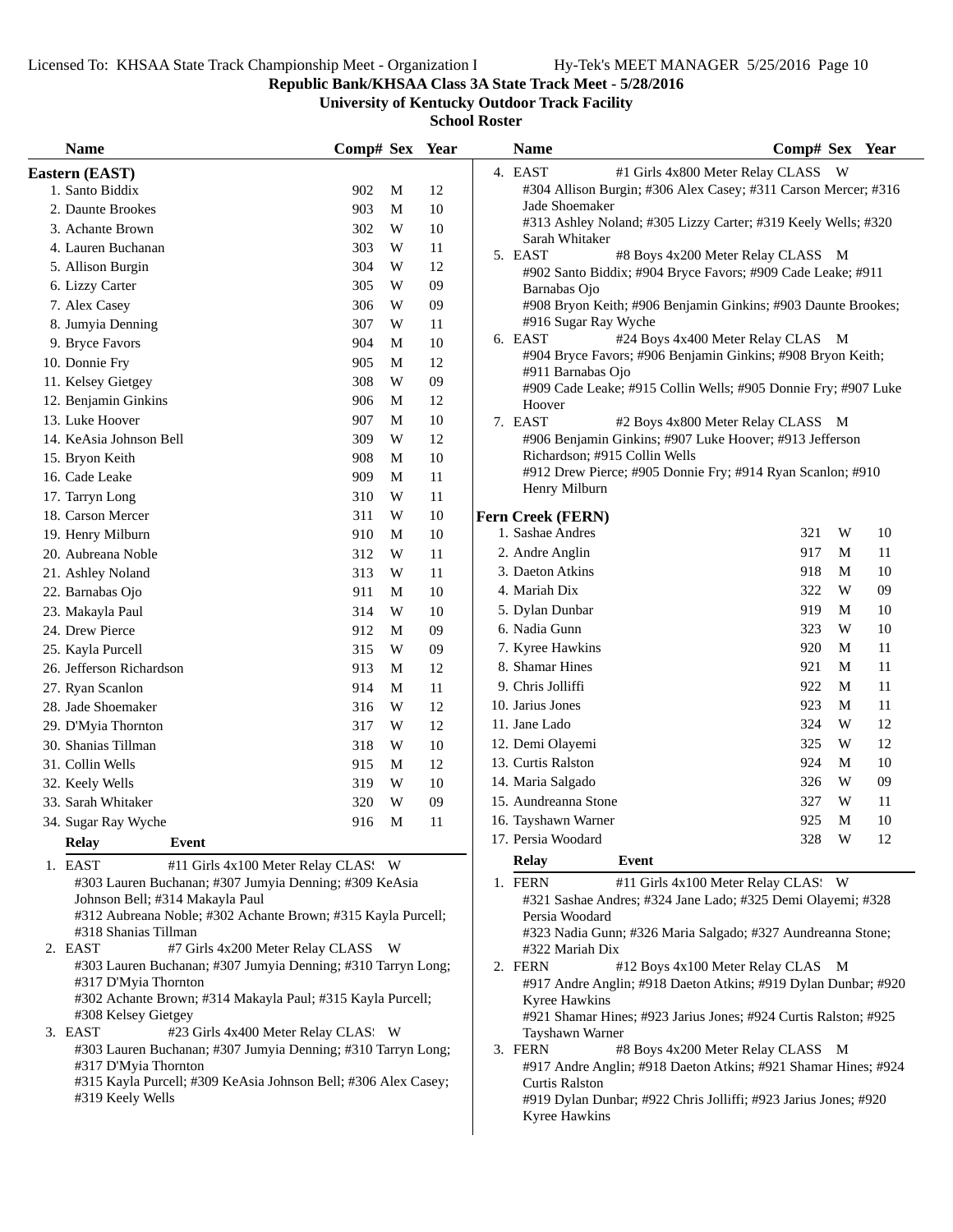**Republic Bank/KHSAA Class 3A State Track Meet - 5/28/2016**

**University of Kentucky Outdoor Track Facility**

**School Roster**

| <b>Name</b>                          | Comp# Sex Year |   |    | <b>Name</b>                                                    | Comp# Sex Year                                                |   |    |
|--------------------------------------|----------------|---|----|----------------------------------------------------------------|---------------------------------------------------------------|---|----|
| <b>George Rogers Clark (GRC)</b>     |                |   |    | 14. Spenser Sword                                              | 946                                                           | M | 09 |
| 1. Makenzie Cooper                   | 329            | W | 08 | 15. Malik Tapp                                                 | 947                                                           | M | 12 |
| 2. Liz Hale                          | 330            | W | 08 | 16. JaBryant Vincent                                           | 948                                                           | M | 10 |
| 3. Joseph Happy                      | 926            | M | 10 | 17. De'Angelo Ware                                             | 949                                                           | M | 10 |
| <b>Graves County (GRAV)</b>          |                |   |    | 18. Hannah Watkins                                             | 345                                                           | W | 09 |
| 1. Sophie Galloway                   | 331            | W | 07 | 19. Renner Wehr                                                | 950                                                           | M | 12 |
|                                      |                |   |    | 20. Kevontay Whitlock                                          | 951                                                           | M | 09 |
| <b>Grayson County (GRAY)</b>         |                |   |    | 21. Dawan Willett                                              | 952                                                           | M | 09 |
| 1. Jarrett Crawford                  | 927            | M | 10 | <b>Relay</b><br>Event                                          |                                                               |   |    |
| 2. Bailey Martin                     | 332            | W | 12 | 1. HECO                                                        | #11 Girls 4x100 Meter Relay CLAS: W                           |   |    |
| 3. Hailey Stallings                  | 333            | W | 09 |                                                                | #340 Jaylee Carter; #341 Samantha Carter; #344 Kayci Langley; |   |    |
| 4. Jordan Stallings                  | 928            | M | 10 | #345 Hannah Watkins                                            |                                                               |   |    |
| 5. Laura Vincent                     | 334            | W | 08 | 2. HECO                                                        | #7 Girls 4x200 Meter Relay CLASS W                            |   |    |
| Greenwood (GRWO)<br>1. Ismael Acosta | 929            | M | 12 | #345 Hannah Watkins<br>#341 Samantha Carter; #342 Kirah Davis; | #339 Deborah Caron; #340 Jaylee Carter; #344 Kayci Langley;   |   |    |
| 2. Nicholas Barth                    | 930            | M | 10 | 3. HECO                                                        | #12 Boys 4x100 Meter Relay CLAS M                             |   |    |
| 3. Josh Clemons                      | 931            | M | 10 |                                                                | #950 Renner Wehr; #949 De'Angelo Ware; #948 JaBryant Vincent  |   |    |
| 4. Allison Harper                    | 335            | W | 12 | #947 Malik Tapp                                                |                                                               |   |    |
| 5. Keeghan Harrell                   | 932            | M | 11 |                                                                | #940 Carlos Caron; #945 Jordan Smith; #951 Kevontay Whitlock; |   |    |
| 6. Rose Mary Jackson                 | 336            | W | 11 | #952 Dawan Willett<br>4. HECO                                  | #8 Boys 4x200 Meter Relay CLASS M                             |   |    |
| 7. Ashlyn Mcgehee                    | 337            | W | 10 |                                                                | #940 Carlos Caron; #941 Ayinde Charles; #950 Renner Wehr; #94 |   |    |
| 8. Gannon Minton                     | 933            | M | 11 | De'Angelo Ware                                                 |                                                               |   |    |
| 9. Noah Pillow                       | 934            | M | 12 |                                                                | #947 Malik Tapp; #948 JaBryant Vincent; #951 Kevontay         |   |    |
| 10. Armin Ramic                      | 935            | M | 11 | Whitlock; #952 Dawan Willett                                   |                                                               |   |    |
| 11. Luke Rios                        | 936            | M | 08 |                                                                |                                                               |   |    |
| 12. Davis Taylor                     | 937            | M | 12 |                                                                |                                                               |   |    |
| 13. Caleb Timberlake                 | 938            | M | 10 |                                                                |                                                               |   |    |
| 14. Sam Ward                         | 939            | M | 12 |                                                                |                                                               |   |    |
| <b>Relay</b><br>Event                |                |   |    |                                                                |                                                               |   |    |

1. GRWO #12 Boys 4x100 Meter Relay CLAS M #935 Armin Ramic; #933 Gannon Minton; #929 Ismael Acosta; #937 Davis Taylor

#934 Noah Pillow; #938 Caleb Timberlake; #932 Keeghan Harrell;

2. GRWO #24 Boys 4x400 Meter Relay CLAS M #933 Gannon Minton; #937 Davis Taylor; #939 Sam Ward; #929 Ismael Acosta

#930 Nicholas Barth; #931 Josh Clemons; #936 Luke Rios; #938 Caleb Timberlake

#### **Henderson County (HECO)**

| 1. Jaci Bickett     | 338 | W | 10 |
|---------------------|-----|---|----|
| 2. Carlos Caron     | 940 | М | 09 |
| 3. Deborah Caron    | 339 | W | 09 |
| 4. Jaylee Carter    | 340 | W | 10 |
| 5. Samantha Carter  | 341 | W | 12 |
| 6. Ayinde Charles   | 941 | M | 11 |
| 7. Kirah Davis      | 342 | W | 11 |
| 8. Brooke Hensley   | 343 | W | 12 |
| 9. Kayci Langley    | 344 | W | 12 |
| 10. Devonta Lovejoy | 942 | M | 12 |
| 11. Donte Lovejoy   | 943 | M | 12 |
| 12. Warren Norman   | 944 | M | 11 |
| 13. Jordan Smith    | 945 | М | 09 |

| Name                  |                                                                | Comp# Sex |   | Year |
|-----------------------|----------------------------------------------------------------|-----------|---|------|
| 14. Spenser Sword     |                                                                | 946       | M | 09   |
| 15. Malik Tapp        |                                                                | 947       | M | 12   |
| 16. JaBryant Vincent  |                                                                | 948       | M | 10   |
| 17. De'Angelo Ware    |                                                                | 949       | M | 10   |
| 18. Hannah Watkins    |                                                                | 345       | W | 09   |
| 19. Renner Wehr       |                                                                | 950       | M | 12   |
| 20. Kevontay Whitlock |                                                                | 951       | M | 09   |
| 21. Dawan Willett     |                                                                | 952       | M | 09   |
| <b>Relay</b>          | Event                                                          |           |   |      |
| 1. HECO               | #11 Girls 4x100 Meter Relay CLAS: W                            |           |   |      |
|                       | #340 Jaylee Carter; #341 Samantha Carter; #344 Kayci Langley;  |           |   |      |
| #345 Hannah Watkins   |                                                                |           |   |      |
| 2. HECO               | #7 Girls 4x200 Meter Relay CLASS W                             |           |   |      |
|                       | #339 Deborah Caron; #340 Jaylee Carter; #344 Kayci Langley;    |           |   |      |
| #345 Hannah Watkins   |                                                                |           |   |      |
|                       | #341 Samantha Carter; #342 Kirah Davis;                        |           |   |      |
| 3. HECO               | #12 Boys 4x100 Meter Relay CLAS M                              |           |   |      |
|                       | #950 Renner Wehr; #949 De'Angelo Ware; #948 JaBryant Vincent;  |           |   |      |
| #947 Malik Tapp       |                                                                |           |   |      |
|                       | #940 Carlos Caron; #945 Jordan Smith; #951 Kevontay Whitlock;  |           |   |      |
| #952 Dawan Willett    |                                                                |           |   |      |
| 4. HECO               | #8 Boys 4x200 Meter Relay CLASS                                |           | M |      |
|                       | #940 Carlos Caron; #941 Ayinde Charles; #950 Renner Wehr; #949 |           |   |      |
| De'Angelo Ware        |                                                                |           |   |      |
|                       | #947 Malik Tapp; #948 JaBryant Vincent; #951 Kevontay          |           |   |      |
|                       | Whitlock; #952 Dawan Willett                                   |           |   |      |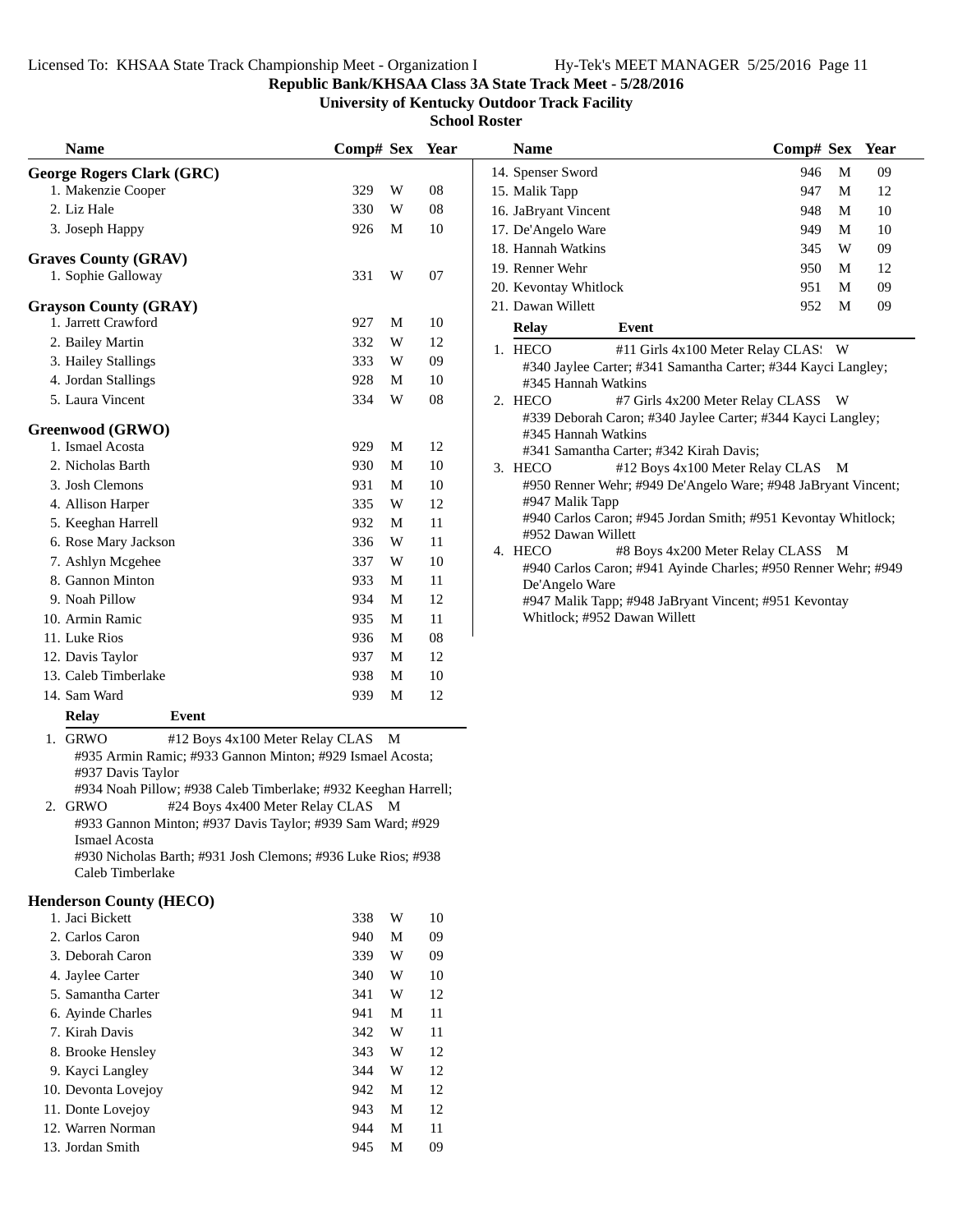**Republic Bank/KHSAA Class 3A State Track Meet - 5/28/2016**

**University of Kentucky Outdoor Track Facility**

**School Roster**

| <b>Name</b>                  | Comp# Sex Year                      |   |        | <b>Name</b>                | Comp# Sex Year                                                                                |
|------------------------------|-------------------------------------|---|--------|----------------------------|-----------------------------------------------------------------------------------------------|
| <b>Henry Clay (HENC)</b>     |                                     |   |        | 3. HENC                    | #1 Girls 4x800 Meter Relay CLASS W                                                            |
| 1. Scout Anders              | 953                                 | M | 12     |                            | #347 Jennie Clark; #353 Charlotte Kessinger; #349 Josie                                       |
| 2. Alex Ansley               | 954                                 | M | $09\,$ |                            | Cunningham; #352 Lauren Haga                                                                  |
| 3. Tyler Beck                | 955                                 | M | 12     |                            | #348 Caroline Couch; #355 Julia Sammet; #356 Eliza Jane                                       |
| 4. Jaron Brooks              | 956                                 | M | 12     | 4. HENC                    | Schaeffer; #360 Abbie Winfield<br>#12 Boys 4x100 Meter Relay CLAS M                           |
| 5. Daonmonique Burdell       | 346                                 | W | 12     |                            | #959 Tyree Clarke; #962 Jack Jackson; #963 Langston Jackson;                                  |
| 6. Brandon Castillo          | 957                                 | M | 12     | #964 Ramond Jackson        |                                                                                               |
| 7. Jarod Christopher         | 958                                 | М | 12     |                            | #969 Davonte Robinson; #970 JayQuise Simpson; #971 Casius                                     |
| 8. Jennie Clark              | 347                                 | W | 12     |                            | Smith; #966 Michael McMullen                                                                  |
| 9. Tyree Clarke              | 959                                 | M | 10     | 5. HENC                    | #8 Boys 4x200 Meter Relay CLASS M                                                             |
| 10. Cavon Cofield            | 960                                 | M | 11     |                            | #959 Tyree Clarke; #962 Jack Jackson; #963 Langston Jackson;                                  |
| 11. Caroline Couch           | 348                                 | W | $10\,$ | #964 Ramond Jackson        |                                                                                               |
| 12. Josie Cunningham         | 349                                 | W | 11     | Simpson; #955 Tyler Beck   | #966 Michael McMullen; #969 Davonte Robinson; #970 JayQuise                                   |
| 13. Jacob Ferguson           | 961                                 | М | 12     | 6. HENC                    | #24 Boys 4x400 Meter Relay CLAS M                                                             |
| 14. Katherine Fish           | 350                                 | W | 11     |                            | #959 Tyree Clarke; #960 Cavon Cofield; #964 Ramond Jackson;                                   |
| 15. Jaden Gatewood           | 351                                 | W | 09     | #966 Michael McMullen      |                                                                                               |
| 16. Lauren Haga              | 352                                 | W | 11     |                            | #962 Jack Jackson; #963 Langston Jackson; #969 Davonte                                        |
| 17. Jack Jackson             | 962                                 | М | 12     |                            | Robinson; #970 JayQuise Simpson                                                               |
| 18. Langston Jackson         | 963                                 | M | $09\,$ | 7. HENC                    | #2 Boys 4x800 Meter Relay CLASS M<br>#957 Brandon Castillo; #958 Jarod Christopher; #968 Cole |
| 19. Ramond Jackson           | 964                                 | M | $09\,$ | Ralenkotter; #974 Guy York |                                                                                               |
| 20. Michael Jikang           | 965                                 | M | 12     |                            | #961 Jacob Ferguson; #972 Joshua Strange; #965 Michael Jikang;                                |
| 21. Charlotte Kessinger      | 353                                 | W | 10     | #954 Alex Ansley           |                                                                                               |
| 22. Michael McMullen         | 966                                 | M | $10\,$ |                            |                                                                                               |
| 23. Kenny Omangelo           | 967                                 | M | 10     |                            |                                                                                               |
| 24. Cole Ralenkotter         | 968                                 | M | 11     |                            |                                                                                               |
| 25. Davonte Robinson         | 969                                 | M | 12     |                            |                                                                                               |
| 26. Amaya Ross               | 354                                 | W | 09     |                            |                                                                                               |
| 27. Julia Sammet             | 355                                 | W | 10     |                            |                                                                                               |
| 28. Eliza Jane Schaeffer     | 356                                 | W | 12     |                            |                                                                                               |
| 29. Kirsten Shanks           | 357                                 | W | 09     |                            |                                                                                               |
| 30. JayQuise Simpson         | 970                                 | М | 12     |                            |                                                                                               |
| 31. Asiah Smith              | 358                                 | W | 12     |                            |                                                                                               |
| 32. Casius Smith             | 971                                 | М | 12     |                            |                                                                                               |
| 33. Joshua Strange           | 972                                 | M | 12     |                            |                                                                                               |
| 34. Anthony Tamasi           | 973                                 | M | 12     |                            |                                                                                               |
| 35. Jasmine Vaughn           | 359                                 | W | 09     |                            |                                                                                               |
| 36. Abbie Winfield           | 360                                 | W | 12     |                            |                                                                                               |
| 37. Alexa Winn               | 361                                 | W | 10     |                            |                                                                                               |
| 38. Brianna Wood             | 362                                 | W | 12     |                            |                                                                                               |
| 39. Guy York                 | 974                                 | M | 12     |                            |                                                                                               |
| <b>Relay</b><br><b>Event</b> |                                     |   |        |                            |                                                                                               |
| <b>HENC</b>                  | #11 Girls 4x100 Meter Relay CLAS: W |   |        |                            |                                                                                               |

1. HENC #11 Girls 4x100 Meter Relay CLAS: W #346 Daonmonique Burdell; #359 Jasmine Vaughn; #351 Jaden Gatewood; #361 Alexa Winn #358 Asiah Smith; #350 Katherine Fish; #357 Kirsten Shanks; #362 Brianna Wood<br>2. HENC #7 0

#7 Girls 4x200 Meter Relay CLASS W #346 Daonmonique Burdell; #359 Jasmine Vaughn; #361 Alexa Winn; #362 Brianna Wood

#351 Jaden Gatewood; #357 Kirsten Shanks; #358 Asiah Smith;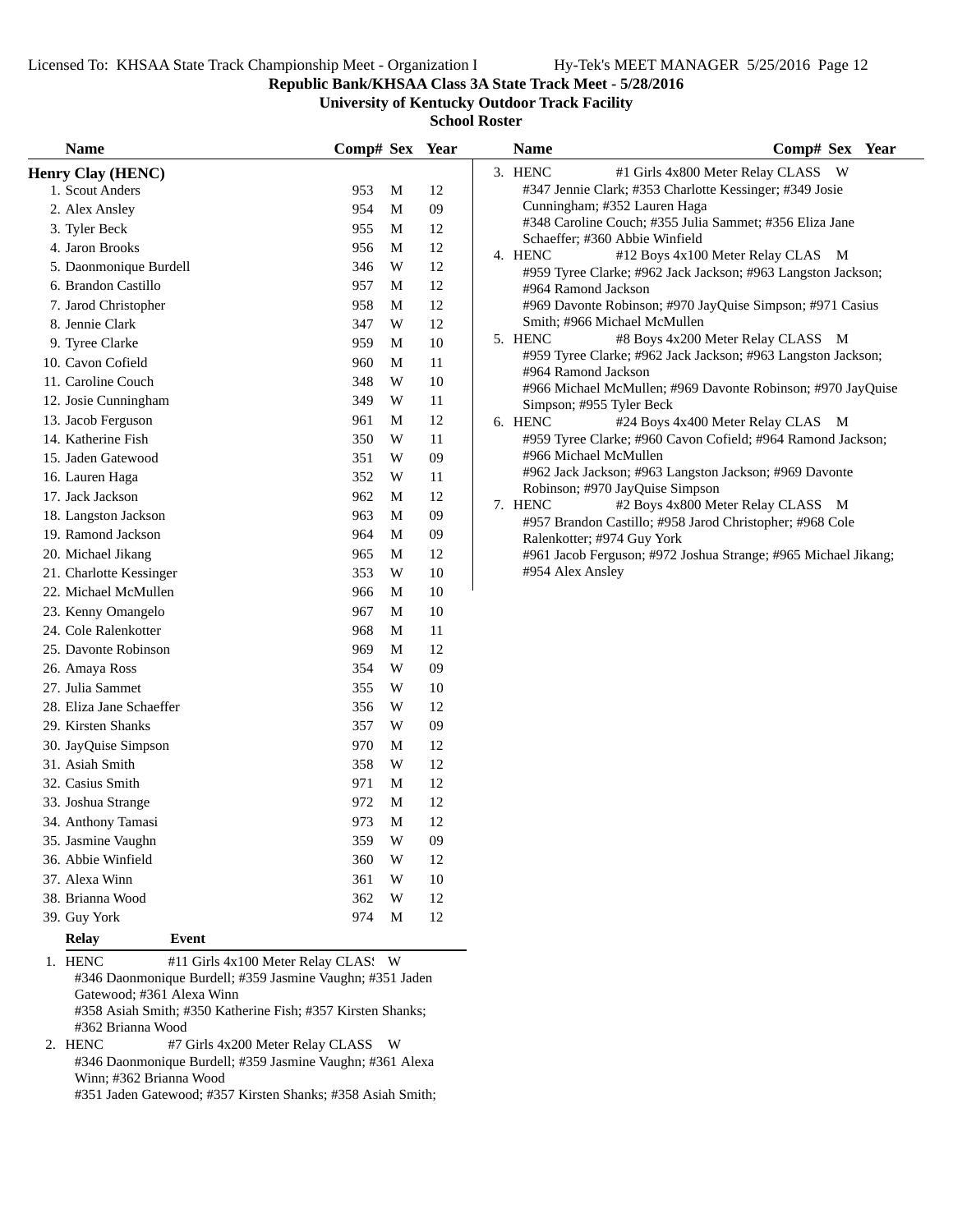## **Republic Bank/KHSAA Class 3A State Track Meet - 5/28/2016**

**University of Kentucky Outdoor Track Facility**

| <b>Name</b>                                                                                                                                                                                                                                                                                                                                                                                                                                                                                                                                                                                                                                                                                                                                                                                                                                                                                                                                                                                                                                                                                             | Comp# Sex Year           |                  |                      | <b>Name</b>                                                                                                                                                                                                                                                                                                                                                                                                                                                                                                                                                                                      | Comp# Sex Year |    |
|---------------------------------------------------------------------------------------------------------------------------------------------------------------------------------------------------------------------------------------------------------------------------------------------------------------------------------------------------------------------------------------------------------------------------------------------------------------------------------------------------------------------------------------------------------------------------------------------------------------------------------------------------------------------------------------------------------------------------------------------------------------------------------------------------------------------------------------------------------------------------------------------------------------------------------------------------------------------------------------------------------------------------------------------------------------------------------------------------------|--------------------------|------------------|----------------------|--------------------------------------------------------------------------------------------------------------------------------------------------------------------------------------------------------------------------------------------------------------------------------------------------------------------------------------------------------------------------------------------------------------------------------------------------------------------------------------------------------------------------------------------------------------------------------------------------|----------------|----|
| Hopkinsville (HOP)                                                                                                                                                                                                                                                                                                                                                                                                                                                                                                                                                                                                                                                                                                                                                                                                                                                                                                                                                                                                                                                                                      |                          |                  |                      | <b>Relay</b><br>Event                                                                                                                                                                                                                                                                                                                                                                                                                                                                                                                                                                            |                |    |
| 1. Akeem Atilola                                                                                                                                                                                                                                                                                                                                                                                                                                                                                                                                                                                                                                                                                                                                                                                                                                                                                                                                                                                                                                                                                        | 975                      | M                | 12                   | 1. JEFF<br>#11 Girls 4x100 Meter Relay CLAS: W                                                                                                                                                                                                                                                                                                                                                                                                                                                                                                                                                   |                |    |
| 2. Keion Brown                                                                                                                                                                                                                                                                                                                                                                                                                                                                                                                                                                                                                                                                                                                                                                                                                                                                                                                                                                                                                                                                                          | 976                      | M                | 10                   | #374 Ahjayzha Copeland; #375 Kaly Harris; #376 Joppa                                                                                                                                                                                                                                                                                                                                                                                                                                                                                                                                             |                |    |
| 3. Cameron Bussell                                                                                                                                                                                                                                                                                                                                                                                                                                                                                                                                                                                                                                                                                                                                                                                                                                                                                                                                                                                                                                                                                      | 977                      | M                | 10                   | Mcdonald; #377 Kaleb Mcdonald                                                                                                                                                                                                                                                                                                                                                                                                                                                                                                                                                                    |                |    |
| 4. Meghan Easton                                                                                                                                                                                                                                                                                                                                                                                                                                                                                                                                                                                                                                                                                                                                                                                                                                                                                                                                                                                                                                                                                        | 363                      | W                | 10                   |                                                                                                                                                                                                                                                                                                                                                                                                                                                                                                                                                                                                  |                |    |
| 5. Lataviya Felder                                                                                                                                                                                                                                                                                                                                                                                                                                                                                                                                                                                                                                                                                                                                                                                                                                                                                                                                                                                                                                                                                      | 364                      | W                | 11                   | Lafayette (LAFA)                                                                                                                                                                                                                                                                                                                                                                                                                                                                                                                                                                                 | 378<br>W       |    |
| 6. Jaliyah Grubbs                                                                                                                                                                                                                                                                                                                                                                                                                                                                                                                                                                                                                                                                                                                                                                                                                                                                                                                                                                                                                                                                                       | 365                      | W                | 11                   | 1. Lamiah Campbell                                                                                                                                                                                                                                                                                                                                                                                                                                                                                                                                                                               |                | 09 |
| 7. Jasmine Grubbs                                                                                                                                                                                                                                                                                                                                                                                                                                                                                                                                                                                                                                                                                                                                                                                                                                                                                                                                                                                                                                                                                       | 366                      | W                | 09                   | 2. Isabella Clark                                                                                                                                                                                                                                                                                                                                                                                                                                                                                                                                                                                | W<br>379       | 12 |
| 8. Cherish Higgs                                                                                                                                                                                                                                                                                                                                                                                                                                                                                                                                                                                                                                                                                                                                                                                                                                                                                                                                                                                                                                                                                        | 367                      | W                | 10                   | 3. Kuantaze Cooper                                                                                                                                                                                                                                                                                                                                                                                                                                                                                                                                                                               | 983<br>M       | 10 |
| 9. Jalen Johnson                                                                                                                                                                                                                                                                                                                                                                                                                                                                                                                                                                                                                                                                                                                                                                                                                                                                                                                                                                                                                                                                                        | 978                      | M                | 10                   | 4. Aiyanna Drake                                                                                                                                                                                                                                                                                                                                                                                                                                                                                                                                                                                 | 380<br>W       | 10 |
| 10. Keith Johnson                                                                                                                                                                                                                                                                                                                                                                                                                                                                                                                                                                                                                                                                                                                                                                                                                                                                                                                                                                                                                                                                                       | 979                      | M                | 12                   | 5. Trinity Gay                                                                                                                                                                                                                                                                                                                                                                                                                                                                                                                                                                                   | 381<br>W       | 09 |
| 11. Jarquevion Kendrick                                                                                                                                                                                                                                                                                                                                                                                                                                                                                                                                                                                                                                                                                                                                                                                                                                                                                                                                                                                                                                                                                 | 980                      | M                | 11                   | 6. Kayla Grange                                                                                                                                                                                                                                                                                                                                                                                                                                                                                                                                                                                  | 382<br>W       | 12 |
| 12. Jakayla McSwain                                                                                                                                                                                                                                                                                                                                                                                                                                                                                                                                                                                                                                                                                                                                                                                                                                                                                                                                                                                                                                                                                     | 368                      | W                | 10                   | 7. Aairiona Hayden-Ransom                                                                                                                                                                                                                                                                                                                                                                                                                                                                                                                                                                        | 383<br>W       | 11 |
| 13. Tra-von Miller                                                                                                                                                                                                                                                                                                                                                                                                                                                                                                                                                                                                                                                                                                                                                                                                                                                                                                                                                                                                                                                                                      | 981                      | M                | 12                   | 8. Thomas Hill                                                                                                                                                                                                                                                                                                                                                                                                                                                                                                                                                                                   | 984<br>M       | 11 |
| 14. Avery O'Hara                                                                                                                                                                                                                                                                                                                                                                                                                                                                                                                                                                                                                                                                                                                                                                                                                                                                                                                                                                                                                                                                                        | 369                      | W                | 10                   | 9. Maya Homer                                                                                                                                                                                                                                                                                                                                                                                                                                                                                                                                                                                    | W<br>384       | 11 |
| 15. Breon Oldham                                                                                                                                                                                                                                                                                                                                                                                                                                                                                                                                                                                                                                                                                                                                                                                                                                                                                                                                                                                                                                                                                        | 370                      | W                | 09                   | 10. Holly Jones                                                                                                                                                                                                                                                                                                                                                                                                                                                                                                                                                                                  | 385<br>W       | 12 |
| 16. Donterius Parker                                                                                                                                                                                                                                                                                                                                                                                                                                                                                                                                                                                                                                                                                                                                                                                                                                                                                                                                                                                                                                                                                    | 982                      | M                | 11                   | 11. Caleb Joy                                                                                                                                                                                                                                                                                                                                                                                                                                                                                                                                                                                    | 985<br>M       | 12 |
| 17. Jade Pettis                                                                                                                                                                                                                                                                                                                                                                                                                                                                                                                                                                                                                                                                                                                                                                                                                                                                                                                                                                                                                                                                                         | 371                      | W                | 12                   | 12. Kristina Leggas                                                                                                                                                                                                                                                                                                                                                                                                                                                                                                                                                                              | 386<br>W       | 11 |
| 18. Nikaylah Ross                                                                                                                                                                                                                                                                                                                                                                                                                                                                                                                                                                                                                                                                                                                                                                                                                                                                                                                                                                                                                                                                                       | 372                      | W                | 12                   | 13. Sydney McIntosh                                                                                                                                                                                                                                                                                                                                                                                                                                                                                                                                                                              | 387<br>W       | 10 |
| 19. D'Esmaine Stallworth                                                                                                                                                                                                                                                                                                                                                                                                                                                                                                                                                                                                                                                                                                                                                                                                                                                                                                                                                                                                                                                                                | 373                      | W                | 12                   | 14. Landon Young                                                                                                                                                                                                                                                                                                                                                                                                                                                                                                                                                                                 | 986<br>M       | 12 |
| <b>Relay</b><br>Event                                                                                                                                                                                                                                                                                                                                                                                                                                                                                                                                                                                                                                                                                                                                                                                                                                                                                                                                                                                                                                                                                   |                          |                  |                      | 15. Korbin Zamudio                                                                                                                                                                                                                                                                                                                                                                                                                                                                                                                                                                               | 987<br>M       | 12 |
| 1. HOP<br>#11 Girls 4x100 Meter Relay CLAS: W                                                                                                                                                                                                                                                                                                                                                                                                                                                                                                                                                                                                                                                                                                                                                                                                                                                                                                                                                                                                                                                           |                          |                  |                      | Relay<br>Event                                                                                                                                                                                                                                                                                                                                                                                                                                                                                                                                                                                   |                |    |
| #368 Jakayla McSwain; #369 Avery O'Hara; #370 Breon Oldham;<br>#371 Jade Pettis<br>#372 Nikaylah Ross; #373 D'Esmaine Stallworth;<br>2. HOP<br>#7 Girls 4x200 Meter Relay CLASS W<br>#364 Lataviya Felder; #370 Breon Oldham; #372 Nikaylah Ross;<br>#373 D'Esmaine Stallworth<br>#367 Cherish Higgs; #371 Jade Pettis; #368 Jakayla McSwain;<br>#369 Avery O'Hara<br>3. HOP<br>#23 Girls 4x400 Meter Relay CLAS. W<br>#364 Lataviya Felder; #367 Cherish Higgs; #368 Jakayla McSwain;<br>#369 Avery O'Hara<br>#372 Nikaylah Ross; #373 D'Esmaine Stallworth;<br>#1 Girls 4x800 Meter Relay CLASS W<br>4. HOP<br>#363 Meghan Easton; #364 Lataviya Felder; #366 Jasmine Grubbs;<br>#367 Cherish Higgs<br>#369 Avery O'Hara; #373 D'Esmaine Stallworth;<br>#8 Boys 4x200 Meter Relay CLASS M<br>5. HOP<br>#975 Akeem Atilola; #976 Keion Brown; #980 Jarquevion<br>Kendrick; #977 Cameron Bussell<br>#978 Jalen Johnson; #981 Tra-von Miller; #982 Donterius Parker;<br>#979 Keith Johnson<br>#24 Boys 4x400 Meter Relay CLAS M<br>6. HOP<br>#975 Akeem Atilola; #976 Keion Brown; #977 Cameron Bussell; |                          |                  |                      | #378 Lamiah Campbell; #384 Maya Homer; #380 Aiyanna Drake;<br>#381 Trinity Gay<br>#382 Kayla Grange; #385 Holly Jones; #379 Isabella Clark;<br>2. LAFA<br>#7 Girls 4x200 Meter Relay CLASS W<br>#378 Lamiah Campbell; #383 Aairiona Hayden-Ransom; #380<br>Aiyanna Drake; #381 Trinity Gay<br>#382 Kayla Grange; #379 Isabella Clark; #384 Maya Homer; #385<br><b>Holly Jones</b><br>3. LAFA<br>#23 Girls 4x400 Meter Relay CLAS: W<br>#378 Lamiah Campbell; #383 Aairiona Hayden-Ransom; #380<br>Aiyanna Drake; #384 Maya Homer<br>#379 Isabella Clark; #385 Holly Jones; #387 Sydney McIntosh; |                |    |
| #978 Jalen Johnson<br>#979 Keith Johnson; #982 Donterius Parker; #981 Tra-von Miller;<br>Jeffersontown (JEFF)<br>1. Ahjayzha Copeland<br>2. Kaly Harris<br>3. Joppa Mcdonald<br>4. Kaleb Mcdonald                                                                                                                                                                                                                                                                                                                                                                                                                                                                                                                                                                                                                                                                                                                                                                                                                                                                                                       | 374<br>375<br>376<br>377 | W<br>W<br>W<br>W | 10<br>10<br>09<br>09 |                                                                                                                                                                                                                                                                                                                                                                                                                                                                                                                                                                                                  |                |    |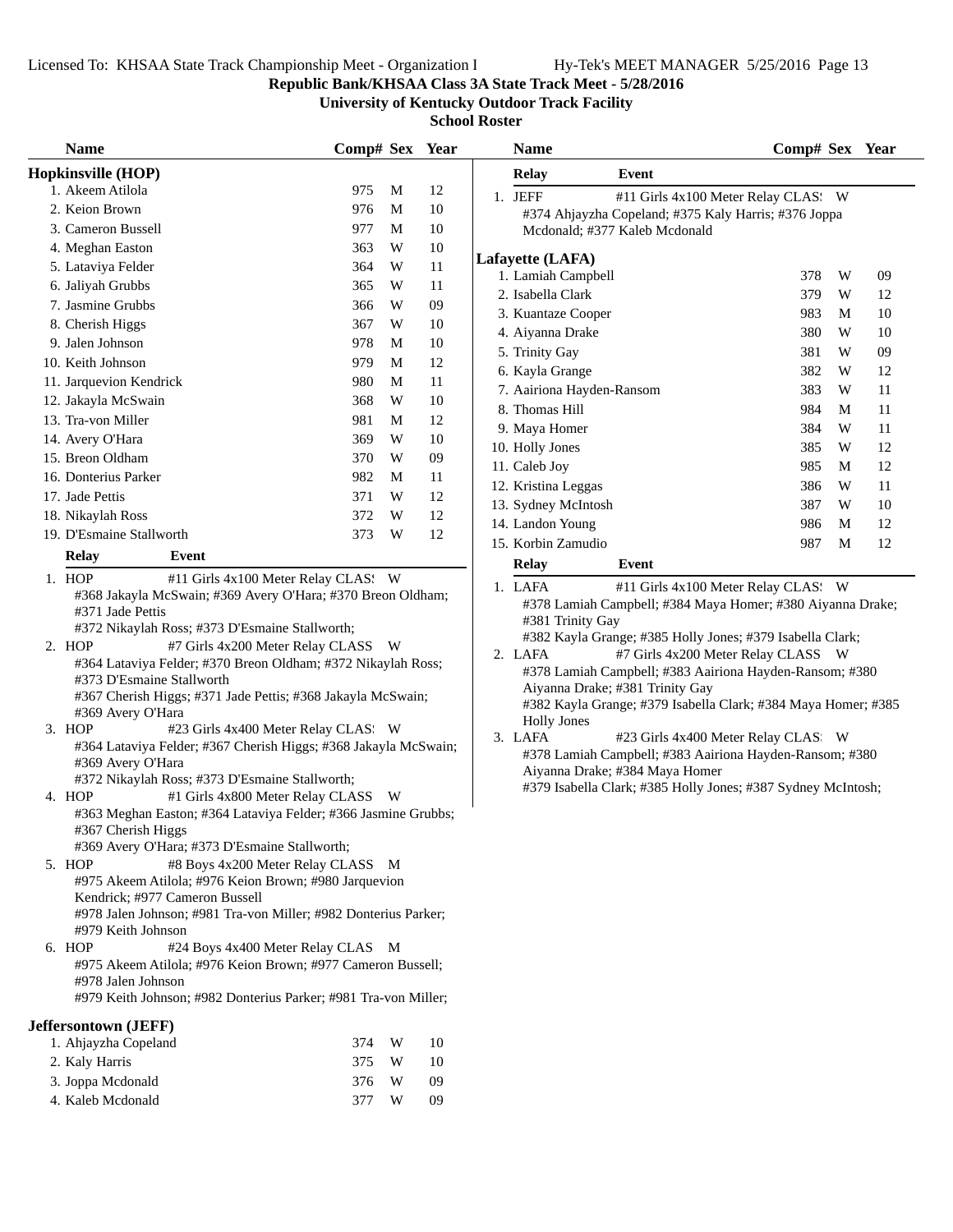## **Republic Bank/KHSAA Class 3A State Track Meet - 5/28/2016**

**University of Kentucky Outdoor Track Facility**

| <b>Name</b>                                                                                                 | Comp# Sex Year |                         |            | <b>Name</b>                                                                       | Comp# Sex Year |   |    |
|-------------------------------------------------------------------------------------------------------------|----------------|-------------------------|------------|-----------------------------------------------------------------------------------|----------------|---|----|
| <b>Logan County (LOGA)</b>                                                                                  |                |                         |            | 27. Alexa Snyder                                                                  | 411            | W | 11 |
| 1. Bre Baptiste                                                                                             | 388            | W                       | 12         | 28. Iyhonce Torain                                                                | 412            | W | 10 |
| 2. Damanuel Barbee                                                                                          | 988            | M                       | 11         | 29. Shalontae Wagers                                                              | 413            | W | 11 |
| 3. Anne Meguiar Bouldin                                                                                     | 389            | W                       | 11         | 30. Johan Williams                                                                | 1007           | M | 12 |
| 4. Lauren Burnett                                                                                           | 390            | W                       | 12         | <b>Relay</b><br>Event                                                             |                |   |    |
| 5. Robert Dancer                                                                                            | 989            | M                       | 11         | 1. MADC<br>#7 Girls 4x200 Meter Relay CLASS W                                     |                |   |    |
| 6. Jessie Hankins                                                                                           | 391            | W                       | 10         | #407 Eliza Minter; #399 Lizzy Fort; #408 Jada Morgan; #413                        |                |   |    |
| 7. Jessica Hines                                                                                            | 392            | W                       | 11         | <b>Shalontae Wagers</b>                                                           |                |   |    |
| 8. Monica Hines                                                                                             | 393            | W                       | 10         | #398 Nadia Crutcher; #403 Bre Jones; #409 Kelsey Powell; #406                     |                |   |    |
| 9. Sawyer Hopkins                                                                                           | 990            | M                       | $10\,$     | Keyandra Mason                                                                    |                |   |    |
| 10. Evan Hughes                                                                                             | 991            | M                       | 10         | 2. MADC<br>#23 Girls 4x400 Meter Relay CLAS: W                                    |                |   |    |
| 11. Meredith Johnson                                                                                        | 394            | W                       | 10         | #397 Mallie Cornett; #407 Eliza Minter; #399 Lizzy Fort; #409                     |                |   |    |
| 12. Taleia Mason                                                                                            | 395            | W                       | $12\,$     | Kelsey Powell<br>#403 Bre Jones; #398 Nadia Crutcher; #408 Jada Morgan; #400      |                |   |    |
| 13. Courtney McGinnis                                                                                       | 396            | W                       | 12         | Abby Hill                                                                         |                |   |    |
| 14. Josh McKinney                                                                                           | 992            | M                       | 10         | 3. MADC<br>#1 Girls 4x800 Meter Relay CLASS W                                     |                |   |    |
| 15. Jailin Munday                                                                                           | 993            | M                       | 10         | #399 Lizzy Fort; #400 Abby Hill; #409 Kelsey Powell; #411 Alexa                   |                |   |    |
| 16. Devin Roche                                                                                             | 994            | M                       | 11         | Snyder                                                                            |                |   |    |
| <b>Relay</b><br>Event                                                                                       |                |                         |            | #405 Julia Manning; #407 Eliza Minter; #402 Taylor Hodges; #403                   |                |   |    |
|                                                                                                             |                |                         |            | Bre Jones                                                                         |                |   |    |
| 1. LOGA<br>#23 Girls 4x400 Meter Relay CLAS: W<br>#388 Bre Baptiste; #389 Anne Meguiar Bouldin; #393 Monica |                |                         |            | 4. MADC<br>#12 Boys 4x100 Meter Relay CLAS M                                      |                |   |    |
| Hines; #394 Meredith Johnson                                                                                |                |                         |            | #1001 Kody Kidd; #996 Korrion Crier; #1005 Keenan Miller;<br>#1000 Jabari Huguely |                |   |    |
| #391 Jessie Hankins; #396 Courtney McGinnis;                                                                |                |                         |            | #995 Daniel Baker; #999 Ethan Hahn; #1007 Johan Williams;                         |                |   |    |
| 2. LOGA<br>#24 Boys 4x400 Meter Relay CLAS M                                                                |                |                         |            | #1006 Jaylin Powell                                                               |                |   |    |
| #988 Damanuel Barbee; #989 Robert Dancer; #990 Sawyer                                                       |                |                         |            | 5. MADC<br>#8 Boys 4x200 Meter Relay CLASS M                                      |                |   |    |
| Hopkins; #993 Jailin Munday                                                                                 |                |                         |            | #1005 Keenan Miller; #1007 Johan Williams; #1000 Jabari                           |                |   |    |
| #992 Josh McKinney; #991 Evan Hughes; #994 Devin Roche;                                                     |                |                         |            | Huguely; #1001 Kody Kidd                                                          |                |   |    |
| <b>Madison Central (MADC)</b>                                                                               |                |                         |            | #1003 Lawrence Lee; #996 Korrion Crier; #1006 Jaylin Powell;<br>#999 Ethan Hahn   |                |   |    |
| 1. Daniel Baker                                                                                             | 995            | M                       | 10         | 6. MADC<br>#24 Boys 4x400 Meter Relay CLAS M                                      |                |   |    |
| 2. Mallie Cornett                                                                                           | 397            | W                       | 11         | #997 Brennan Fields; #1002 Bonface Kipchumba; #1004 Brenden                       |                |   |    |
| 3. Korrion Crier                                                                                            | 996            | M                       | 12         | May; #1000 Jabari Huguely                                                         |                |   |    |
| 4. Nadia Crutcher                                                                                           | 398            | W                       | 10         | #998 John Gula; #999 Ethan Hahn; #1005 Keenan Miller; #1007                       |                |   |    |
| 5. Brennan Fields                                                                                           | 997            | M                       | 12         | Johan Williams                                                                    |                |   |    |
| 6. Lizzy Fort                                                                                               | 399            | W                       | 12         | <b>Madison Southern (MADS)</b>                                                    |                |   |    |
| 7. John Gula                                                                                                | 998            | M                       | 09         | 1. Paul Frantz                                                                    | 1008           | M | 10 |
| 8. Ethan Hahn                                                                                               | 999            | M                       | 09         | 2. Carter Smith                                                                   | 1009           | M | 10 |
| 9. Abby Hill                                                                                                | 400            | $\ensuremath{\text{W}}$ | $09\,$     | 3. Sarai Thomas                                                                   | 414            | W | 12 |
| 10. Jadyn Hines                                                                                             | 401            | W                       | 10         | 4. Isaac Wyrick                                                                   | 1010           | M | 12 |
| 11. Taylor Hodges                                                                                           | 402            | W                       | $09\,$     |                                                                                   |                |   |    |
| 12. Jabari Huguely                                                                                          | 1000           | M                       | $11\,$     | <b>Madisonville North Hopkins (MNH)</b>                                           |                |   |    |
| 13. Bre Jones                                                                                               | 403            | W                       | 09         | 1. Barrett Eddings                                                                | 1011           | M | 11 |
| 14. Kody Kidd                                                                                               | 1001           | M                       | 12         | 2. Aleah Nix                                                                      | 415            | W | 12 |
| 15. Bonface Kipchumba                                                                                       | 1002           | M                       | 12         | 3. Erika Wallace                                                                  | 416            | W | 12 |
| 16. Lawrence Lee                                                                                            | 1003           | M                       | 12         | 4. Ariel Wells                                                                    | 417            | W | 12 |
| 17. Charity Mack                                                                                            | 404            | W                       | 11         |                                                                                   |                |   |    |
| 18. Julia Manning                                                                                           | 405            | W                       | 12         |                                                                                   |                |   |    |
| 19. Keyandra Mason                                                                                          | 406            | W                       | 09         |                                                                                   |                |   |    |
| 20. Brenden May                                                                                             | 1004           | M                       | 12         |                                                                                   |                |   |    |
| 21. Keenan Miller                                                                                           | 1005           | M                       | 11         |                                                                                   |                |   |    |
| 22. Eliza Minter                                                                                            | 407            | W                       | $10\,$     |                                                                                   |                |   |    |
| 23. Jada Morgan                                                                                             | 408            | W                       | 11         |                                                                                   |                |   |    |
| 24. Jaylin Powell                                                                                           | 1006           | M                       | 11         |                                                                                   |                |   |    |
| 25. Kelsey Powell                                                                                           | 409            | W                       | 09         |                                                                                   |                |   |    |
| 26. Jade Smyth                                                                                              | 410            | W                       | ${\bf 08}$ |                                                                                   |                |   |    |
|                                                                                                             |                |                         |            |                                                                                   |                |   |    |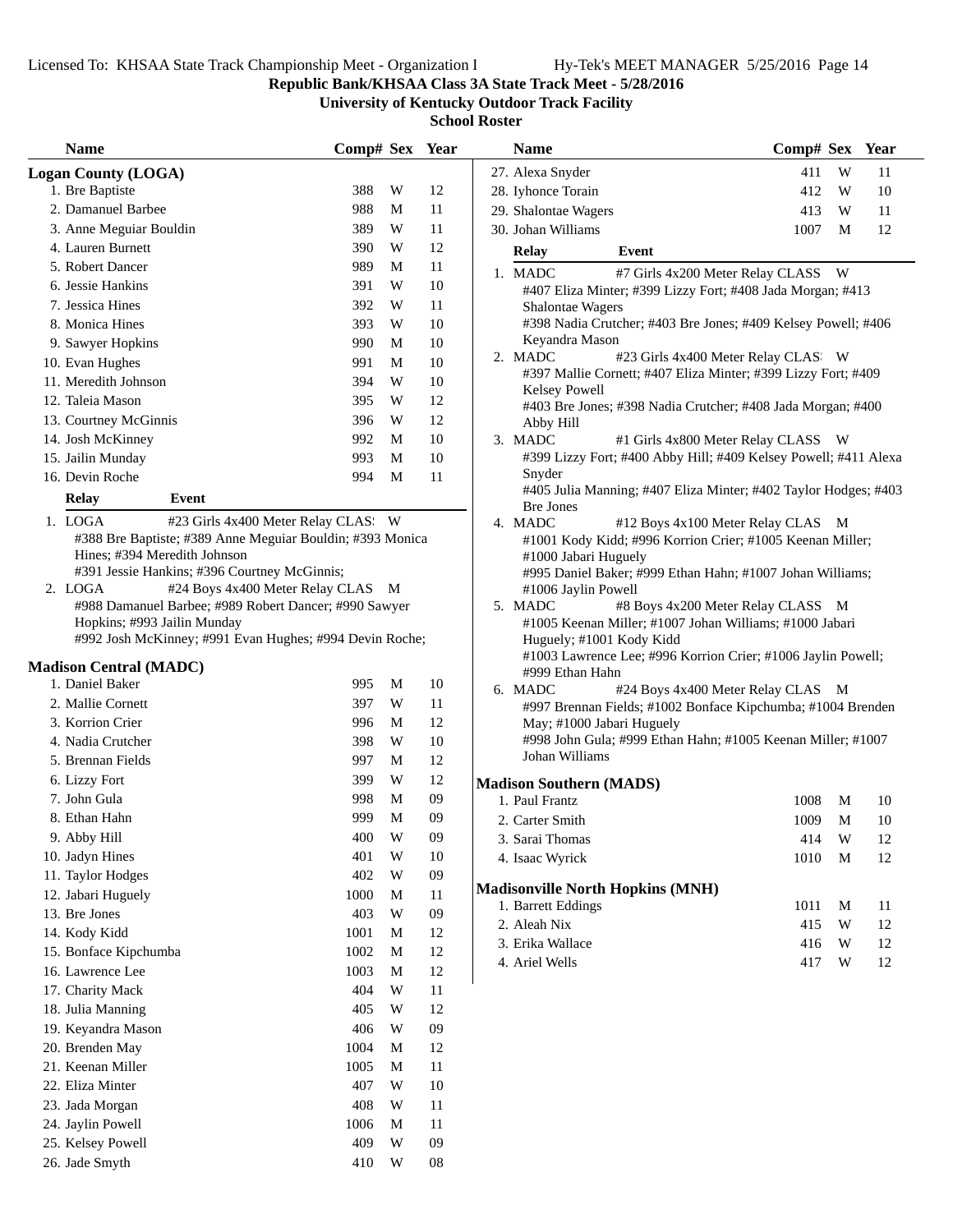**Republic Bank/KHSAA Class 3A State Track Meet - 5/28/2016**

**University of Kentucky Outdoor Track Facility**

| <b>Name</b>                                                                                                                                                                                                               | Comp# Sex Year |   |    | <b>Name</b>                                                     | Comp# Sex Year                                              |
|---------------------------------------------------------------------------------------------------------------------------------------------------------------------------------------------------------------------------|----------------|---|----|-----------------------------------------------------------------|-------------------------------------------------------------|
| Male (MALE)                                                                                                                                                                                                               |                |   |    | 5. MALE                                                         | #12 Boys 4x100 Meter Relay CLAS M                           |
| 1. Dylan Allen                                                                                                                                                                                                            | 1012           | M | 10 | #1022 Jacoby Warfield; #1015 Darian Clyburn; #1020 Klarans      |                                                             |
| 2. Anisah Arain                                                                                                                                                                                                           | 418            | W | 11 | Jones; #1023 Michael Warner                                     |                                                             |
| 3. Destiny Bell                                                                                                                                                                                                           | 419            | W | 12 |                                                                 | #1018 Devin Gentry; #1016 Kamron Cuff; #1013 Reggie Bethel; |
| 4. Reggie Bethel                                                                                                                                                                                                          | 1013           | M | 12 | #1021 Deion Montgomery                                          |                                                             |
| 5. Tashyonna Bethel                                                                                                                                                                                                       | 420            | W | 11 | 6. MALE<br>#1015 Darian Clyburn; #1016 Kamron Cuff; #1021 Deion | #8 Boys 4x200 Meter Relay CLASS M                           |
| 6. Cory Bowman                                                                                                                                                                                                            | 1014           | M | 12 | Montgomery; #1020 Klarans Jones                                 |                                                             |
| 7. Allyse Briggs                                                                                                                                                                                                          | 421            | W | 10 | #1014 Cory Bowman; #1023 Michael Warner; #1013 Reggie           |                                                             |
| 8. Darian Clyburn                                                                                                                                                                                                         | 1015           | M | 10 | Bethel; #1018 Devin Gentry                                      |                                                             |
| 9. Tya Cook                                                                                                                                                                                                               | 422            | W | 10 |                                                                 |                                                             |
| 10. Anaiya Crawford                                                                                                                                                                                                       | 423            | W | 10 |                                                                 |                                                             |
| 11. Kamron Cuff                                                                                                                                                                                                           | 1016           | M | 12 |                                                                 |                                                             |
| 12. Jordan Curby                                                                                                                                                                                                          | 1017           | M | 10 |                                                                 |                                                             |
| 13. Rachel Curry                                                                                                                                                                                                          | 424            | W | 09 |                                                                 |                                                             |
| 14. Miyale Dunn                                                                                                                                                                                                           | 425            | W | 09 |                                                                 |                                                             |
| 15. Devin Gentry                                                                                                                                                                                                          | 1018           | M | 12 |                                                                 |                                                             |
| 16. Bailey Gordon                                                                                                                                                                                                         | 1019           | M | 11 |                                                                 |                                                             |
| 17. Klarans Jones                                                                                                                                                                                                         | 1020           | M | 11 |                                                                 |                                                             |
| 18. Maggie Kiper                                                                                                                                                                                                          | 426            | W | 11 |                                                                 |                                                             |
| 19. Taylor Kraft                                                                                                                                                                                                          | 427            | W | 12 |                                                                 |                                                             |
| 20. Kaitlyn Lacy                                                                                                                                                                                                          | 428            | W | 10 |                                                                 |                                                             |
| 21. Kirsten Lacy                                                                                                                                                                                                          | 429            | W | 11 |                                                                 |                                                             |
| 22. Sydney Madison                                                                                                                                                                                                        | 430            | W | 11 |                                                                 |                                                             |
| 23. Deion Montgomery                                                                                                                                                                                                      | 1021           | M | 11 |                                                                 |                                                             |
|                                                                                                                                                                                                                           | 431            | W |    |                                                                 |                                                             |
| 24. Princess Morris                                                                                                                                                                                                       |                |   | 10 |                                                                 |                                                             |
| 25. Mikayla Morton                                                                                                                                                                                                        | 432            | W | 10 |                                                                 |                                                             |
| 26. Miranda Morton                                                                                                                                                                                                        | 433            | W | 10 |                                                                 |                                                             |
| 27. Jada Owens                                                                                                                                                                                                            | 434            | W | 11 |                                                                 |                                                             |
| 28. Satoya Tolbert                                                                                                                                                                                                        | 435            | W | 12 |                                                                 |                                                             |
| 29. Taliyah Townsend                                                                                                                                                                                                      | 436            | W | 12 |                                                                 |                                                             |
| 30. Chimond Vaughn                                                                                                                                                                                                        | 437            | W | 10 |                                                                 |                                                             |
| 31. Jacoby Warfield                                                                                                                                                                                                       | 1022           | M | 09 |                                                                 |                                                             |
| 32. Michael Warner                                                                                                                                                                                                        | 1023           | M | 09 |                                                                 |                                                             |
| 33. Hadiya Williams                                                                                                                                                                                                       | 438            | W | 11 |                                                                 |                                                             |
| <b>Relay</b><br>Event                                                                                                                                                                                                     |                |   |    |                                                                 |                                                             |
| #11 Girls 4x100 Meter Relay CLAS: W<br>1. MALE<br>#437 Chimond Vaughn; #423 Anaiya Crawford; #427 Taylor Kraft;<br>#420 Tashyonna Bethel<br>#431 Princess Morris; #425 Miyale Dunn; #432 Mikayla Morton;<br>#422 Tya Cook |                |   |    |                                                                 |                                                             |
| 2. MALE<br>#7 Girls 4x200 Meter Relay CLASS W<br>#433 Miranda Morton; #425 Miyale Dunn; #427 Taylor Kraft; #420<br>Tashyonna Bethel                                                                                       |                |   |    |                                                                 |                                                             |
| #436 Taliyah Townsend; #432 Mikayla Morton; #431 Princess<br>Morris; #423 Anaiya Crawford<br>3. MALE<br>#23 Girls 4x400 Meter Relay CLAS: W                                                                               |                |   |    |                                                                 |                                                             |
| #432 Mikayla Morton; #433 Miranda Morton; #425 Miyale Dunn;<br>#431 Princess Morris                                                                                                                                       |                |   |    |                                                                 |                                                             |
| #424 Rachel Curry; #428 Kaitlyn Lacy; #426 Maggie Kiper; #438<br>Hadiya Williams<br>4. MALE<br>#1 Girls 4x800 Meter Relay CLASS W                                                                                         |                |   |    |                                                                 |                                                             |
| #432 Mikayla Morton; #424 Rachel Curry; #433 Miranda Morton;<br>#426 Maggie Kiper<br>#430 Sydney Madison; #418 Anisah Arain; #428 Kaitlyn Lacy;                                                                           |                |   |    |                                                                 |                                                             |
|                                                                                                                                                                                                                           |                |   |    |                                                                 |                                                             |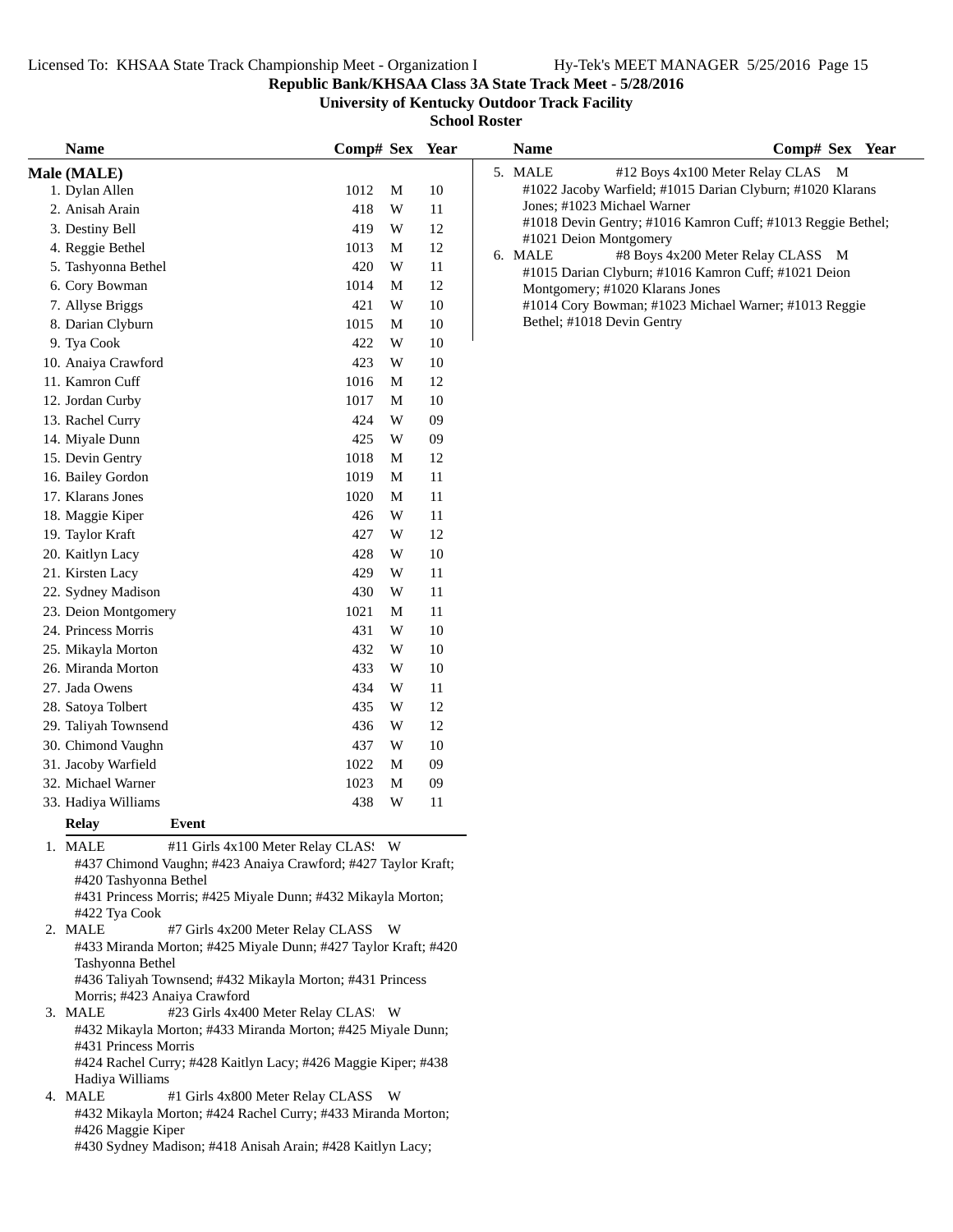## **Republic Bank/KHSAA Class 3A State Track Meet - 5/28/2016**

**University of Kentucky Outdoor Track Facility**

| <b>Name</b>                                                                                     | Comp# Sex Year |   |            | <b>Name</b>                                                                      | Comp# Sex Year |   |    |
|-------------------------------------------------------------------------------------------------|----------------|---|------------|----------------------------------------------------------------------------------|----------------|---|----|
| <b>Marshall County (MARS)</b>                                                                   |                |   |            |                                                                                  |                |   |    |
| 1. Keagin Brooks                                                                                | 439            | W | 08         | <b>McCracken County (MCCR)</b><br>1. Tashawn Allen                               | 1043           | M | 10 |
| 2. Jackson Brown                                                                                | 1024           | М | 10         | 2. Jarrett Daniel                                                                | 1044           | M | 11 |
| 3. Wade Derington                                                                               | 1025           | M | 11         | 3. Delaney Darland                                                               | 453            | W | 10 |
| 4. Spring Dolbee                                                                                | 440            | W | 09         | 4. Josh Grogan                                                                   | 1045           | M | 11 |
| 5. Caleb Ferguson                                                                               | 1026           | M | 12         | 5. Wes Grogan                                                                    | 1046           | M | 08 |
| 6. Jade Ford                                                                                    | 441            | W | 12         | 6. Ben Hodges                                                                    | 1047           | M | 11 |
| 7. Tori Ford                                                                                    | 442            | W | 08         | 7. Cheyanne Houk                                                                 | 454            | W | 10 |
| 8. Garrett Fulgham                                                                              | 1027           | M | 12         | 8. De'vharius Jones                                                              | 1048           | M | 12 |
| 9. Audrey Grizzard                                                                              | 443            | W | 10         | 9. Ouamea Jones                                                                  | 1049           | M | 11 |
| 10. Collin Gunn                                                                                 | 1028           | M | 12         | 10. Gemma Knight                                                                 | 455            | W | 12 |
| 11. Jacob Hainaut                                                                               | 1029           | M | 11         | 11. Jeremy Latham                                                                | 1050           | M | 12 |
| 12. Tieler Hamlet                                                                               | 1030           | M | 12         | 12. Taylor McGill                                                                | 456            | W | 12 |
| 13. Tyler Hega                                                                                  | 1031           | M | 11         |                                                                                  | 457            | W | 10 |
| 14. Kyle Mcclain                                                                                | 1032           | M | 09         | 13. Peyton Newberry<br>14. Gavin Posey                                           | 1051           | M | 12 |
| 15. Will McGee                                                                                  | 1033           | M | 12         | 15. Jackson Resser                                                               | 1052           | M | 12 |
| 16. Jake McNeely                                                                                | 1034           | M | 11         |                                                                                  |                | W | 12 |
| 17. Bre McPherson                                                                               | 444            | W | ${\bf 08}$ | 16. Kelsey Riggi<br>17. Brian Splane                                             | 458<br>1053    | M | 09 |
| 18. Cameron Miller                                                                              | 1035           | M | 12         |                                                                                  | 459            | W | 12 |
| 19. Sydney Nelson                                                                               | 445            | W | 12         | 18. Kayla Tuttle                                                                 | 1054           |   | 11 |
| 20. Abigail Oakley                                                                              | 446            | W | 09         | 19. Cody Tynes                                                                   |                | M |    |
| 21. Jordyn Ray                                                                                  | 447            | W | 11         | 20. Jennifer Wood                                                                | 460            | W | 10 |
| 22. Aaron Reed                                                                                  | 1036           | М | 10         | <b>Relay</b><br>Event                                                            |                |   |    |
| 23. Drey Reed                                                                                   | 1037           | M | 12         | 1. MCCR<br>#11 Girls 4x100 Meter Relay CLAS: W                                   |                |   |    |
| 24. Jackson Reed                                                                                | 1038           | M | 12         | #454 Cheyanne Houk; #456 Taylor McGill; #460 Jennifer Wood;                      |                |   |    |
| 25. Joseph Reed                                                                                 | 1039           | M | 12         | #459 Kayla Tuttle<br>#458 Kelsey Riggi; #455 Gemma Knight;                       |                |   |    |
| 26. Bailey Sandlin                                                                              | 448            | W | 10         | 2. MCCR<br>#7 Girls 4x200 Meter Relay CLASS W                                    |                |   |    |
| 27. Austin Shackleford                                                                          | 1040           | M | 12         | #458 Kelsey Riggi; #455 Gemma Knight; #453 Delaney Darland;                      |                |   |    |
| 28. Valerie Shutt                                                                               | 449            | W | 12         | #456 Taylor McGill                                                               |                |   |    |
| 29. Emma Smith                                                                                  | 450            | W | 08         | #459 Kayla Tuttle;                                                               |                |   |    |
| 30. Sydney Temple                                                                               | 451            | W | 08         | 3. MCCR<br>#2 Boys 4x800 Meter Relay CLASS M                                     |                |   |    |
| 31. Kirsten Walker                                                                              | 452            | W | 11         | #1054 Cody Tynes; #1050 Jeremy Latham; #1046 Wes Grogan;                         |                |   |    |
| 32. Garrett Wommack                                                                             | 1041           | M | $09\,$     | #1051 Gavin Posey                                                                |                |   |    |
| 33. Jackson Yates                                                                               | 1042           | M | 11         | #1045 Josh Grogan; #1047 Ben Hodges; #1053 Brian Splane;<br>#1052 Jackson Resser |                |   |    |
| Relay<br>Event                                                                                  |                |   |            |                                                                                  |                |   |    |
| 1. MARS<br>#1 Girls 4x800 Meter Relay CLASS W                                                   |                |   |            | <b>Meade County (MEAD)</b>                                                       |                |   |    |
| #450 Emma Smith; #448 Bailey Sandlin; #441 Jade Ford; #447                                      |                |   |            | 1. Jonnathan Amaya                                                               | 1055           | M | 10 |
| Jordyn Ray                                                                                      |                |   |            | 2. Logan Greco                                                                   | 1056           | M | 11 |
| #444 Bre McPherson; #442 Tori Ford; #440 Spring Dolbee; #449                                    |                |   |            | 3. Stephen Knott                                                                 | 1057           | M | 11 |
| Valerie Shutt                                                                                   |                |   |            | 4. Joseph Lasley                                                                 | 1058           | M | 10 |
| 2. MARS<br>#12 Boys 4x100 Meter Relay CLAS M                                                    |                |   |            | 5. Joseph Morales                                                                | 1059           | M | 12 |
| #1026 Caleb Ferguson; #1033 Will McGee; #1025 Wade                                              |                |   |            | 6. Richard Rice                                                                  | 1060           | M | 12 |
| Derington; #1030 Tieler Hamlet<br>#1037 Drey Reed; #1024 Jackson Brown; #1031 Tyler Hega; #1034 |                |   |            | 7. Noah Schwartz                                                                 | 1061           | M | 10 |
| Jake McNeely                                                                                    |                |   |            | 8. Jenna Shereyk                                                                 | 461            | W | 09 |
| #24 Boys 4x400 Meter Relay CLAS M<br>3. MARS                                                    |                |   |            | 9. Evan Strobel                                                                  | 1062           | M | 12 |
| #1024 Jackson Brown; #1036 Aaron Reed; #1038 Jackson Reed;                                      |                |   |            | <b>Relay</b><br>Event                                                            |                |   |    |
| #1040 Austin Shackleford                                                                        |                |   |            | 1. MEAD<br>#2 Boys 4x800 Meter Relay CLASS M                                     |                |   |    |
| #1039 Joseph Reed; #1027 Garrett Fulgham; #1028 Collin Gunn;                                    |                |   |            | #1061 Noah Schwartz; #1062 Evan Strobel; #1057 Stephen Knott;                    |                |   |    |
| #1042 Jackson Yates                                                                             |                |   |            | #1056 Logan Greco                                                                |                |   |    |
| 4. MARS<br>#2 Boys 4x800 Meter Relay CLASS M                                                    |                |   |            | #1059 Joseph Morales; #1058 Joseph Lasley; #1055 Jonnathan                       |                |   |    |
| #1029 Jacob Hainaut; #1038 Jackson Reed; #1039 Joseph Reed;<br>#1027 Garrett Fulgham            |                |   |            | Amaya;                                                                           |                |   |    |
| #1042 Jackson Yates; #1040 Austin Shackleford; #1032 Kyle                                       |                |   |            |                                                                                  |                |   |    |
| Mcclain; #1028 Collin Gunn                                                                      |                |   |            |                                                                                  |                |   |    |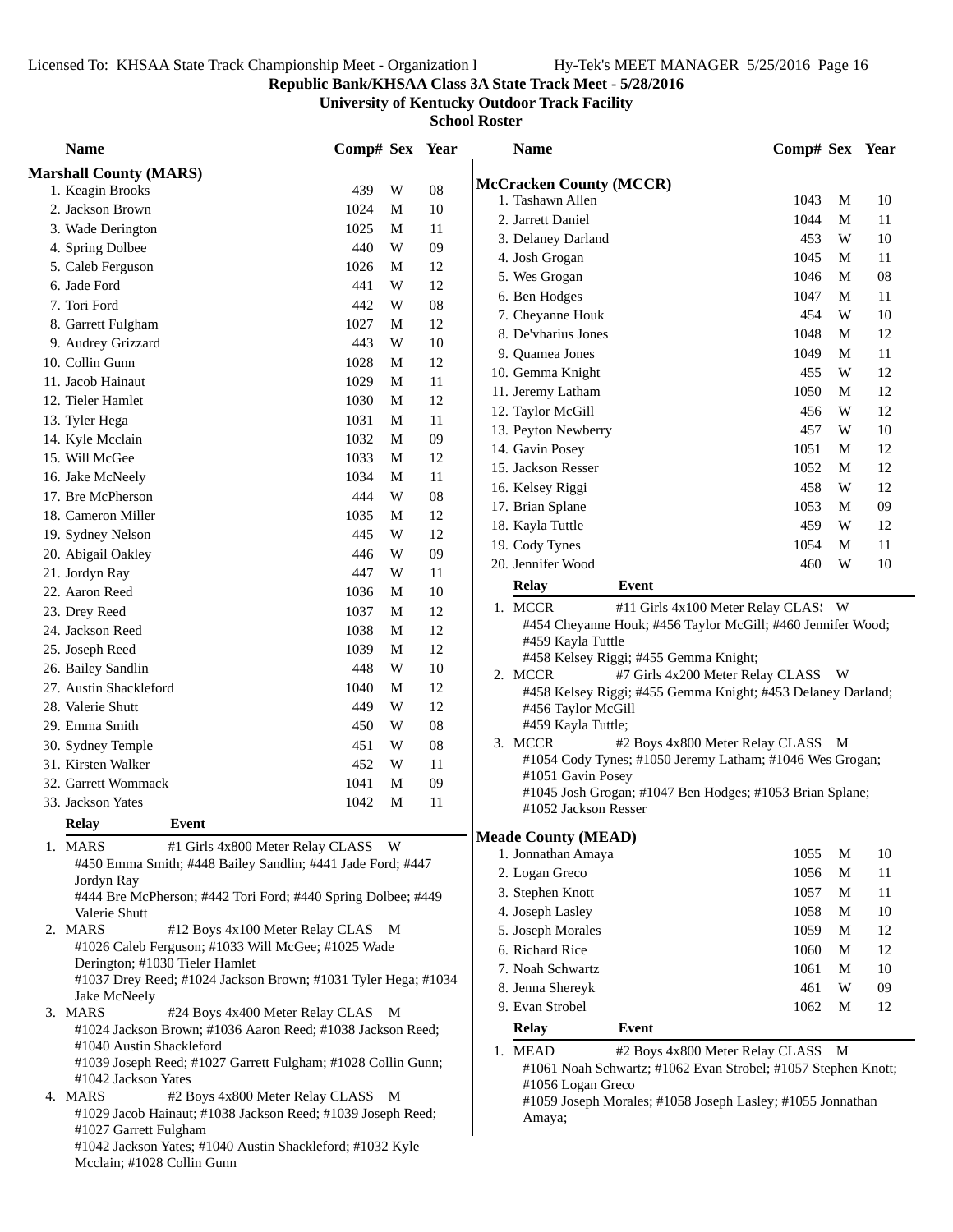## **Republic Bank/KHSAA Class 3A State Track Meet - 5/28/2016**

**University of Kentucky Outdoor Track Facility**

**School Roster**

| <b>Name</b>                                                                                                                                                                                                                                                                                                                                                 | Comp# Sex Year |   |    | <b>Name</b> |  |  |  |  | Comp# Sex Year |  |
|-------------------------------------------------------------------------------------------------------------------------------------------------------------------------------------------------------------------------------------------------------------------------------------------------------------------------------------------------------------|----------------|---|----|-------------|--|--|--|--|----------------|--|
| Mercy (MECY)                                                                                                                                                                                                                                                                                                                                                |                |   |    |             |  |  |  |  |                |  |
| 1. Olivia Hennis                                                                                                                                                                                                                                                                                                                                            | 462            | W | 12 |             |  |  |  |  |                |  |
| 2. Abbey Just                                                                                                                                                                                                                                                                                                                                               | 463            | W | 11 |             |  |  |  |  |                |  |
| 3. Faith Quire                                                                                                                                                                                                                                                                                                                                              | 464            | W | 09 |             |  |  |  |  |                |  |
| <b>Montgomery County (MONT)</b>                                                                                                                                                                                                                                                                                                                             |                |   |    |             |  |  |  |  |                |  |
| 1. Dustin Townsend                                                                                                                                                                                                                                                                                                                                          | 1063           | M | 12 |             |  |  |  |  |                |  |
| <b>Muhlenberg County (MUCO)</b>                                                                                                                                                                                                                                                                                                                             |                |   |    |             |  |  |  |  |                |  |
| 1. Kobe Drake                                                                                                                                                                                                                                                                                                                                               | 1064           | M | 12 |             |  |  |  |  |                |  |
| 2. Steven Newman                                                                                                                                                                                                                                                                                                                                            | 1065           | M | 09 |             |  |  |  |  |                |  |
| <b>North Bullitt (NBUL)</b>                                                                                                                                                                                                                                                                                                                                 |                |   |    |             |  |  |  |  |                |  |
| 1. Shawnneia Cannon                                                                                                                                                                                                                                                                                                                                         | 465            | W | 11 |             |  |  |  |  |                |  |
| 2. Lauren Deel                                                                                                                                                                                                                                                                                                                                              | 466            | W | 11 |             |  |  |  |  |                |  |
| 3. Hailie Free                                                                                                                                                                                                                                                                                                                                              | 467            | W | 10 |             |  |  |  |  |                |  |
| 4. Kendall McDonald                                                                                                                                                                                                                                                                                                                                         | 468            | W | 12 |             |  |  |  |  |                |  |
| 5. Mallory Miles                                                                                                                                                                                                                                                                                                                                            | 469            | W | 11 |             |  |  |  |  |                |  |
| 6. Mallory Richards                                                                                                                                                                                                                                                                                                                                         | 470            | W | 11 |             |  |  |  |  |                |  |
| 7. Kaitlyn Sohl                                                                                                                                                                                                                                                                                                                                             | 471            | W | 11 |             |  |  |  |  |                |  |
| 8. Katie VanerEpst                                                                                                                                                                                                                                                                                                                                          | 472            | W | 10 |             |  |  |  |  |                |  |
| 9. Sydney Walls                                                                                                                                                                                                                                                                                                                                             | 473            | W | 10 |             |  |  |  |  |                |  |
| 10. Sarah Ward                                                                                                                                                                                                                                                                                                                                              | 474            | W | 12 |             |  |  |  |  |                |  |
| Event<br>Relay                                                                                                                                                                                                                                                                                                                                              |                |   |    |             |  |  |  |  |                |  |
| 1. NBUL<br>#7 Girls 4x200 Meter Relay CLASS W<br>#465 Shawnneia Cannon; #471 Kaitlyn Sohl; #473 Sydney Walls;<br>#474 Sarah Ward<br>#468 Kendall McDonald; #467 Hailie Free; #466 Lauren Deel;<br>#472 Katie VanerEpst<br>2. NBUL<br>#23 Girls 4x400 Meter Relay CLAS: W<br>#471 Kaitlyn Sohl; #465 Shawnneia Cannon; #473 Sydney Walls;<br>#474 Sarah Ward |                |   |    |             |  |  |  |  |                |  |

#469 Mallory Miles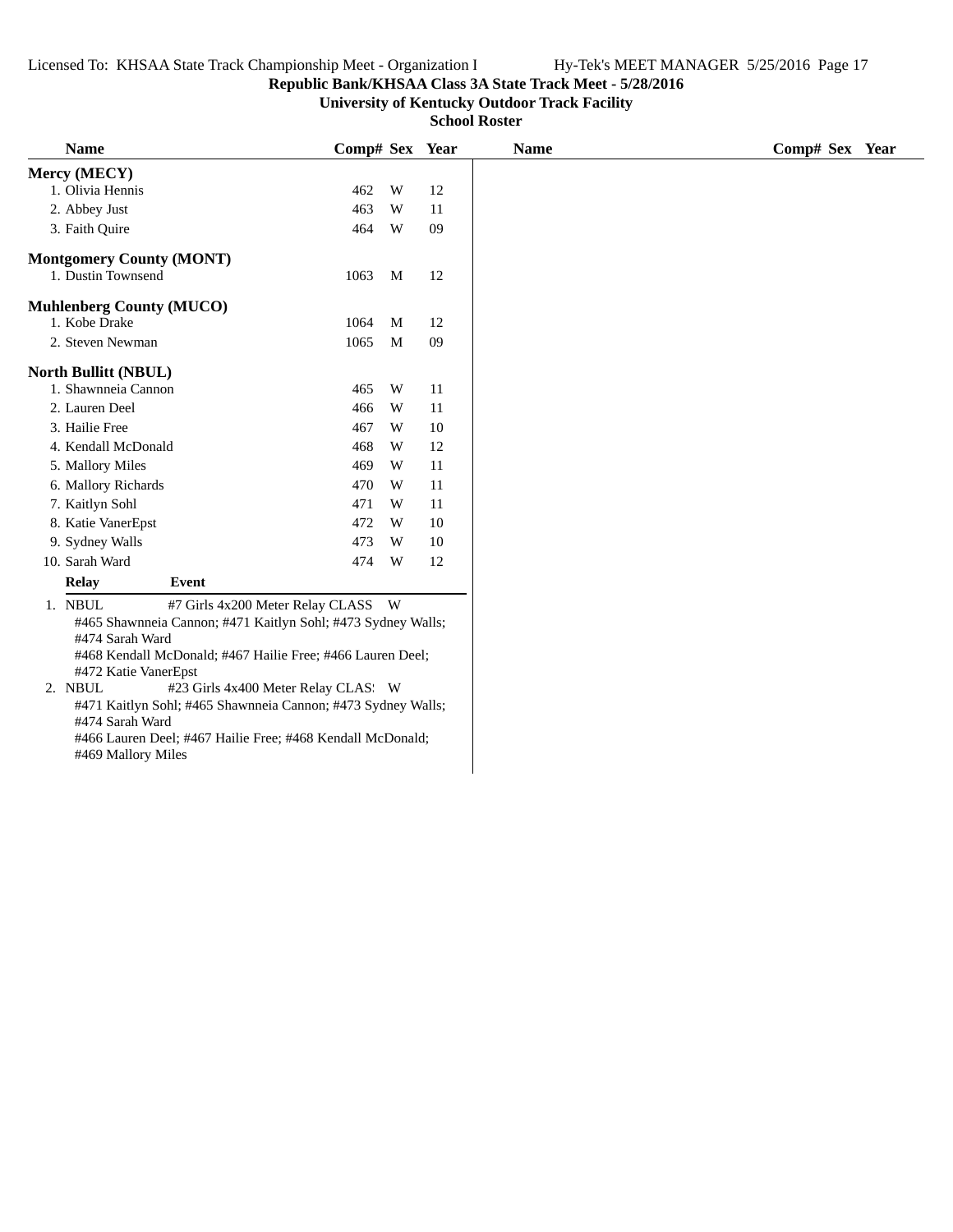**Republic Bank/KHSAA Class 3A State Track Meet - 5/28/2016**

**University of Kentucky Outdoor Track Facility**

**School Roster**

| <b>Name</b>                                    | Comp# Sex Year |                         |            | <b>Name</b> | Comp# Sex Year                                                                            |
|------------------------------------------------|----------------|-------------------------|------------|-------------|-------------------------------------------------------------------------------------------|
| <b>North Hardin (NHAR)</b>                     |                |                         |            | 2. NHAR     | #7 Girls 4x200 Meter Relay CLASS W                                                        |
| 1. Quincy Adams                                | 1066           | M                       | 11         |             | #482 Alexandra Lawson; #483 Makayla Leonard; #484 Deavion                                 |
| 2. Donavon Alston                              | 1067           | M                       | 12         |             | Mahone; #486 Jordan Murrah                                                                |
| 3. Kevin Bennett                               | 1068           | M                       | 11         |             | #485 Brianna Moton; #487 Tia Nicholson; #493 Ashaunte Watts;                              |
| 4. D'Onte Blount                               | 1069           | M                       | 11         |             | #495 Mariah Williams                                                                      |
| 5. Mark Clark                                  | 1070           | M                       | 12         | 3. NHAR     | #23 Girls 4x400 Meter Relay CLAS: W                                                       |
| 6. Lamont Ford                                 | 1071           | M                       | 12         |             | #482 Alexandra Lawson; #484 Deavion Mahone; #486 Jordan<br>Murrah; #491 Alexis Shelby     |
| 7. Jaylynn Francois                            | 475            | W                       | 12         |             | #487 Tia Nicholson; #478 Teonnika Hollowell; #493 Ashaunte                                |
| 8. Cameron Galloway                            | 1072           | M                       | 12         | Watts       |                                                                                           |
| 9. Katelyn Gilbert                             | 476            | W                       | 12         | 4. NHAR     | #1 Girls 4x800 Meter Relay CLASS W                                                        |
| 10. Taven Graves                               | 1073           | M                       | 12         |             | #476 Katelyn Gilbert; #477 Mya Hawkins; #479 Dezare Jackson;                              |
| 11. Yanis Grayer                               | 1074           | M                       | $11\,$     |             | #494 Janayla Watts                                                                        |
| 12. Cameron Gross                              | 1075           | M                       | 11         |             | #490 Maddy Shank; #493 Ashaunte Watts; #480 Ayumi Koayashi;                               |
| 13. Mya Hawkins                                | 477            | W                       | 10         | 5. NHAR     | #497 Sarah Wiseman<br>#12 Boys 4x100 Meter Relay CLAS M                                   |
| 14. Jecory Hayes                               | 1076           | M                       | 12         |             | #1069 D'Onte Blount; #1071 Lamont Ford; #1073 Taven Graves;                               |
| 15. Zechariah Hockenbary                       | 1077           | M                       | 12         |             | #1080 Martin Marlin                                                                       |
| 16. Teonnika Hollowell                         | 478            | W                       | 11         |             | #1079 Lorenzo Lovejoy; #1070 Mark Clark; #1081 Michael                                    |
| 17. Dezare Jackson                             | 479            | W                       | 11         |             | Milton; #1082 Dorian Moton                                                                |
| 18. Kasaun James                               | 1078           | M                       | 12         | 6. NHAR     | #8 Boys 4x200 Meter Relay CLASS M                                                         |
| 19. Ayumi Koayashi                             | 480            | W                       | 11         |             | #1067 Donavon Alston; #1071 Lamont Ford; #1083 Quanterrial                                |
| 20. Brianna Laws                               | 481            | W                       | 11         |             | Parmes; #1085 Dennis Rendleman                                                            |
| 21. Alexandra Lawson                           | 482            | W                       | 09         |             | #1082 Dorian Moton; #1080 Martin Marlin; #1084 Jermey<br>Randles; #1081 Michael Milton    |
| 22. Makayla Leonard                            | 483            | W                       | 12         | 7. NHAR     | #24 Boys 4x400 Meter Relay CLAS M                                                         |
| 23. Lorenzo Lovejoy                            | 1079           | M                       | 10         |             | #1067 Donavon Alston; #1072 Cameron Galloway; #1083                                       |
| 24. Deavion Mahone                             | 484            | W                       | 10         |             | Quanterrial Parmes; #1084 Jermey Randles                                                  |
| 25. Martin Marlin                              | 1080           | M                       | 11         |             | #1075 Cameron Gross; #1074 Yanis Grayer; #1078 Kasaun James;                              |
| 26. Michael Milton                             | 1081           | M                       | 10         |             | #1085 Dennis Rendleman                                                                    |
| 27. Brianna Moton                              | 485            | W                       | 10         | 8. NHAR     | #2 Boys 4x800 Meter Relay CLASS M                                                         |
| 28. Dorian Moton                               | 1082           | M                       | 11         |             | #1072 Cameron Galloway; #1083 Quanterrial Parmes; #1086<br>Anthony Ridley; #1087 Eli Wall |
|                                                |                |                         |            |             | #1077 Zechariah Hockenbary;                                                               |
| 29. Jordan Murrah<br>30. Tia Nicholson         | 486            | W<br>W                  | 10         |             |                                                                                           |
|                                                | 487            |                         | 10         |             |                                                                                           |
| 31. Quanterrial Parmes                         | 1083           | M                       | 12         |             |                                                                                           |
| 32. Faith Peet                                 | 488            | W                       | 12         |             |                                                                                           |
| 33. Paige Pettell                              | 489            | W                       | 12         |             |                                                                                           |
| 34. Jermey Randles                             | 1084           | M                       | 12         |             |                                                                                           |
| 35. Dennis Rendleman                           | 1085           | M                       | 12         |             |                                                                                           |
| 36. Anthony Ridley                             | 1086           | M                       | 12         |             |                                                                                           |
| 37. Maddy Shank                                | 490            | $\ensuremath{\text{W}}$ | 12         |             |                                                                                           |
| 38. Alexis Shelby                              | 491            | W                       | 12         |             |                                                                                           |
| 39. Rahja Walker                               | 492            | W                       | $10\,$     |             |                                                                                           |
| 40. Eli Wall                                   | 1087           | М                       | 11         |             |                                                                                           |
| 41. Ashaunte Watts                             | 493            | W                       | ${\bf 08}$ |             |                                                                                           |
| 42. Janayla Watts                              | 494            | W                       | 10         |             |                                                                                           |
| 43. Mariah Williams                            | 495            | W                       | 12         |             |                                                                                           |
| 44. Rylee Windham                              | 496            | W                       | 12         |             |                                                                                           |
| 45. Sarah Wiseman                              | 497            | W                       | 12         |             |                                                                                           |
| 46. Cy Yates                                   | 1088           | M                       | 11         |             |                                                                                           |
| <b>Relay</b><br>Event                          |                |                         |            |             |                                                                                           |
| 1. NHAR<br>#11 Girls 4x100 Meter Relay CLAS: W |                |                         |            |             |                                                                                           |

#485 Brianna Moton; #484 Deavion Mahone; #483 Makayla Leonard; #486 Jordan Murrah #482 Alexandra Lawson; #487 Tia Nicholson; #492 Rahja Walker; #495 Mariah Williams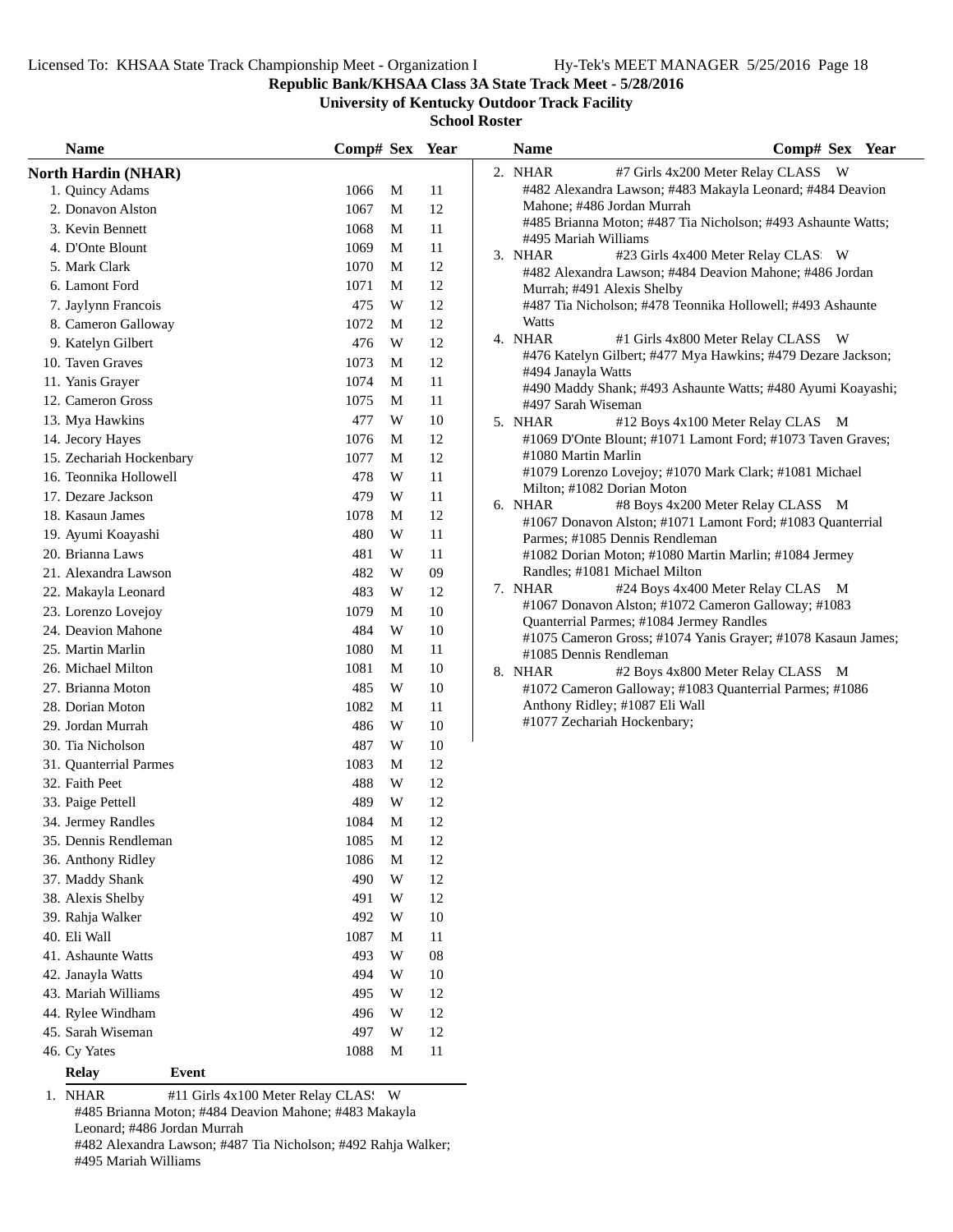**Name Comp# Sex** Year

**Republic Bank/KHSAA Class 3A State Track Meet - 5/28/2016**

**University of Kentucky Outdoor Track Facility**

**School Roster**

| <b>Name</b>                                                                            | Comp# Sex |   | Year |
|----------------------------------------------------------------------------------------|-----------|---|------|
| <b>North Laurel (NLAU)</b>                                                             |           |   |      |
| 1. Winston Benge                                                                       | 1089      | М | 10   |
| 2. Dawson Bowling                                                                      | 1090      | М | 10   |
| 3. John Michael Bowling                                                                | 1091      | М | 11   |
| 4. Austin Broughton                                                                    | 1092      | М | 09   |
| 5. Zack Collins                                                                        | 1093      | М | 10   |
| 6. Logan Hacker                                                                        | 1094      | М | 10   |
| 7. Will House                                                                          | 1095      | M | 12   |
| 8. Dillon Lay                                                                          | 1096      | М | 12   |
| 9. Garrett Napier                                                                      | 1097      | М | 12   |
| 10. Jacob Nichols                                                                      | 1098      | М | 10   |
| 11. Dakota Steelman                                                                    | 1099      | М | 10   |
| 12. Zach Steely                                                                        | 1100      | М | 11   |
| 13. Trey Valentine                                                                     | 1101      | М | 11   |
| <b>Relay</b><br>Event                                                                  |           |   |      |
| 1. NLAU<br>#24 Boys 4x400 Meter Relay CLAS                                             |           | М |      |
| #1099 Dakota Steelman; #1093 Zack Collins; #1094 Logan                                 |           |   |      |
| Hacker; #1096 Dillon Lay                                                               |           |   |      |
| #1097 Garrett Napier; #1090 Dawson Bowling; #1100 Zach Steely;                         |           |   |      |
| #1101 Trey Valentine                                                                   |           |   |      |
| 2. NLAU<br>#2 Boys 4x800 Meter Relay CLASS                                             |           | M |      |
| #1097 Garrett Napier; #1091 John Michael Bowling; #1101 Trey                           |           |   |      |
| Valentine; #1093 Zack Collins                                                          |           |   |      |
| #1089 Winston Benge; #1098 Jacob Nichols; #1100 Zach Steely;<br>#1092 Austin Broughton |           |   |      |
|                                                                                        |           |   |      |
| <b>Notre Dame (NDA)</b>                                                                |           |   |      |
| 1. Clare Butler                                                                        | 498       | W | 09   |
| 2. Audrey Field                                                                        |           |   |      |
|                                                                                        | 499       | W | 12   |
| 3. Allison Gribben                                                                     | 500       | W | 12   |
| 4. Hannah Halverstadt                                                                  | 501       | W | 10   |
| 5. Mackenzie Kingerski                                                                 | 502       | W | 09   |
| 6. Natalie Kleier                                                                      | 503       | W | 12   |
| 7. Hanna Miller                                                                        | 504       | W | 09   |
| 8. Erika Nageleisen                                                                    | 505       | W | 10   |
| 9. Elly Piatt                                                                          | 506       | W | 09   |
| 10. Camryn Scaringi                                                                    | 507       | W | 11   |
| 11. Brooke Ziegler                                                                     | 508       | W | 09   |
|                                                                                        |           |   |      |
| <b>Relay</b><br><b>Event</b>                                                           |           |   |      |
| #23 Girls 4x400 Meter Relay CLAS:<br>1. NDA                                            |           | W |      |
| #501 Hannah Halverstadt; #498 Clare Butler; #506 Elly Piatt; #505                      |           |   |      |
| Erika Nageleisen<br>#502 Mackenzie Kingerski; #503 Natalie Kleier; #507 Camryn         |           |   |      |
| Scaringi; #508 Brooke Ziegler                                                          |           |   |      |
|                                                                                        |           |   |      |
| <b>Ohio County (OHIO)</b>                                                              |           |   |      |
| 1. Ethan Rhoades                                                                       | 1102      | М | 12   |
| <b>Oldham County (OLDC)</b>                                                            |           |   |      |
| 1. Henry Bentsen                                                                       | 1103      | M | 10   |
| 2. Jacob Brizendine                                                                    | 1104      | М | 09   |
| 3. Dale Carter                                                                         | 1105      | М | 10   |
| 4. Katy Chapman                                                                        | 509       | W | 09   |
| 5. Evan Charles                                                                        | 1106      | M | 12   |

|    | 7. Michael Drury          |                                                                                             | 1107 | М | 11 |
|----|---------------------------|---------------------------------------------------------------------------------------------|------|---|----|
|    | 8. Rachel Gibson          |                                                                                             | 511  | W | 10 |
|    | 9. Garrett Hadaway        |                                                                                             | 1108 | М | 10 |
|    | 10. Brendon Henson        |                                                                                             | 1109 | M | 11 |
|    | 11. Reid Honeycutt        |                                                                                             | 1110 | М | 12 |
|    | 12. Sarah McMurchie       |                                                                                             | 512  | W | 12 |
|    | 13. Shaun Montgomery      |                                                                                             | 1111 | М | 12 |
|    | 14. Ally Reinert          |                                                                                             | 513  | W | 12 |
|    | 15. Ashley Reyna-padilla  |                                                                                             | 514  | W | 12 |
|    | 16. Breauna Tallon        |                                                                                             | 515  | W | 12 |
|    | 17. Rj Whitehill          |                                                                                             | 1112 | М | 12 |
|    | <b>Relay</b>              | Event                                                                                       |      |   |    |
| 1. | <b>OLDC</b>               | #23 Girls 4x400 Meter Relay CLAS.                                                           |      | W |    |
|    |                           | #510 Josie Despain; #511 Rachel Gibson; #512 Sarah McMurchie;                               |      |   |    |
|    | #514 Ashley Reyna-padilla |                                                                                             |      |   |    |
|    |                           | #513 Ally Reinert; #509 Katy Chapman; #515 Breauna Tallon;                                  |      |   |    |
| 2. | <b>OLDC</b>               | #2 Boys 4x800 Meter Relay CLASS                                                             |      | М |    |
|    |                           | #1107 Michael Drury; #1108 Garrett Hadaway; #1110 Reid<br>Honeycutt; #1104 Jacob Brizendine |      |   |    |
|    |                           | #1105 Dale Carter; #1103 Henry Bentsen; #1109 Brendon Henson;                               |      |   |    |
|    | #1111 Shaun Montgomery    |                                                                                             |      |   |    |
|    | wensboro (OBOR)           |                                                                                             |      |   |    |
|    | 1. Breanna Alderton       |                                                                                             | 516  | W | 10 |
|    | 2. Megan Cannon           |                                                                                             | 517  | W | 11 |
|    | 3. Brionna Greer          |                                                                                             | 518  | W | 11 |
|    | 4. Natalie Hatfield       |                                                                                             | 519  | W | 10 |
|    | 5. Nell Keeley            |                                                                                             | 520  | W | 10 |
|    | 6. Anna Kimmell           |                                                                                             | 521  | W | 09 |
|    | 7. Tasih Pettigrew        |                                                                                             | 522  | W | 07 |
|    | 8. Isabella Soza          |                                                                                             | 523  | W | 09 |
|    | 9. Maliyah Taylor         |                                                                                             | 524  | W | 10 |
|    | 10. Jaleah Tutt           |                                                                                             | 525  | W | 10 |
|    | 11. KiShawn Walker        |                                                                                             | 1113 | М | 12 |
|    | 12. Emily Williams        |                                                                                             | 526  | W | 10 |
|    | 13. DaKorria Winstead     |                                                                                             | 527  | W | 11 |
|    | 14. Mykael Winstead       |                                                                                             | 528  | W | 08 |
|    | <b>Relay</b>              | <b>Event</b>                                                                                |      |   |    |
| 1. | <b>OBOR</b>               | #11 Girls 4x100 Meter Relay CLAS: W                                                         |      |   |    |
|    |                           | #518 Brionna Greer; #523 Isabella Soza; #524 Maliyah Taylor;                                |      |   |    |
|    | #525 Jaleah Tutt          |                                                                                             |      |   |    |
|    |                           | #527 DaKorria Winstead; #528 Mykael Winstead;                                               |      |   |    |
| 2. | <b>OBOR</b>               | #7 Girls 4x200 Meter Relay CLASS                                                            |      | W |    |
|    |                           | #518 Brionna Greer; #527 DaKorria Winstead; #524 Maliyah                                    |      |   |    |
|    | Taylor; #525 Jaleah Tutt  |                                                                                             |      |   |    |
|    |                           | #523 Isabella Soza; #528 Mykael Winstead;                                                   |      |   |    |
| 3. | <b>OBOR</b>               | #1 Girls 4x800 Meter Relay CLASS                                                            |      | W |    |

#516 Breanna Alderton; #520 Nell Keeley; #522 Tasih Pettigrew;

#526 Emily Williams

#517 Megan Cannon; #521 Anna Kimmell;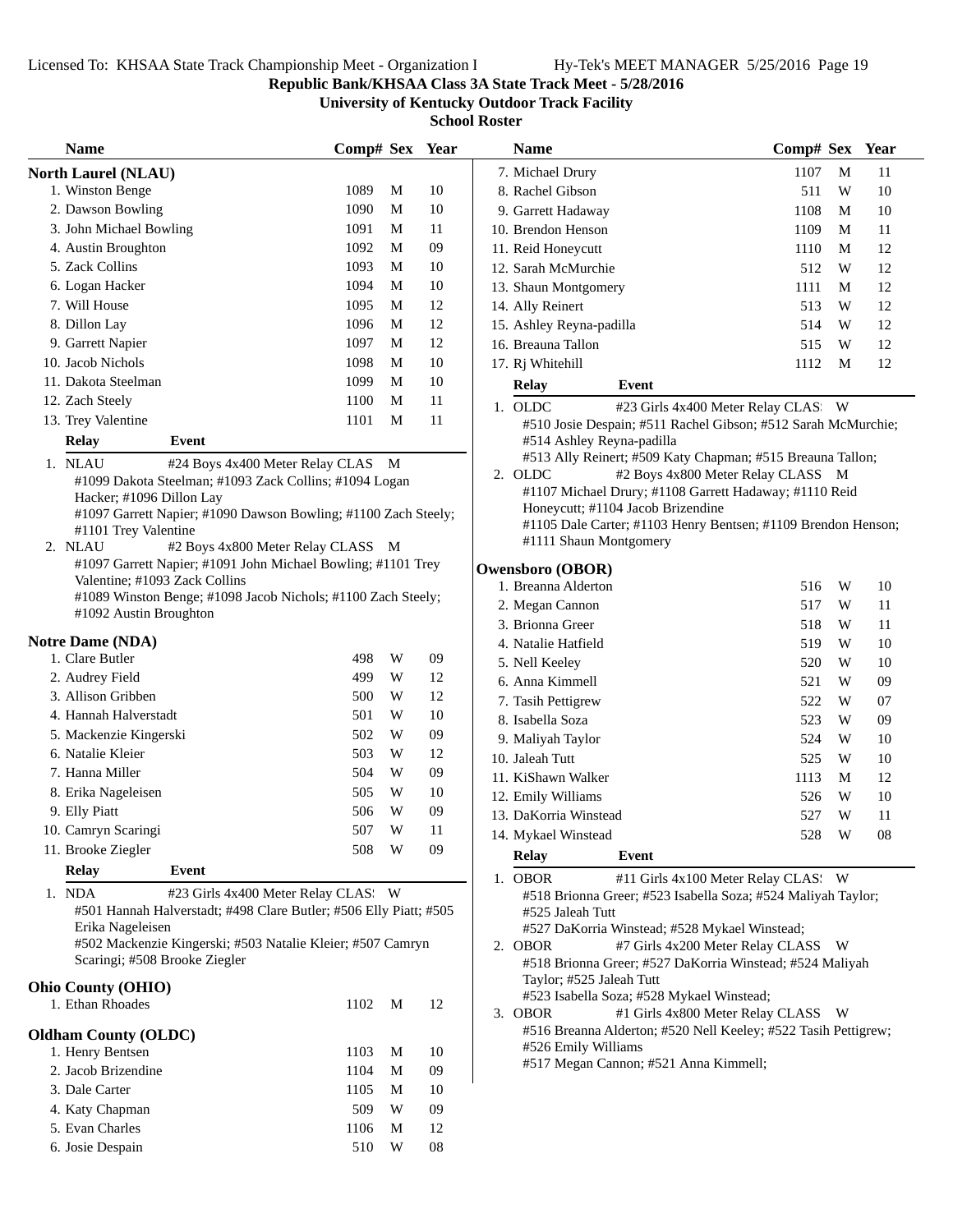Skinner; #1139 Daniel Shelton

Lee; #1141 Darius Todd

#1132 Michael Hopper; #1142 Bryson Washington; #1133 Tramel

**Republic Bank/KHSAA Class 3A State Track Meet - 5/28/2016**

**University of Kentucky Outdoor Track Facility**

| <b>Name</b>                           |                                                                | Comp# Sex Year |   |        | <b>Name</b>                            | Comp# Sex Year                                                |    |
|---------------------------------------|----------------------------------------------------------------|----------------|---|--------|----------------------------------------|---------------------------------------------------------------|----|
| <b>Paul Laurence Dunbar (PDUN)</b>    |                                                                |                |   |        | 2. PRP                                 | #8 Boys 4x200 Meter Relay CLASS M                             |    |
| 1. William Allen                      |                                                                | 1114           | M | 12     |                                        | #1128 Donyell Bronaugh; #1135 Marcquel May; #1140 LaVonte     |    |
| 2. Mikah Bailey                       |                                                                | 1115           | M | 11     | Skinner; #1139 Daniel Shelton          |                                                               |    |
| 3. Ike Boling                         |                                                                | 1116           | M | $09\,$ |                                        | #1132 Michael Hopper; #1142 Bryson Washington; #1133 Tramel   |    |
| 4. Kyle Bradshaw                      |                                                                | 1117           | M | 11     | Lee; #1130 Shawn Hayden<br>3. PRP      | #24 Boys 4x400 Meter Relay CLAS M                             |    |
| 5. Braxton Edge                       |                                                                | 1118           | M | 12     |                                        | #1128 Donyell Bronaugh; #1130 Shawn Hayden; #1127 Lewis       |    |
| 6. Clay Ferguson                      |                                                                | 1119           | M | 09     | Bowers; #1129 Brandon Eugene           |                                                               |    |
| 7. James Hall                         |                                                                | 1120           | M | 10     |                                        | #1132 Michael Hopper; #1133 Tramel Lee; #1142 Bryson          |    |
| 8. Charlie Leppo                      |                                                                | 1121           | M | 12     | Washington; #1134 Michael Martinez     |                                                               |    |
| 9. Tyler Martin                       |                                                                | 1122           | M | 09     |                                        |                                                               |    |
| 10. Austin Mathews                    |                                                                | 1123           | M | 09     | Pulaski County (PULA)<br>1. Cullen Cox | 1143<br>M                                                     | 11 |
| 11. Timmy Michael                     |                                                                | 1124           | M | 12     | 2. Klara Fashing                       | 533<br>W                                                      | 11 |
| 12. Grace Slater                      |                                                                | 529            | W | 11     | 3. Zach Ferris                         | 1144<br>M                                                     | 10 |
| 13. Ethan Tan                         |                                                                | 1125           | M | 10     | 4. Hunter Godsey                       | 1145<br>M                                                     | 09 |
| 14. Annie Vandenberg                  |                                                                | 530            | W | 09     |                                        |                                                               | 12 |
| 15. Paul Zhang                        |                                                                | 1126           | M | 09     | 5. George Gregory                      | 1146<br>M                                                     |    |
| <b>Relay</b>                          | <b>Event</b>                                                   |                |   |        | 6. Christian Holman                    | 1147<br>M                                                     | 12 |
|                                       |                                                                |                |   |        | 7. Kalie Holman                        | 534<br>W                                                      | 12 |
| 1. PDUN                               | #24 Boys 4x400 Meter Relay CLAS M                              |                |   |        | 8. Dylan Hopkins                       | 1148<br>M                                                     | 11 |
| William Allen                         | #1118 Braxton Edge; #1115 Mikah Bailey; #1125 Ethan Tan; #1114 |                |   |        | 9. Peyton Ingram                       | 535<br>W                                                      | 12 |
|                                       | #1116 Ike Boling; #1121 Charlie Leppo; #1126 Paul Zhang; #1120 |                |   |        | 10. Carly Johnson                      | 536<br>W                                                      | 10 |
| James Hall                            |                                                                |                |   |        | 11. Jake Johnson                       | 1149<br>M                                                     | 11 |
| 2. PDUN                               | #2 Boys 4x800 Meter Relay CLASS M                              |                |   |        | 12. Devin Mayfield                     | 537<br>W                                                      | 09 |
|                                       | #1124 Timmy Michael; #1123 Austin Mathews; #1125 Ethan Tan;    |                |   |        | 13. Sidney Mccollum                    | 538<br>W                                                      | 10 |
| #1115 Mikah Bailey                    |                                                                |                |   |        | 14. Jake New                           | 1150<br>M                                                     | 11 |
|                                       | #1117 Kyle Bradshaw; #1119 Clay Ferguson; #1126 Paul Zhang;    |                |   |        | 15. Ryan Pollard                       | 1151<br>M                                                     | 12 |
| #1122 Tyler Martin                    |                                                                |                |   |        | 16. Kelsi Shivel                       | 539<br>W                                                      | 10 |
| <b>Pleasure Ridge Park (PRP)</b>      |                                                                |                |   |        | 17. Lauren Smith                       | 540<br>W                                                      | 07 |
| 1. Lewis Bowers                       |                                                                | 1127           | M | 12     | 18. Sam Smith                          | 1152<br>M                                                     | 11 |
| 2. Donyell Bronaugh                   |                                                                | 1128           | M | 12     | 19. Lucas Stigall                      | 1153<br>M                                                     | 10 |
| 3. Kierra Brown                       |                                                                | 531            | W | 11     | 20. Treyvon Sylvester                  | 1154<br>M                                                     | 11 |
| 4. Brandon Eugene                     |                                                                | 1129           | M | 10     | 21. Kaitlyn Thomas                     | 541<br>W                                                      | 09 |
| 5. Shawn Hayden                       |                                                                | 1130           | M | 12     | 22. Regina Todd                        | 542<br>W                                                      | 11 |
| 6. Harry Hertel                       |                                                                | 1131           | M | 11     | 23. Drew Whitaker                      | 1155<br>M                                                     | 11 |
| 7. Michael Hopper                     |                                                                | 1132           | M | 10     | 24. Micah Wooldridge                   | 1156<br>M                                                     | 10 |
| 8. Tramel Lee                         |                                                                | 1133           | M | 09     | <b>Relay</b><br>Event                  |                                                               |    |
| 9. Michael Martinez                   |                                                                | 1134           | M | 12     | 1. PULA                                | #11 Girls 4x100 Meter Relay CLAS: W                           |    |
| 10. Marcquel May                      |                                                                | 1135           | M | 10     |                                        | #535 Peyton Ingram; #536 Carly Johnson; #538 Sidney Mccollum; |    |
| 11. Jermiah Parker                    |                                                                | 1136           | M | 11     | #533 Klara Fashing                     |                                                               |    |
| 12. Jayla Pugh                        |                                                                | 532            | W | 12     |                                        | #541 Kaitlyn Thomas; #534 Kalie Holman; #542 Regina Todd;     |    |
| 13. Jordan Reddman                    |                                                                | 1137           | M | 12     | 2. PULA                                | #7 Girls 4x200 Meter Relay CLASS W                            |    |
| 14. William Robinson                  |                                                                | 1138           | M | 12     |                                        | #533 Klara Fashing; #538 Sidney Mccollum; #535 Peyton Ingram; |    |
| 15. Daniel Shelton                    |                                                                | 1139           | M | $12\,$ | #536 Carly Johnson                     |                                                               |    |
| 16. LaVonte Skinner                   |                                                                | 1140           | M | $12\,$ | #539 Kelsi Shivel                      | #534 Kalie Holman; #541 Kaitlyn Thomas; #542 Regina Todd;     |    |
| 17. Darius Todd                       |                                                                | 1141           | M | 10     | 3. PULA                                | #12 Boys 4x100 Meter Relay CLAS M                             |    |
|                                       |                                                                |                |   |        |                                        | #1150 Jake New; #1147 Christian Holman; #1146 George Gregory; |    |
|                                       |                                                                |                |   |        |                                        |                                                               |    |
| 18. Bryson Washington<br><b>Relay</b> | Event                                                          | 1142           | M | 10     | #1154 Treyvon Sylvester                |                                                               |    |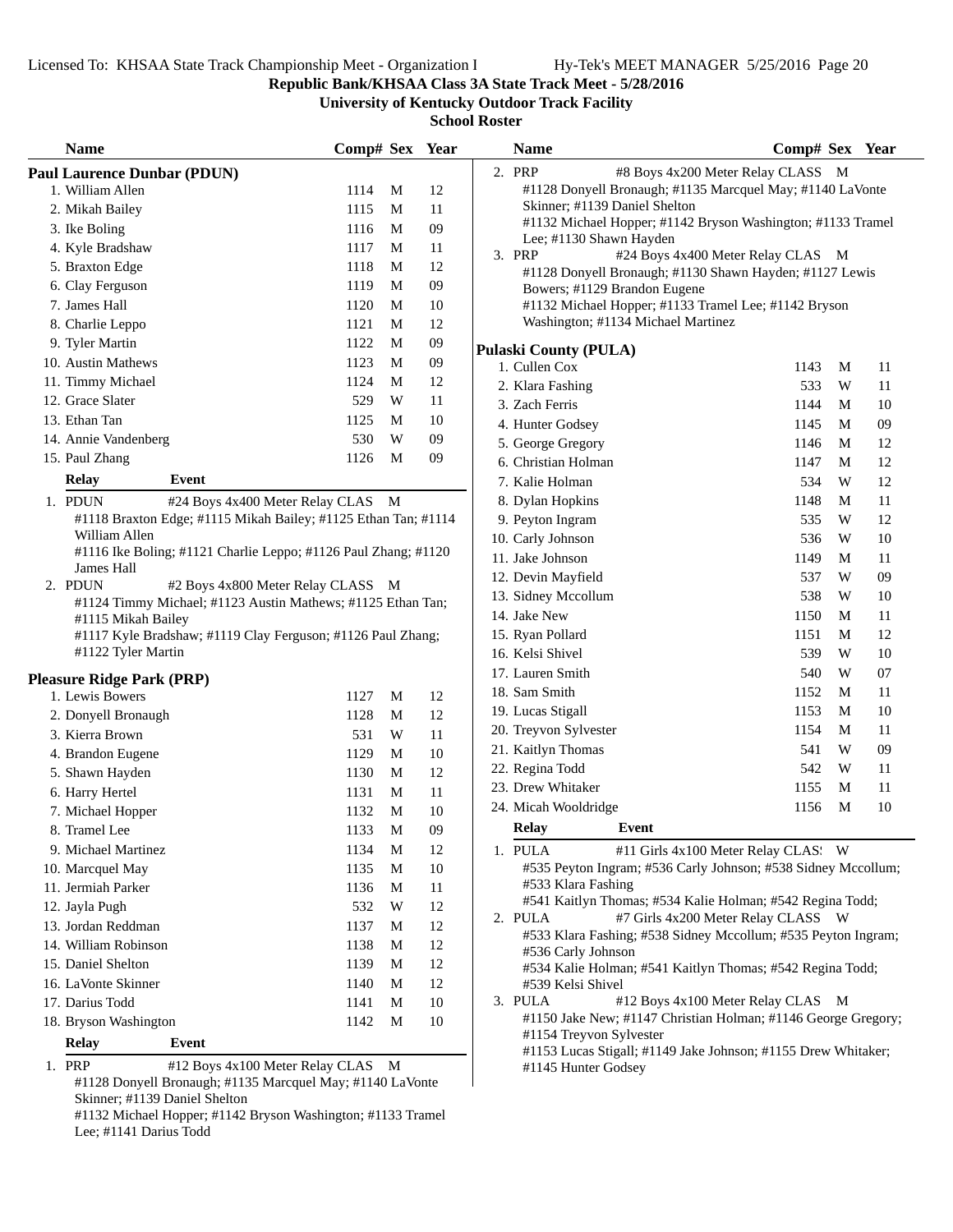**Republic Bank/KHSAA Class 3A State Track Meet - 5/28/2016**

**University of Kentucky Outdoor Track Facility**

**School Roster**

| <b>Name</b>                                    | Comp# Sex Year |             |            | <b>Name</b>           | Comp# Sex Year                                                    |
|------------------------------------------------|----------------|-------------|------------|-----------------------|-------------------------------------------------------------------|
| <b>Ryle (RYLE)</b>                             |                |             |            | 4. RYLE               | #1 Girls 4x800 Meter Relay CLASS W                                |
| 1. Heidi Anderson                              | 543            | W           | 11         |                       | #551 Christy Hadley; #544 Jensen Bales; #552 Joellyn Ketron;      |
| 2. Jensen Bales                                | 544            | W           | 12         | #555 Katelyn Nichols  |                                                                   |
| 3. Mitchel Bateman                             | 1157           | М           | 12         |                       | #543 Heidi Anderson; #548 Jordan Fong; #550 Avery Goff;           |
| 4. Maddie Bloemer                              | 545            | W           | 11         | 5. RYLE               | #12 Boys 4x100 Meter Relay CLAS M                                 |
| 5. Ben Bloom                                   | 1158           | M           | 10         | #1157 Mitchel Bateman | #1160 Jake Chisholm; #1171 Justin Selby; #1167 Easton Pilyer;     |
| 6. Austin Brownell                             | 1159           | M           | 10         |                       | #1161 Justin Crupper; #1162 Elijah Cusick; #1163 Matt             |
| 7. Jake Chisholm                               | 1160           | M           | 10         |                       | Froschauer; #1166 Connor Patterson                                |
| 8. Justin Crupper                              | 1161           | M           | 11         | 6. RYLE               | #8 Boys 4x200 Meter Relay CLASS M                                 |
| 9. Elijah Cusick                               | 1162           | M           | ${\bf 08}$ |                       | #1163 Matt Froschauer; #1160 Jake Chisholm; #1167 Easton          |
| 10. Alexa Echeverria                           | 546            | $\mathbf W$ | 08         |                       | Pilyer; #1157 Mitchel Bateman                                     |
| 11. Kyla England                               | 547            | W           | 10         |                       | #1159 Austin Brownell; #1161 Justin Crupper; #1162 Elijah         |
| 12. Jordan Fong                                | 548            | W           | 07         | 7. RYLE               | Cusick; #1164 Charles Golden<br>#24 Boys 4x400 Meter Relay CLAS M |
| 13. Kennedy Fong                               | 549            | W           | 09         |                       | #1157 Mitchel Bateman; #1164 Charles Golden; #1166 Connor         |
| 14. Matt Froschauer                            | 1163           | M           | 12         |                       | Patterson; #1173 Greg Swinehart                                   |
| 15. Avery Goff                                 | 550            | W           | 07         |                       | #1159 Austin Brownell; #1160 Jake Chisholm; #1169 Justin Reed;    |
| 16. Charles Golden                             | 1164           | M           | $10\,$     | #1163 Matt Froschauer |                                                                   |
| 17. Christy Hadley                             | 551            | W           | 10         | 8. RYLE               | #2 Boys 4x800 Meter Relay CLASS M                                 |
| 18. Logan Johnson                              | 1165           | M           | 09         | #1169 Justin Reed     | #1170 Ryan Roth; #1173 Greg Swinehart; #1168 Oscar Ramirez;       |
| 19. Joellyn Ketron                             | 552            | W           | 11         |                       | #1158 Ben Bloom; #1172 Josh Steffney; #1165 Logan Johnson;        |
| 20. Juliet Mcgregor                            | 553            | W           | 09         | #1174 Joey Truitt     |                                                                   |
| 21. Cameron Miller                             | 554            | W           | 11         |                       |                                                                   |
| 22. Katelyn Nichols                            | 555            | W           | 10         |                       |                                                                   |
| 23. Alexandra Patterson                        | 556            | W           | 11         |                       |                                                                   |
| 24. Connor Patterson                           | 1166           | M           | 09         |                       |                                                                   |
| 25. Easton Pilyer                              | 1167           | M           | 10         |                       |                                                                   |
| 26. Oscar Ramirez                              | 1168           | M           | 12         |                       |                                                                   |
| 27. Justin Reed                                | 1169           | M           | 12         |                       |                                                                   |
| 28. Dominique Rooney                           | 557            | W           | 10         |                       |                                                                   |
| 29. Ryan Roth                                  | 1170           | M           | 10         |                       |                                                                   |
| 30. Justin Selby                               | 1171           | M           | 10         |                       |                                                                   |
| 31. Samantha Shane                             | 558            | W           | 12         |                       |                                                                   |
| 32. Briana Smith                               | 559            | W           | 08         |                       |                                                                   |
| 33. Josh Steffney                              | 1172           | M           | 12         |                       |                                                                   |
| 34. Greg Swinehart                             | 1173           | M           | 12         |                       |                                                                   |
| 35. Joey Truitt                                | 1174           | M           | 10         |                       |                                                                   |
| 36. Kaitlyn Williams                           | 560            | W           | 12         |                       |                                                                   |
| Relay<br>Event                                 |                |             |            |                       |                                                                   |
| #11 Girls 4x100 Meter Relay CLAS: W<br>1. RYLE |                |             |            |                       |                                                                   |

#558 Samantha Shane; #553 Juliet Mcgregor; #554 Cameron Miller; #557 Dominique Rooney

#545 Maddie Bloemer; #559 Briana Smith; #560 Kaitlyn Williams; #556 Alexandra Patterson

2. RYLE #7 Girls 4x200 Meter Relay CLASS W #554 Cameron Miller; #558 Samantha Shane; #559 Briana Smith; #560 Kaitlyn Williams #556 Alexandra Patterson; #547 Kyla England; #553 Juliet Mcgregor; #545 Maddie Bloemer<br>3. RYLE #23 Girls 4x400 N

#23 Girls 4x400 Meter Relay CLAS: W #559 Briana Smith; #556 Alexandra Patterson; #551 Christy Hadley; #553 Juliet Mcgregor #554 Cameron Miller; #546 Alexa Echeverria; #558 Samantha Shane; #544 Jensen Bales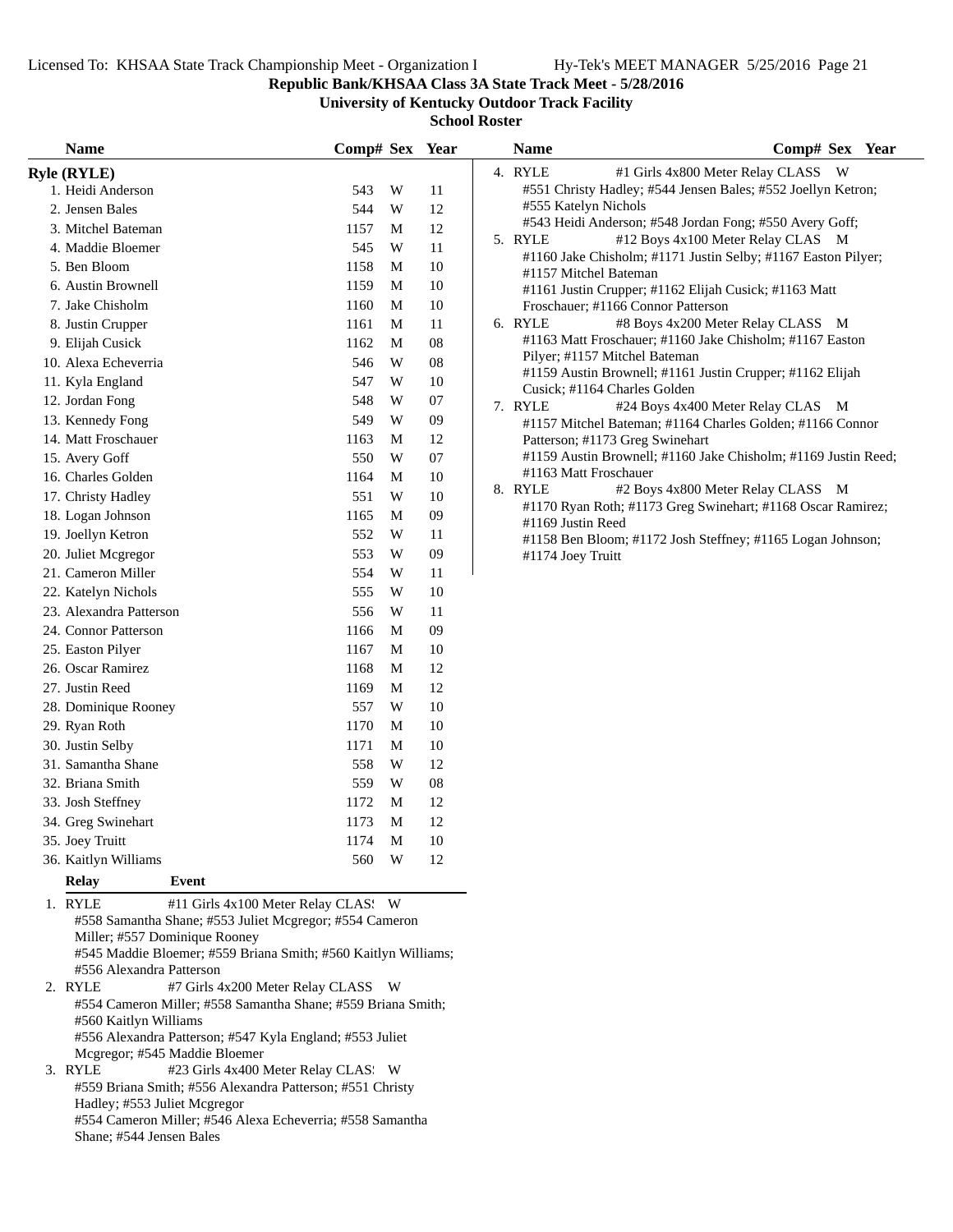**Republic Bank/KHSAA Class 3A State Track Meet - 5/28/2016**

**University of Kentucky Outdoor Track Facility**

| <b>Name</b>                              |                                                                                                                                  | Comp# Sex Year |             |            | <b>Name</b>                                                                                                       | Comp# Sex Year |   |    |
|------------------------------------------|----------------------------------------------------------------------------------------------------------------------------------|----------------|-------------|------------|-------------------------------------------------------------------------------------------------------------------|----------------|---|----|
| <b>Sacred Heart (SAHE)</b>               |                                                                                                                                  |                |             |            | 13. Peyton Shotwell                                                                                               | 1185           | M | 09 |
| 1. Shelby Arnett                         |                                                                                                                                  | 561            | W           | 10         | 14. LiAnna Steffen                                                                                                | 582            | W | 10 |
| 2. Meredith Barnes                       |                                                                                                                                  | 562            | W           | 09         | <b>Relay</b><br>Event                                                                                             |                |   |    |
| 3. Katie Beckman                         |                                                                                                                                  | 563            | W           | 09         | 1. SCCO<br>#12 Boys 4x100 Meter Relay CLAS M                                                                      |                |   |    |
| 4. Megan Buechler                        |                                                                                                                                  | 564            | W           | 12         | #1175 Gabriel Calubad; #1176 Bryce Chisley; #1177 Josh Davis;                                                     |                |   |    |
| 5. Natalie Ducas                         |                                                                                                                                  | 565            | W           | 10         | #1179 Keith Guy                                                                                                   |                |   |    |
| 6. Alli Erena                            |                                                                                                                                  | 566            | W           | 09         | #1180 Gabe Hobson; #1182 Bryce Lawson; #1183 James McGraw;                                                        |                |   |    |
| 7. Estelle Gabriel                       |                                                                                                                                  | 567            | W           | 09         | #1184 Clay Moss<br>2. SCCO<br>#8 Boys 4x200 Meter Relay CLASS M                                                   |                |   |    |
| 8. Ashley Harris                         |                                                                                                                                  | 568            | W           | 09         | #1175 Gabriel Calubad; #1176 Bryce Chisley; #1177 Josh Davis;                                                     |                |   |    |
| 9. Emmie Jackson                         |                                                                                                                                  | 569            | W           | 09         | #1183 James McGraw                                                                                                |                |   |    |
| 10. Melissa Jones                        |                                                                                                                                  | 570            | W           | 11         | #1179 Keith Guy; #1180 Gabe Hobson; #1178 Adam Greiving;                                                          |                |   |    |
| 11. Lilly Mishloney                      |                                                                                                                                  | 571            | W           | 09         | #1184 Clay Moss                                                                                                   |                |   |    |
| 12. Lillie Neltner                       |                                                                                                                                  | 572            | W           | 12         | Seneca (SENA)                                                                                                     |                |   |    |
| 13. Meredith Neltner                     |                                                                                                                                  | 573            | W           | 10         | 1. Richard Ninamou                                                                                                | 1186           | M | 09 |
| 14. Isabelle Schafer                     |                                                                                                                                  | 574            | W           | 11         |                                                                                                                   |                |   |    |
| 15. Sydney Schano                        |                                                                                                                                  | 575            | W           | 11         | <b>Simon Kenton (SK)</b>                                                                                          |                |   |    |
| 16. Cierra Scott                         |                                                                                                                                  | 576            | W           | 10         | 1. Anja Arlinghaus                                                                                                | 583            | W | 10 |
| 17. Kia Sivils                           |                                                                                                                                  | 577            | W           | 10         | 2. Flynn Blanchet                                                                                                 | 1187           | M | 11 |
| 18. Courtney Smith                       |                                                                                                                                  | 578            | W           | $11\,$     | 3. Jack Dean-brown                                                                                                | 1188           | M | 12 |
| 19. Myia Smith                           |                                                                                                                                  | 579            | W           | 10         | 4. Sophia Delisio                                                                                                 | 584            | W | 09 |
| <b>Relay</b>                             | Event                                                                                                                            |                |             |            | 5. Michaela Dukes                                                                                                 | 585            | W | 10 |
| 1. SAHE                                  | #11 Girls 4x100 Meter Relay CLAS: W                                                                                              |                |             |            | 6. Isaiah Evans                                                                                                   | 1189           | M | 12 |
|                                          | #561 Shelby Arnett; #568 Ashley Harris; #577 Kia Sivils; #566 Alli                                                               |                |             |            | 7. Meredith Hiles                                                                                                 | 586            | W | 11 |
| Erena                                    |                                                                                                                                  |                |             |            | 8. Mckenzie Lachmann                                                                                              | 587            | W | 11 |
|                                          | #570 Melissa Jones; #571 Lilly Mishloney; #573 Meredith Neltner;                                                                 |                |             |            | 9. Kyle Mastin                                                                                                    | 1190           | M | 10 |
| #576 Cierra Scott                        |                                                                                                                                  |                |             |            | 10. Casey Mitchell                                                                                                | 1191           | M | 11 |
| 2. SAHE                                  | #7 Girls 4x200 Meter Relay CLASS W<br>#561 Shelby Arnett; #568 Ashley Harris; #571 Lilly Mishloney;                              |                |             |            | 11. Tucker Mueller                                                                                                | 1192           | M | 12 |
| #573 Meredith Neltner                    |                                                                                                                                  |                |             |            | 12. Kam Powell                                                                                                    | 588            | W | 10 |
|                                          | #577 Kia Sivils; #565 Natalie Ducas; #576 Cierra Scott; #570                                                                     |                |             |            | 13. Collin Price                                                                                                  | 1193           | M | 09 |
| Melissa Jones                            |                                                                                                                                  |                |             |            | Event<br><b>Relay</b>                                                                                             |                |   |    |
| 3. SAHE                                  | #23 Girls 4x400 Meter Relay CLAS. W                                                                                              |                |             |            | 1. SK<br>#1 Girls 4x800 Meter Relay CLASS W                                                                       |                |   |    |
| Meredith Neltner<br>#571 Lilly Mishloney | #561 Shelby Arnett; #565 Natalie Ducas; #572 Lillie Neltner; #573<br>#568 Ashley Harris; #563 Katie Beckman; #570 Melissa Jones; |                |             |            | #583 Anja Arlinghaus; #584 Sophia Delisio; #587 Mckenzie<br>Lachmann; #586 Meredith Hiles<br>#585 Michaela Dukes; |                |   |    |
| 4. SAHE                                  | #1 Girls 4x800 Meter Relay CLASS W                                                                                               |                |             |            | <b>South Laurel (SLAU)</b>                                                                                        |                |   |    |
|                                          | #565 Natalie Ducas; #567 Estelle Gabriel; #572 Lillie Neltner;                                                                   |                |             |            | 1. Taylor Burdine                                                                                                 | 589            | W | 11 |
| #574 Isabelle Schafer                    |                                                                                                                                  |                |             |            | 2. Alyssa Hamilton                                                                                                | 590            | W | 12 |
|                                          | #563 Katie Beckman; #569 Emmie Jackson; #564 Megan Buechler;                                                                     |                |             |            | 3. Phoebe McCowan                                                                                                 | 591            | W | 07 |
| #562 Meredith Barnes                     |                                                                                                                                  |                |             |            | 4. Daniel Poston                                                                                                  | 1194           | M | 12 |
| <b>Scott County (SCCO)</b>               |                                                                                                                                  |                |             |            |                                                                                                                   |                |   |    |
| 1. Gabriel Calubad                       |                                                                                                                                  | 1175           | M           | 10         |                                                                                                                   |                |   |    |
| 2. Bryce Chisley                         |                                                                                                                                  | 1176           | M           | 07         |                                                                                                                   |                |   |    |
| 3. Josh Davis                            |                                                                                                                                  | 1177           | M           | 10         |                                                                                                                   |                |   |    |
| 4. Adam Greiving                         |                                                                                                                                  | 1178           | M           | 09         |                                                                                                                   |                |   |    |
| 5. Keith Guy                             |                                                                                                                                  | 1179           | M           | 12         |                                                                                                                   |                |   |    |
| 6. Gabe Hobson                           |                                                                                                                                  | 1180           | M           | 12         |                                                                                                                   |                |   |    |
| 7. Bryan Hudson                          |                                                                                                                                  | 1181           | $\mathbf M$ | 09         |                                                                                                                   |                |   |    |
| 8. Kadee Hudson                          |                                                                                                                                  | 580            | W           | 11         |                                                                                                                   |                |   |    |
| 9. Bryce Lawson                          |                                                                                                                                  | 1182           | M           | 10         |                                                                                                                   |                |   |    |
| 10. James McGraw                         |                                                                                                                                  | 1183           | M           | 11         |                                                                                                                   |                |   |    |
| 11. Clay Moss                            |                                                                                                                                  | 1184           | $\mathbf M$ | 11         |                                                                                                                   |                |   |    |
| 12. Reilly Ray                           |                                                                                                                                  | 581            | W           | ${\bf 08}$ |                                                                                                                   |                |   |    |
|                                          |                                                                                                                                  |                |             |            |                                                                                                                   |                |   |    |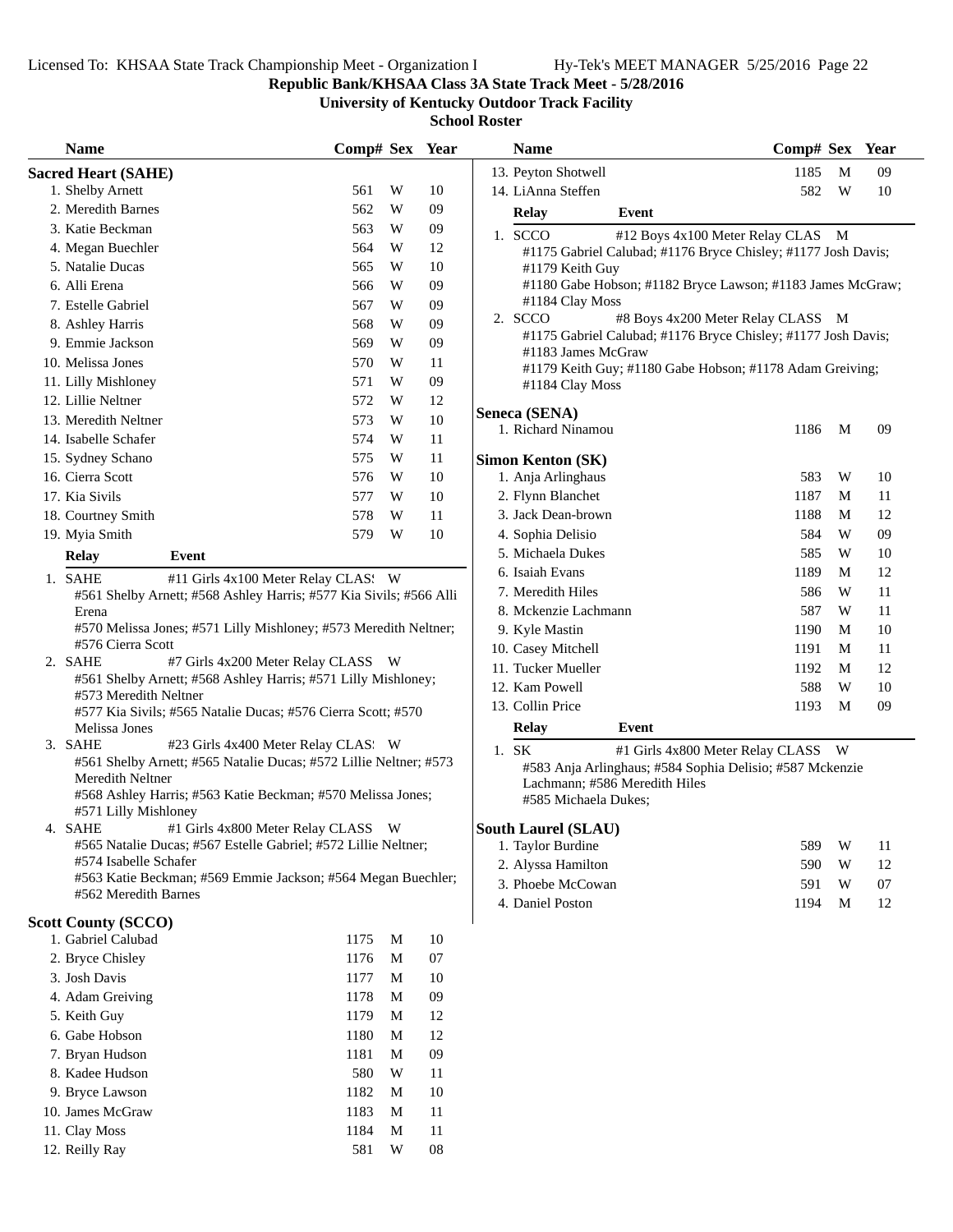## **Republic Bank/KHSAA Class 3A State Track Meet - 5/28/2016**

**University of Kentucky Outdoor Track Facility**

| <b>Name</b>                                                                          | Comp# Sex Year |                         |        | <b>Name</b>           |                                                                                   | Comp# Sex Year                     |              |    |
|--------------------------------------------------------------------------------------|----------------|-------------------------|--------|-----------------------|-----------------------------------------------------------------------------------|------------------------------------|--------------|----|
| South Oldham (SOLD)                                                                  |                |                         |        | 16. Laquoinia Haynes  |                                                                                   | 603                                | W            | 10 |
| 1. Jamartez Beaudoin                                                                 | 1195           | M                       | 10     | 17. Jasmine Henderson |                                                                                   | 604                                | W            | 08 |
| 2. Desmond Benham                                                                    | 1196           | M                       | 10     | 18. Ed Huzyak         |                                                                                   | 1216                               | M            | 12 |
| 3. Aaron Brooking                                                                    | 1197           | M                       | 11     | 19. Lucy Knutson      |                                                                                   | 605                                | W            | 09 |
| 4. India Brown                                                                       | 592            | W                       | 10     | 20. Amaya Lasley      |                                                                                   | 606                                | W            | 09 |
| 5. Joseph Brown                                                                      | 1198           | M                       | 12     | 21. Dalton Livingston |                                                                                   | 1217                               | M            | 12 |
| 6. Jonathan Buschman                                                                 | 1199           | M                       | 10     | 22. Mike Nwanguma     |                                                                                   | 1218                               | M            | 11 |
| 7. Bryce Daniels                                                                     | 1200           | M                       | 11     | 23. Erik Roepke       |                                                                                   | 1219                               | M            | 11 |
| 8. Cole Dowdy                                                                        | 1201           | M                       | 12     | 24. Nalia Schock      |                                                                                   | 607                                | W            | 10 |
| 9. Tanner Dowdy                                                                      | 1202           | M                       | 12     | 25. Brooke Simpson    |                                                                                   | 608                                | W            | 12 |
| 10. Aaron Gohlinghorst                                                               | 1203           | M                       | 12     | 26. Brandon Stacker   |                                                                                   | 1220                               | M            | 12 |
| 11. Dyllon Hoover                                                                    | 1204           | M                       | 11     | 27. Haylee White      |                                                                                   | 609                                | W            | 09 |
| 12. Drew Pierce                                                                      | 1205           | M                       | 11     | <b>Relay</b>          | Event                                                                             |                                    |              |    |
| 13. Daniel Propp                                                                     | 1206           | M                       | 12     | 1. SWAR               |                                                                                   | #7 Girls 4x200 Meter Relay CLASS   | <b>W</b>     |    |
| 14. Alex Sahatjian                                                                   | 1207           | M                       | 10     |                       | #603 Laquoinia Haynes; #595 Zayana Bailey; #596 Brooke Bush;                      |                                    |              |    |
| 15. Hallie Searcy                                                                    | 593            | W                       | 11     |                       | #606 Amaya Lasley                                                                 |                                    |              |    |
| 16. Hayden Tinal                                                                     | 1208           | M                       | 12     |                       | #599 Lilly Degehart; #600 Asmita Gill; #604 Jasmine Henderson;                    |                                    |              |    |
| 17. Haley Webb                                                                       | 594            | W                       | 11     |                       | #607 Nalia Schock                                                                 |                                    |              |    |
| <b>Relay</b><br>Event                                                                |                |                         |        | 2. SWAR               |                                                                                   | #1 Girls 4x800 Meter Relay CLASS W |              |    |
| 1. SOLD<br>#12 Boys 4x100 Meter Relay CLAS M                                         |                |                         |        |                       | #605 Lucy Knutson; #602 Caroline Haas; #609 Haylee White; #601                    |                                    |              |    |
| #1195 Jamartez Beaudoin; #1196 Desmond Benham; #1205 Drew                            |                |                         |        |                       | <b>Isabelle Graves</b><br>#598 Alyssa Cunningham; #608 Brooke Simpson; #597 Grace |                                    |              |    |
| Pierce; #1206 Daniel Propp                                                           |                |                         |        | Coleman;              |                                                                                   |                                    |              |    |
| #1200 Bryce Daniels;                                                                 |                |                         |        | 3. SWAR               |                                                                                   | #8 Boys 4x200 Meter Relay CLASS M  |              |    |
| 2. SOLD<br>#8 Boys 4x200 Meter Relay CLASS M                                         |                |                         |        |                       | #1213 Brock Gant; #1219 Erik Roepke; #1209 Ashton Amos;                           |                                    |              |    |
| #1195 Jamartez Beaudoin; #1196 Desmond Benham; #1197 Aaron                           |                |                         |        |                       | #1214 Dayton Gumm                                                                 |                                    |              |    |
| Brooking; #1206 Daniel Propp                                                         |                |                         |        |                       | #1211 Cameron Buckner; #1215 Gage Haggerty; #1217 Dalton                          |                                    |              |    |
| #1203 Aaron Gohlinghorst; #1205 Drew Pierce; #1200 Bryce                             |                |                         |        |                       | Livingston; #1220 Brandon Stacker                                                 |                                    |              |    |
| Daniels;                                                                             |                |                         |        | Southwestern (SW)     |                                                                                   |                                    |              |    |
| 3. SOLD<br>#24 Boys 4x400 Meter Relay CLAS M                                         |                |                         |        | 1. Christian Bach     |                                                                                   | 1221                               | M            | 09 |
| #1197 Aaron Brooking; #1198 Joseph Brown; #1204 Dyllon<br>Hoover; #1208 Hayden Tinal |                |                         |        | 2. Trevor Brock       |                                                                                   | 1222                               | M            | 09 |
| #1202 Tanner Dowdy; #1199 Jonathan Buschman; #1205 Drew                              |                |                         |        | 3. Kyle Connolly      |                                                                                   | 1223                               | M            | 11 |
| Pierce; #1201 Cole Dowdy                                                             |                |                         |        | 4. Patric Edwards     |                                                                                   | 1224                               | M            | 10 |
| 4. SOLD<br>#2 Boys 4x800 Meter Relay CLASS M                                         |                |                         |        | 5. Sam Jones          |                                                                                   | 1225                               | M            | 12 |
| #1198 Joseph Brown; #1202 Tanner Dowdy; #1204 Dyllon Hoover;                         |                |                         |        | 6. Dylan Kincer       |                                                                                   | 1226                               | M            | 10 |
| #1207 Alex Sahatjian                                                                 |                |                         |        | 7. Cameron Miller     |                                                                                   | 1227                               | M            | 10 |
| #1197 Aaron Brooking; #1199 Jonathan Buschman; #1201 Cole                            |                |                         |        | 8. Cassi Reed         |                                                                                   | 610                                | W            | 11 |
| Dowdy; #1208 Hayden Tinal                                                            |                |                         |        | 9. Michael Richards   |                                                                                   | 1228                               | M            |    |
| <b>South Warren (SWAR)</b>                                                           |                |                         |        |                       |                                                                                   |                                    |              | 12 |
| 1. Ashton Amos                                                                       | 1209           | M                       | 11     | 10. Andrew Richardso  |                                                                                   | 1229                               | M            | 09 |
| 2. Olawande Ayeni                                                                    | 1210           | M                       | 11     | 11. Drew Sawyers      |                                                                                   | 1230                               | M            | 09 |
| 3. Zayana Bailey                                                                     | 595            | W                       | 11     | 12. Jp Vaught         |                                                                                   | 1231                               | $\mathbf{M}$ | 09 |
| 4. Cameron Buckner                                                                   | 1211           | M                       | 12     | <b>Relay</b>          | Event                                                                             |                                    |              |    |
| 5. Brooke Bush                                                                       | 596            | W                       | 11     | 1. SW                 |                                                                                   | #12 Boys 4x100 Meter Relay CLAS M  |              |    |
| 6. Grace Coleman                                                                     | 597            | W                       | 10     |                       | #1225 Sam Jones; #1223 Kyle Connolly; #1224 Patric Edwards;                       |                                    |              |    |
| 7. Bryan Cummings                                                                    | 1212           | M                       | 12     |                       | #1231 Jp Vaught                                                                   |                                    |              |    |
| 8. Alyssa Cunningham                                                                 | 598            | $\ensuremath{\text{W}}$ | $07\,$ |                       | #1230 Drew Sawyers; #1226 Dylan Kincer; #1227 Cameron                             |                                    |              |    |
| 9. Lilly Degehart                                                                    | 599            | W                       | $07\,$ | 2. SW                 | Miller; #1229 Andrew Richardso                                                    | #8 Boys 4x200 Meter Relay CLASS M  |              |    |
| 10. Brock Gant                                                                       | 1213           | M                       | 12     |                       | #1224 Patric Edwards; #1223 Kyle Connolly; #1230 Drew                             |                                    |              |    |
| 11. Asmita Gill                                                                      | 600            | W                       | 09     |                       | Sawyers; #1231 Jp Vaught                                                          |                                    |              |    |
| 12. Isabelle Graves                                                                  | 601            | W                       | 09     |                       | #1225 Sam Jones; #1226 Dylan Kincer; #1227 Cameron Miller;                        |                                    |              |    |
| 13. Dayton Gumm                                                                      | 1214           | M                       | 12     |                       | #1229 Andrew Richardso                                                            |                                    |              |    |
| 14. Caroline Haas                                                                    | 602            | W                       | 11     |                       |                                                                                   |                                    |              |    |
| 15. Gage Haggerty                                                                    | 1215           | M                       | 10     |                       |                                                                                   |                                    |              |    |
|                                                                                      |                |                         |        |                       |                                                                                   |                                    |              |    |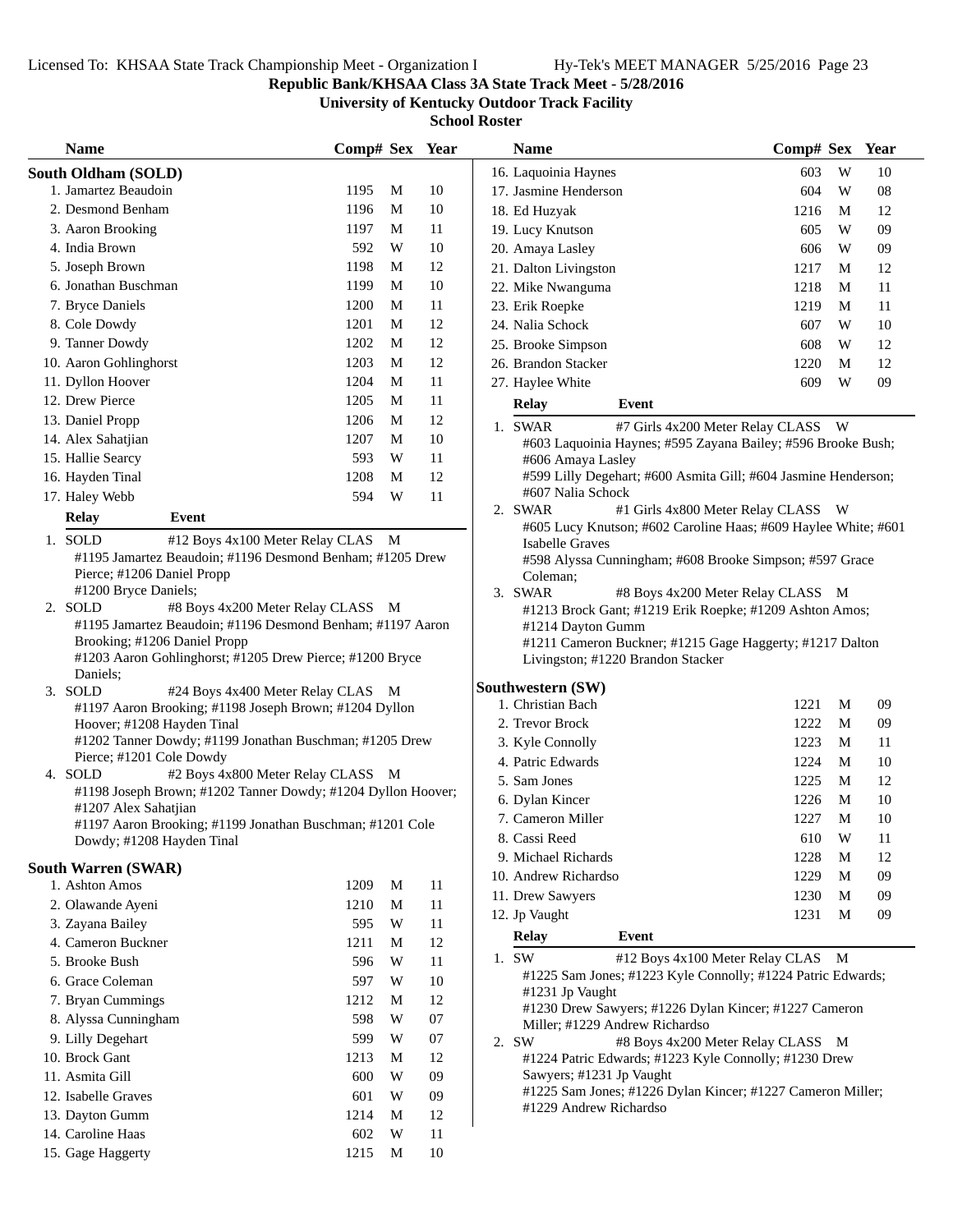## **Republic Bank/KHSAA Class 3A State Track Meet - 5/28/2016**

**University of Kentucky Outdoor Track Facility**

| <b>Name</b>          |                                                                                         | Comp# Sex Year |   |        |
|----------------------|-----------------------------------------------------------------------------------------|----------------|---|--------|
| St. Xavier (STX)     |                                                                                         |                |   |        |
| 1. Cole Bollinger    |                                                                                         | 1232           | M | 12     |
| 2. Eoin Corbett      |                                                                                         | 1233           | M | 09     |
| 3. Jonny Dumoulin    |                                                                                         | 1234           | M | 11     |
| 4. Nick Erwin        |                                                                                         | 1235           | M | 09     |
| 5. Dallas Ford       |                                                                                         | 1236           | M | 12     |
| 6. Ricky Garr        |                                                                                         | 1237           | M | 11     |
| 7. Jax Goldberg      |                                                                                         | 1238           | M | 11     |
| 8. Ryan Guenthner    |                                                                                         | 1239           | M | 11     |
| 9. Owen Johnson      |                                                                                         | 1240           | M | 11     |
| 10. Zach Larkin      |                                                                                         | 1241           | M | 09     |
| 11. Cooper Marchal   |                                                                                         | 1242           | M | $10\,$ |
|                      |                                                                                         |                |   |        |
| 12. Max Masterson    |                                                                                         | 1243           | M | 11     |
| 13. Beck O'Daniel    |                                                                                         | 1244           | M | 09     |
| 14. Nick Poole       |                                                                                         | 1245           | M | 10     |
| 15. Michael Porter   |                                                                                         | 1246           | M | 12     |
| 16. Zac Rapp         |                                                                                         | 1247           | M | 11     |
| 17. Ben Ruiz         |                                                                                         | 1248           | M | 12     |
| 18. Patrick Schaefer |                                                                                         | 1249           | M | 10     |
| 19. Grady Shiflet    |                                                                                         | 1250           | M | 09     |
| 20. Matthew Thomas   |                                                                                         | 1251           | M | 12     |
| <b>Relay</b>         | Event                                                                                   |                |   |        |
| 1. STX               | #12 Boys 4x100 Meter Relay CLAS M                                                       |                |   |        |
|                      | #1243 Max Masterson; #1244 Beck O'Daniel; #1237 Ricky Garr;                             |                |   |        |
| #1238 Jax Goldberg   |                                                                                         |                |   |        |
|                      | #1240 Owen Johnson; #1234 Jonny Dumoulin; #1248 Ben Ruiz;                               |                |   |        |
| #1235 Nick Erwin     |                                                                                         |                |   |        |
| 2. STX               | #8 Boys 4x200 Meter Relay CLASS M                                                       |                |   |        |
|                      | #1243 Max Masterson; #1244 Beck O'Daniel; #1237 Ricky Garr;                             |                |   |        |
| #1238 Jax Goldberg   | #1240 Owen Johnson; #1234 Jonny Dumoulin; #1235 Nick Erwin;                             |                |   |        |
| #1248 Ben Ruiz       |                                                                                         |                |   |        |
| 3. STX               | #24 Boys 4x400 Meter Relay CLAS M                                                       |                |   |        |
|                      | #1244 Beck O'Daniel; #1234 Jonny Dumoulin; #1237 Ricky Garr;                            |                |   |        |
| #1251 Matthew Thomas |                                                                                         |                |   |        |
|                      | #1239 Ryan Guenthner; #1240 Owen Johnson; #1245 Nick Poole;                             |                |   |        |
| #1238 Jax Goldberg   |                                                                                         |                |   |        |
| 4. STX               | #2 Boys 4x800 Meter Relay CLASS M                                                       |                |   |        |
|                      | #1232 Cole Bollinger; #1245 Nick Poole; #1246 Michael Porter;                           |                |   |        |
| #1250 Grady Shiflet  |                                                                                         |                |   |        |
|                      | #1233 Eoin Corbett; #1239 Ryan Guenthner; #1242 Cooper<br>Marchal; #1251 Matthew Thomas |                |   |        |
|                      |                                                                                         |                |   |        |
|                      |                                                                                         |                |   |        |
|                      |                                                                                         |                |   |        |
|                      |                                                                                         |                |   |        |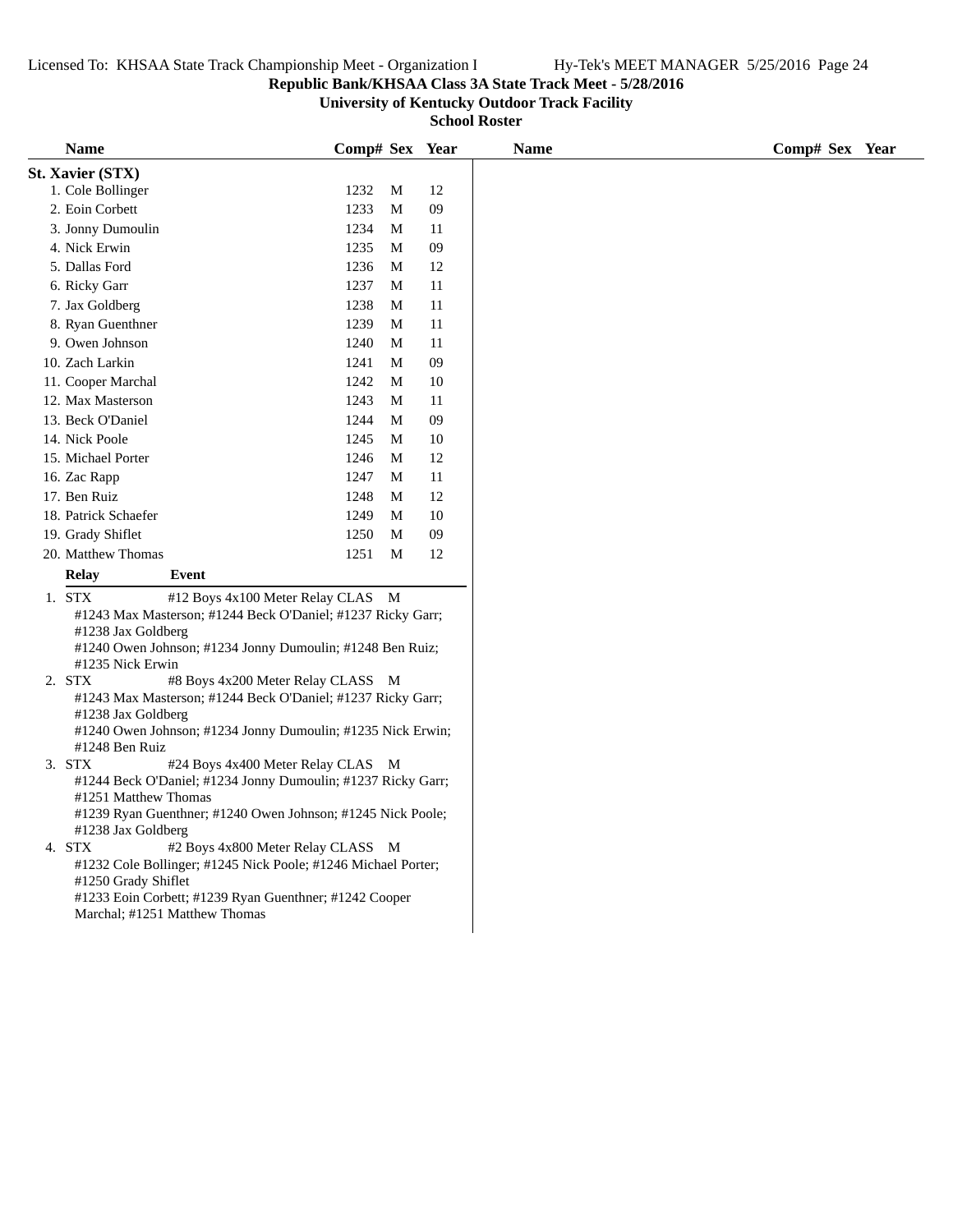**Republic Bank/KHSAA Class 3A State Track Meet - 5/28/2016**

**University of Kentucky Outdoor Track Facility**

**School Roster**

| <b>Name</b>                                   | Comp# Sex Year |                         |    | <b>Name</b>               | Comp# Sex Year                                                                                     |
|-----------------------------------------------|----------------|-------------------------|----|---------------------------|----------------------------------------------------------------------------------------------------|
| <b>Tates Creek (TATE)</b>                     |                |                         |    | 2. TATE                   | #23 Girls 4x400 Meter Relay CLAS: W                                                                |
| 1. Tyanne Bentley                             | 611            | W                       | 12 |                           | #611 Tyanne Bentley; #625 Brianna Payton; #630 Nakaiya                                             |
| 2. Heaven Bigelow                             | 612            | W                       | 12 | Wearren; #632 LaTaya Winn |                                                                                                    |
| 3. Deangelo Boone                             | 1252           | M                       | 11 |                           | #621 Rosalynd Hollingsworth; #613 Waveney Brooks; #615                                             |
| 4. Waveney Brooks                             | 613            | W                       | 10 |                           | Rosandra Collins; #617 Myann Davidson                                                              |
| 5. Rachel Browning                            | 614            | W                       | 12 | 3. TATE                   | #1 Girls 4x800 Meter Relay CLASS W<br>#613 Waveney Brooks; #616 Maddie Covey; #626 Shae Robertson; |
| 6. Peyton Burke                               | 1253           | M                       | 12 | #619 Savanna Duff         |                                                                                                    |
| 7. Ben Camuel                                 | 1254           | M                       | 09 |                           | #622 Jordyn Hurley; #618 Destiny Davis; #628 Jenna Strange;                                        |
| 8. Rosandra Collins                           | 615            | W                       | 09 | #631 Emma Wells           |                                                                                                    |
| 9. Maddie Covey                               | 616            | W                       | 11 | 4. TATE                   | #12 Boys 4x100 Meter Relay CLAS M                                                                  |
| 10. Myann Davidson                            | 617            | W                       | 09 |                           | #1253 Peyton Burke; #1258 Xavier Johnson; #1260 Trent                                              |
| 11. Destiny Davis                             | 618            | W                       | 10 |                           | Lieffring; #1266 Brody Sellers                                                                     |
| 12. Noel Dingle                               | 1255           | M                       | 11 | #1270 Parker Terry        | #1262 Langston Love; #1264 Sakima Opsal; #1261 Robbie Lofton;                                      |
| 13. Savanna Duff                              | 619            | W                       | 10 | 5. TATE                   | #8 Boys 4x200 Meter Relay CLASS M                                                                  |
| 14. Parker Frame                              | 1256           | M                       | 10 |                           | #1262 Langston Love; #1258 Xavier Johnson; #1260 Trent                                             |
| 15. Aleisa Hardin                             | 620            | W                       | 12 |                           | Lieffring; #1261 Robbie Lofton                                                                     |
| 16. Rosalynd Hollingsworth                    | 621            | W                       | 09 |                           | #1253 Peyton Burke; #1264 Sakima Opsal; #1266 Brody Sellers;                                       |
| 17. Kyle Hopkins                              | 1257           | M                       | 12 | #1270 Parker Terry        |                                                                                                    |
| 18. Jordyn Hurley                             | 622            | W                       | 10 | 6. TATE                   | #24 Boys 4x400 Meter Relay CLAS M                                                                  |
| 19. Xavier Johnson                            | 1258           | M                       | 11 | #1261 Robbie Lofton       | #1262 Langston Love; #1258 Xavier Johnson; #1270 Parker Terry;                                     |
| 20. Patrick Kelly                             | 1259           | M                       | 11 |                           | #1252 Deangelo Boone; #1266 Brody Sellers; #1268 Ben Stone;                                        |
| 21. Drew Knight                               | 623            | W                       | 11 | #1260 Trent Lieffring     |                                                                                                    |
| 22. Trent Lieffring                           | 1260           | M                       | 10 | 7. TATE                   | #2 Boys 4x800 Meter Relay CLASS M                                                                  |
| 23. Robbie Lofton                             | 1261           | M                       | 12 |                           | #1252 Deangelo Boone; #1263 Alex Mortimer; #1255 Noel Dingle;                                      |
| 24. Langston Love                             | 1262           | M                       | 11 | #1270 Parker Terry        |                                                                                                    |
| 25. Lauren Miller                             | 624            | W                       | 12 | #1265 Robert Ranseen      | #1254 Ben Camuel; #1267 Kyle Sprague; #1256 Parker Frame;                                          |
| 26. Alex Mortimer                             | 1263           | M                       | 11 |                           |                                                                                                    |
| 27. Sakima Opsal                              | 1264           | M                       | 12 |                           |                                                                                                    |
| 28. Brianna Payton                            | 625            | W                       | 09 |                           |                                                                                                    |
| 29. Robert Ranseen                            | 1265           | M                       | 11 |                           |                                                                                                    |
| 30. Shae Robertson                            | 626            | W                       | 08 |                           |                                                                                                    |
| 31. Amareea Saunders                          | 627            | W                       | 09 |                           |                                                                                                    |
| 32. Brody Sellers                             | 1266           | M                       | 11 |                           |                                                                                                    |
| 33. Kyle Sprague                              | 1267           | M                       | 12 |                           |                                                                                                    |
| 34. Ben Stone                                 | 1268           | M                       | 12 |                           |                                                                                                    |
| 35. Jenna Strange                             | 628            | $\ensuremath{\text{W}}$ | 09 |                           |                                                                                                    |
| 36. Obie Taylor                               | 1269           | M                       | 10 |                           |                                                                                                    |
| 37. Parker Terry                              | 1270           | M                       | 11 |                           |                                                                                                    |
| 38. Kendra Thomas                             | 629            | W                       | 10 |                           |                                                                                                    |
| 39. Nakaiya Wearren                           | 630            | W                       | 09 |                           |                                                                                                    |
| 40. Emma Wells                                | 631            | W                       | 09 |                           |                                                                                                    |
| 41. Caleb Winding                             | 1271           | M                       | 12 |                           |                                                                                                    |
| 42. LaTaya Winn                               | 632            | W                       | 11 |                           |                                                                                                    |
| 43. Nave Winn                                 | 633            | W                       | 11 |                           |                                                                                                    |
| <b>Relay</b><br>Event                         |                |                         |    |                           |                                                                                                    |
| 1. TATE<br>#7 Girls 4x200 Meter Relay CLASS W |                |                         |    |                           |                                                                                                    |

#630 Nakaiya Wearren; #615 Rosandra Collins; #617 Myann Davidson; #621 Rosalynd Hollingsworth

#625 Brianna Payton; #629 Kendra Thomas; #611 Tyanne Bentley; #632 LaTaya Winn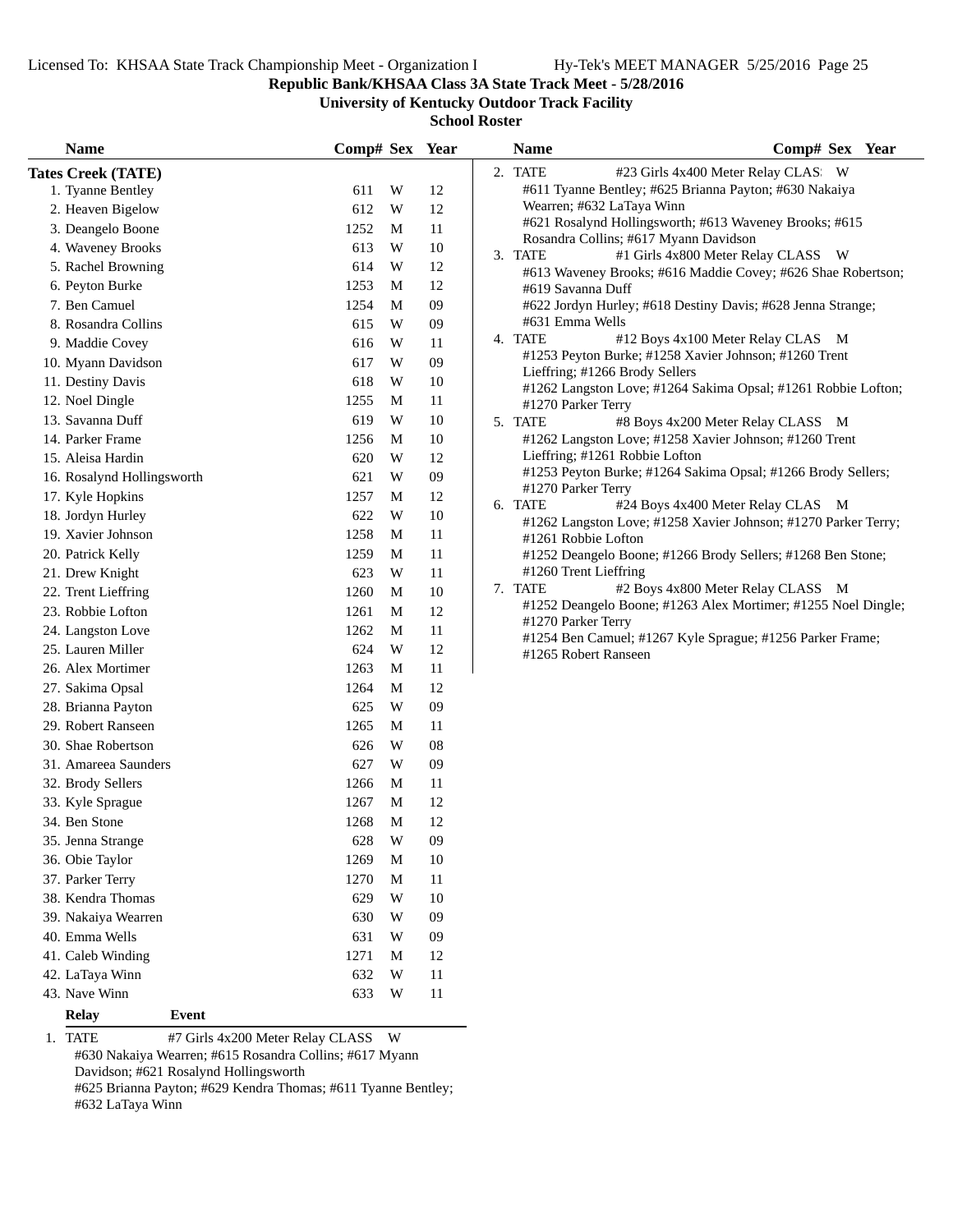**Republic Bank/KHSAA Class 3A State Track Meet - 5/28/2016**

**University of Kentucky Outdoor Track Facility**

| <b>Name</b>                                                                             | Comp# Sex Year |   |        | <b>Name</b>                                                                                               | Comp# Sex Year |   |    |
|-----------------------------------------------------------------------------------------|----------------|---|--------|-----------------------------------------------------------------------------------------------------------|----------------|---|----|
| Trinity (Louisville) (TRIN)                                                             |                |   |        | <b>Relay</b><br>Event                                                                                     |                |   |    |
| 1. Jack Baum                                                                            | 1272           | M | 09     | 1. WJ<br>#23 Girls 4x400 Meter Relay CLAS: W                                                              |                |   |    |
| 2. Ryan Boyle                                                                           | 1273           | M | 10     | #639 Gabby Long; #638 Anna Hylen; #634 Melody Branan; #641                                                |                |   |    |
| 3. Jacob Burnam                                                                         | 1274           | M | 10     | Isabel Peterson                                                                                           |                |   |    |
| 4. Caleb Costin                                                                         | 1275           | M | 11     | #637 Bethany Hamilton; #642 Caitlyn Tullar; #636 Rachel                                                   |                |   |    |
| 5. Jacob Dingle                                                                         | 1276           | M | 09     | Endicott; #635 Meredith Crockett                                                                          |                |   |    |
| 6. Jaylen Garnett                                                                       | 1277           | M | 11     | 2. WJ<br>#1 Girls 4x800 Meter Relay CLASS W<br>#639 Gabby Long; #634 Melody Branan; #641 Isabel Peterson; |                |   |    |
| 7. Richard Gregor                                                                       | 1278           | M | 09     | #637 Bethany Hamilton                                                                                     |                |   |    |
| 8. Axel Halvarson                                                                       | 1279           | M | 12     | #638 Anna Hylen; #635 Meredith Crockett; #636 Rachel Endicott;                                            |                |   |    |
| 9. Ahmad Johnson                                                                        | 1280           | M | 11     | #642 Caitlyn Tullar                                                                                       |                |   |    |
| 10. Sam McCalpin                                                                        | 1281           | M | 12     |                                                                                                           |                |   |    |
| 11. Jack Meredith                                                                       | 1282           | M | $10\,$ | <b>Whitley County (WHCO)</b><br>1. Tanner Bryant                                                          | 1292           | M | 12 |
| 12. Phillip Sandman                                                                     | 1283           | M | 12     | 2. Tyler Lawson                                                                                           | 1293           | M | 12 |
| 13. Marcus Sides-Johnson                                                                | 1284           | M | 12     | 3. Keaton Logan                                                                                           | 1294           | M | 12 |
| 14. David Spalding                                                                      | 1285           | M | 10     | 4. Adam Petry                                                                                             | 1295           | M | 12 |
| 15. Philip Sullivan                                                                     | 1286           | M | 11     | 5. Josh Richardson                                                                                        | 1296           | M | 11 |
| 16. Glavin Swain                                                                        | 1287           | M | 11     | 6. Johnathan Sasko                                                                                        | 1297           | M | 12 |
| 17. Dekaleb Thomas                                                                      | 1288           | M | 11     | 7. Jared Wilson                                                                                           |                | M | 09 |
| 18. Jacob Travelstead                                                                   | 1289           | M | $10\,$ |                                                                                                           | 1298           |   |    |
| 19. Trevor Warren                                                                       | 1290           | M | 10     | <b>Relay</b><br>Event                                                                                     |                |   |    |
| 20. Alex Wilson                                                                         | 1291           | M | 10     | #2 Boys 4x800 Meter Relay CLASS M<br>1. WHCO                                                              |                |   |    |
| <b>Relay</b><br>Event                                                                   |                |   |        | #1293 Tyler Lawson; #1294 Keaton Logan; #1295 Adam Petry;<br>#1296 Josh Richardson                        |                |   |    |
| 1. TRIN<br>#12 Boys 4x100 Meter Relay CLAS M                                            |                |   |        | #1297 Johnathan Sasko; #1298 Jared Wilson;                                                                |                |   |    |
| #1277 Jaylen Garnett; #1285 David Spalding; #1291 Alex Wilson;                          |                |   |        |                                                                                                           |                |   |    |
| #1286 Philip Sullivan                                                                   |                |   |        | <b>Woodford County (WOOD)</b>                                                                             |                |   |    |
| #1280 Ahmad Johnson; #1288 Dekaleb Thomas; #1284 Marcus                                 |                |   |        | 1. Branden Brookfield                                                                                     | 1299           | M | 12 |
| Sides-Johnson; #1276 Jacob Dingle                                                       |                |   |        | 2. Justin Brown                                                                                           | 1300           | M | 11 |
| 2. TRIN<br>#8 Boys 4x200 Meter Relay CLASS M                                            |                |   |        | 3. Dwayne Depp                                                                                            | 1301           | M | 11 |
| #1277 Jaylen Garnett; #1285 David Spalding; #1291 Alex Wilson;<br>#1286 Philip Sullivan |                |   |        | 4. Collin Hudson                                                                                          | 1302           | M | 10 |
| #1280 Ahmad Johnson; #1288 Dekaleb Thomas; #1289 Jacob                                  |                |   |        | 5. Sam Martin                                                                                             | 1303           | M | 11 |
| Travelstead; #1276 Jacob Dingle                                                         |                |   |        | 6. Darnell Richard                                                                                        | 1304           | M | 11 |
| 3. TRIN<br>#24 Boys 4x400 Meter Relay CLAS M                                            |                |   |        | 7. Landon Saum                                                                                            | 1305           | M | 10 |
| #1283 Phillip Sandman; #1285 David Spalding; #1286 Philip                               |                |   |        | 8. Jordan Upton                                                                                           | 1306           | M | 10 |
| Sullivan; #1289 Jacob Travelstead                                                       |                |   |        | 9. Audrey Ward                                                                                            | 644            | W | 12 |
| #1274 Jacob Burnam; #1291 Alex Wilson; #1287 Glavin Swain;<br>#1281 Sam McCalpin        |                |   |        |                                                                                                           |                |   |    |
| #2 Boys 4x800 Meter Relay CLASS M<br>4. TRIN                                            |                |   |        |                                                                                                           |                |   |    |
| #1274 Jacob Burnam; #1287 Glavin Swain; #1290 Trevor Warren;                            |                |   |        |                                                                                                           |                |   |    |
| #1283 Phillip Sandman                                                                   |                |   |        |                                                                                                           |                |   |    |
| #1272 Jack Baum; #1289 Jacob Travelstead; #1282 Jack Meredith;                          |                |   |        |                                                                                                           |                |   |    |
| #1279 Axel Halvarson                                                                    |                |   |        |                                                                                                           |                |   |    |
| <b>West Jessamine (WJ)</b>                                                              |                |   |        |                                                                                                           |                |   |    |
| 1. Melody Branan                                                                        | 634            | W | 09     |                                                                                                           |                |   |    |
| 2. Meredith Crockett                                                                    | 635            | W | 11     |                                                                                                           |                |   |    |
| 3. Rachel Endicott                                                                      | 636            | W | 10     |                                                                                                           |                |   |    |
| 4. Bethany Hamilton                                                                     | 637            | W | 11     |                                                                                                           |                |   |    |
| 5. Anna Hylen                                                                           | 638            | W | 09     |                                                                                                           |                |   |    |
| 6. Gabby Long                                                                           | 639            | W | 11     |                                                                                                           |                |   |    |
| 7. Klara Morgan                                                                         | 640            | W | 11     |                                                                                                           |                |   |    |
| 8. Isabel Peterson                                                                      | 641            | W | 10     |                                                                                                           |                |   |    |
| 9. Caitlyn Tullar                                                                       | 642            | W | 11     |                                                                                                           |                |   |    |
| 10. Megan Voorhees                                                                      | 643            | W | 11     |                                                                                                           |                |   |    |